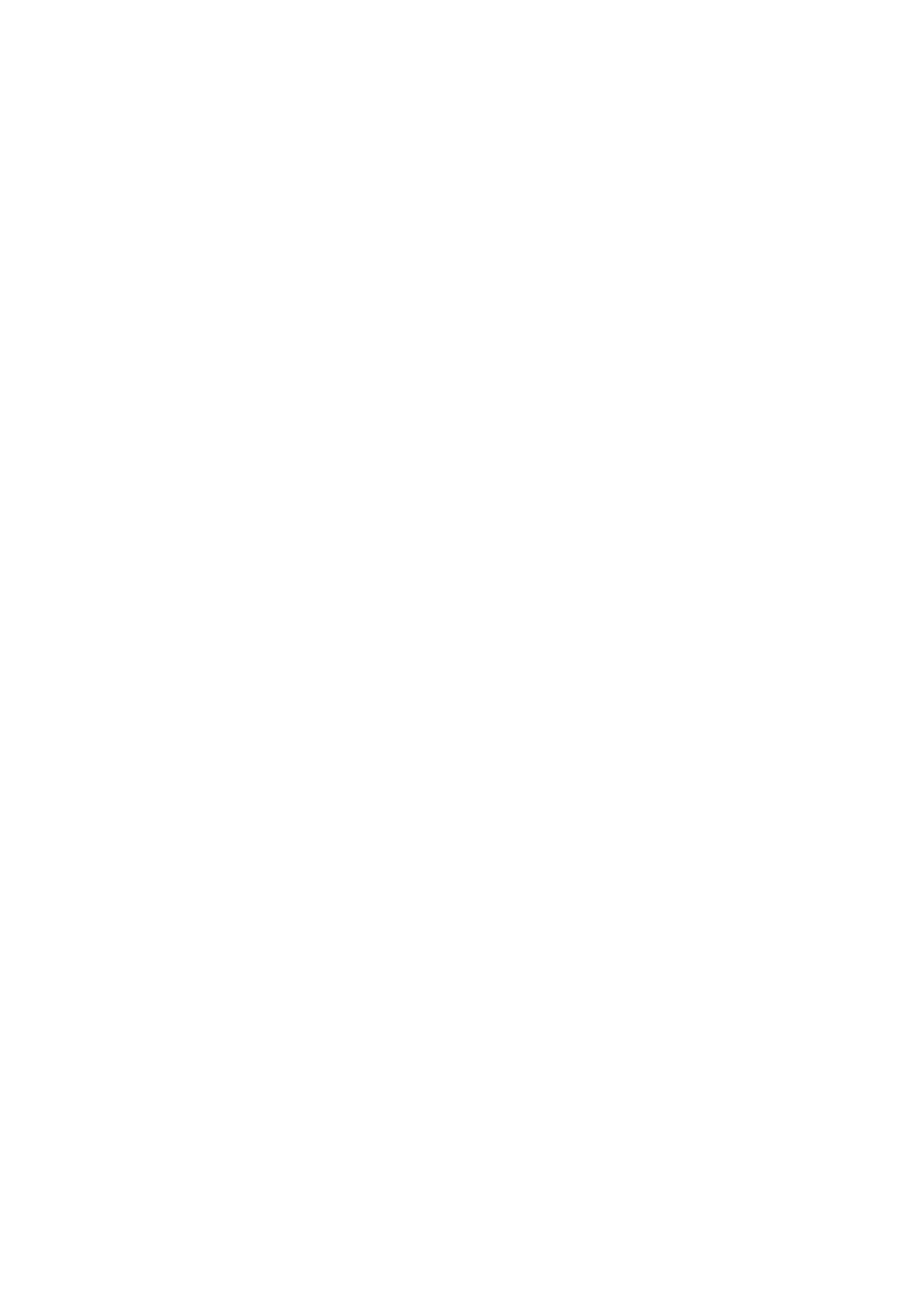#### **HOUSE OF LORDS**

#### **OPINIONS OF THE LORDS OF APPEAL FOR JUDGMENT IN THE CAUSE**

#### **Al-Skeini and others (Respondents)** *v.* **Secretary of State for Defence (Appellant) Al-Skeini and others (Appellants)** *v.* **Secretary of State for Defence (Respondent) (Consolidated Appeals)**

**[2007] UKHL 26**

#### **LORD BINGHAM OF CORNHILL**

My Lords,

1. These proceedings arise from the deaths of six Iraqi civilians, and the brutal maltreatment of one of them causing his death, in Basra. Each of the deceased was killed (or, in one case, is said to have been killed) and the maltreatment was inflicted by a member or members of the British armed forces. In each case a close relative of the deceased has applied in the High Court in London for an order of judicial review against the Secretary of State for Defence, seeking to challenge his refusal (by a letter of 26 March 2004) to order an independent enquiry into the circumstances of this maltreatment and these deaths, and his rejection of liability to afford the claimants redress for causing them. These six cases have been selected as test cases from a much larger number of claims in order, at this stage, to resolve certain important and far-reaching issues of legal principle.

2. The claimants found their claims in the English court on the Human Rights Act 1998 ("the HRA" or "the Act"). To succeed each claimant must show that a public authority has acted unlawfully, that is, incompatibly with a Convention right of the claimant or the deceased (section 6(1) of the Act). A Convention right means a right set out in one of the articles of the European Convention on Human Rights reproduced in Schedule 1 to the Act (sections  $1(1)$ ,  $1(3)$  and  $21(1)$ ). The claimant must also show that he or the deceased is a victim of the unlawful act (section  $7(1)$ ,  $(3)$ ), a requirement which gives rise to no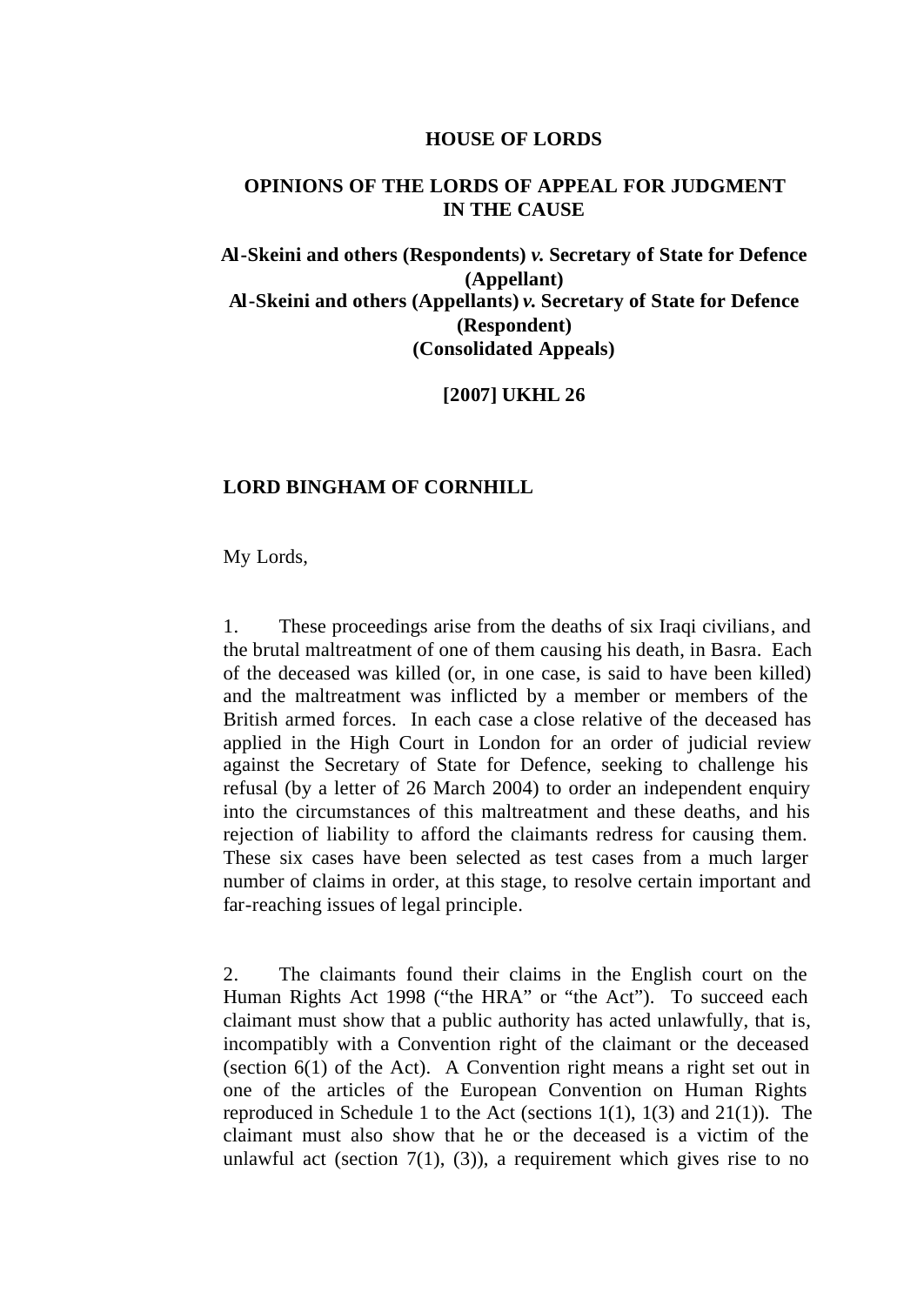issue in this case and may be set on one side. For present purposes it may be said that a claimant seeking to establish a claim under the Act has three substantial conditions to meet.

3. First, the claimant must show that his complaint falls within the scope of the Convention. This is an essential step, since it is clear that a claim cannot fall within the HRA if it does not fall within the Convention. In the ordinary run of claims under the Act, this condition gives rise to no difficulty: the claim relates to conduct within the borders of a contracting state such as the United Kingdom, and the question is whether a claimant's Convention right has been violated and if so by whom. But here the substantial violations alleged did not take place within the borders of a contracting state. They took place in Iraq, which is not part of the UK and not a contracting state. This is an important fact, since the focus of the Convention is primarily on what is done or not done within the borders of contracting states and not outside. To this rule, however, there are certain limited exceptions, recognised in the jurisprudence of the European Court of Human Rights in Strasbourg, the court vested by the Convention with the duty of interpreting and applying it. The claimants say that in each of their cases, because of the special circumstances in which British troops were operating in Basra, the conduct complained of, although taking place outside the borders of the UK (and, for that matter, any other contracting state), falls within the exceptions recognised by the Strasbourg jurisprudence, which the English court must take into account (section  $2(1)$  of the Act). The Secretary of State originally contended in these proceedings that none of the claimants' complaints fell within the limited extra-territorial exceptions recognised by the Strasbourg court. But the Queen's Bench Divisional Court (Rix LJ and Forbes J, [2004] EWHC 2911 (Admin), [2007] QB 140) held that although the first five of the present claims fell outside the scope of the Convention the sixth, that of Colonel Mousa, did not. That is a ruling which the Secretary of State now accepts. So the first major issue between the parties is whether, as the first five claimants (strongly supported by the Interveners) contend, and the Secretary of State denies, their claims (or, at the very least, some of them) fall within the scope of the Convention. If the Secretary of State is right, their claims must fail. The Court of Appeal (Brooke, Sedley and Richards LJJ, [2006] EWCA Civ 1609, [2007] QB 140) held, although on grounds somewhat differing from those of the Divisional Court, that the first five claims do fall outside the scope of the Convention, accepting that the sixth falls within it. The Secretary of State supports that conclusion, although criticising the basis upon which the Court of Appeal held the sixth case to fall within the Convention.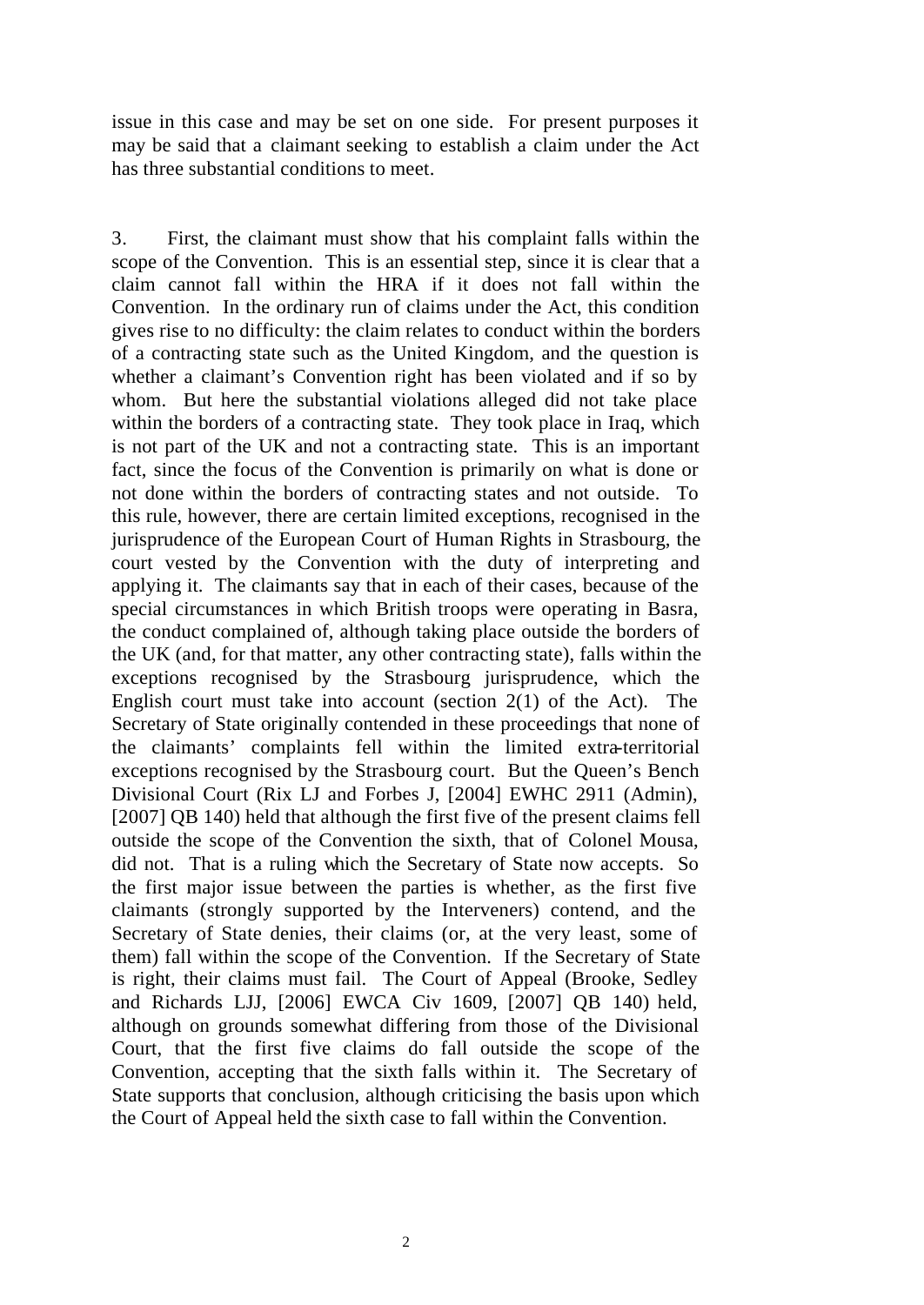4. Even if the claimants succeed on that first issue, they must satisfy a second condition: of showing that their claims, although falling within the scope of the Convention, also fall within the scope of the HRA. This again is an essential condition, for while a claim cannot succeed under the Act unless it falls within the scope of the Convention the converse is not true: a claim may in some circumstances fall within the scope of the Convention but not within the scope of the Act. Here the parties are in radical disagreement. The Secretary of State contends that the HRA has no application to acts of public authorities outside the borders of the UK. The Act has, in legal parlance, no extra-territorial application. Therefore, he submits, the claim of Colonel Mousa in the sixth case, and those of the other five claimants, cannot succeed under the Act. The claimants say that the Act does extend to cover the conduct of the British forces in Basra, given the special circumstances in which they were operating and what they did. Neither of the courts below accepted the full breadth of either party's submissions. They both held that Colonel Mousa's claim falls within the scope of the Act, a conclusion which the Secretary of State challenges. They both held that the first five claims fall outside the scope of the Act, a conclusion which those claimants challenge. If the claimants are wholly correct on the first issue (paragraph 3 above) but the Secretary of State is wholly correct on this issue, the claimants may have a claim which would succeed against the UK at Strasbourg but they have none against the Secretary of State under the Act.

5. If, and to the extent that, the claimants can satisfy these first two conditions, the success of their claims depends on their satisfying a third condition: that a Convention right has, in each case, been violated. The violation alleged consists primarily of a failure to investigate a violent death caused, or allegedly caused, by agents of the state, as the Convention has been held to require. The Divisional Court found such a violation in the case of Mr Mousa and would have found violations in the other five cases had they fallen within the scope of the Convention and the Act. The Court of Appeal agreed with the latter conclusion. But in Mr Mousa's case there had been factual developments of potential significance since the date of the Divisional Court's judgment, and the Court of Appeal concluded that this question should, in his case, be remitted to the Divisional Court. It is common ground that that order should stand, if the first two issues are resolved in Colonel Mousa's favour. But the Secretary of State resists the finding of violation, provisional though it has so far been, in the first five cases. Thus claimants 1-5 appeal against the dismissal of their claims and the Secretary of State cross-appeals against the ruling that Mr Mousa's case falls within the scope of the HRA.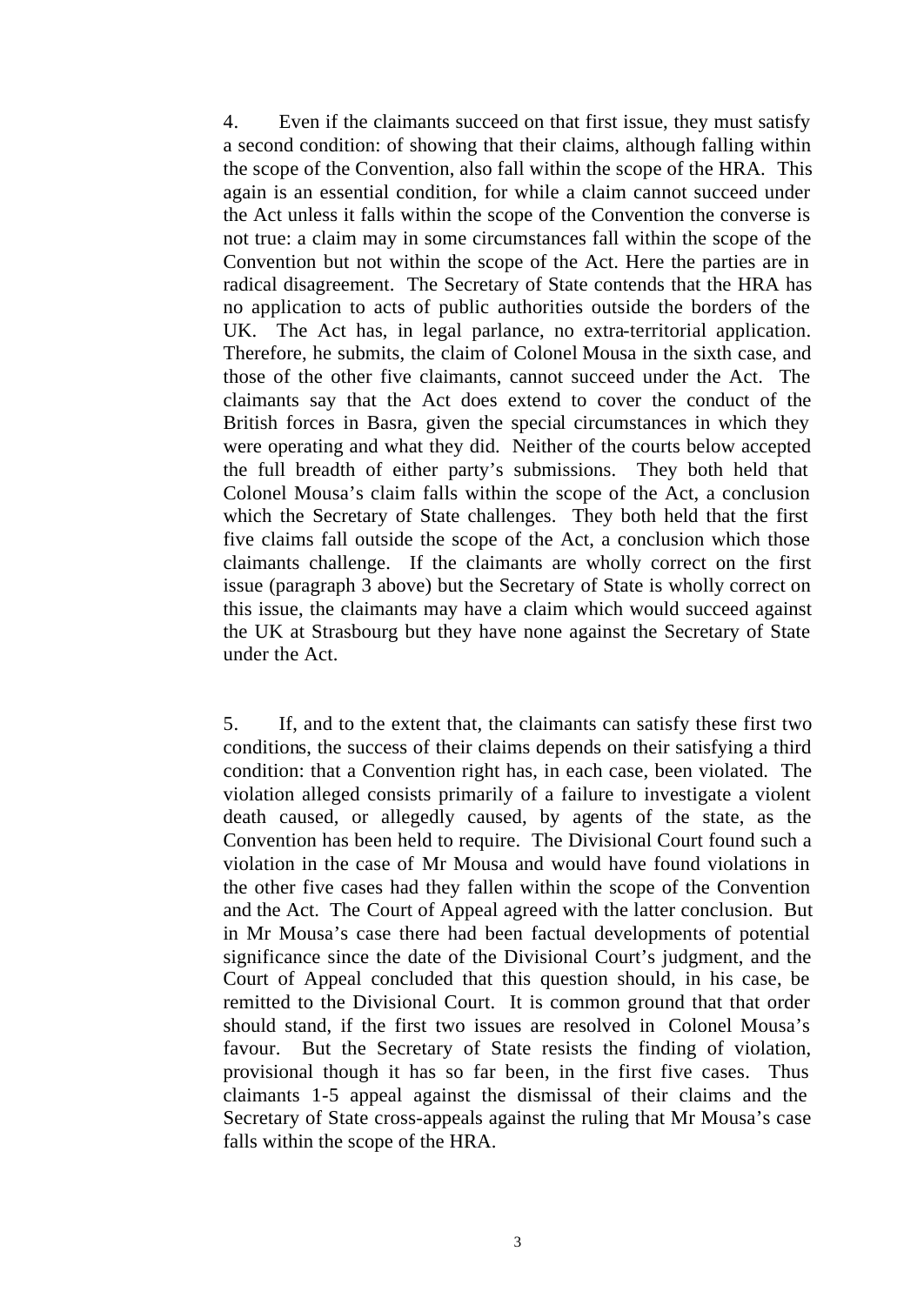#### *The cases*

6. The facts of the six cases, so far as they are now known, are rehearsed at some length in the judgments of the Divisional Court (paragraphs 56-89) and the Court of Appeal (paragraphs 22-29), to which reference may be made. The barest summary will suffice for present purposes.

*Case 1*

Mr Hazim Jum'aa Gatteh Al-Skeini was shot dead on 4 August 2003 by a member of a British military patrol in Basra. The claimant is his brother. Very different accounts of the incident have been given by the claimant and his witnesses on one side and British military witnesses on the other.

*Case 2*

Mr Muhammad Abdul Ridha Salim was fatally wounded on 6 November 2003 when British troops raided a house in Basra where he was. He received medical attention but died on 7 November 2003. The claimant is his widow. There is again a radical divergence between the respective parties' accounts of this incident.

*Case 3*

Mrs Hannan Mahaibas Sadde Shmailawi was shot and fatally wounded on 10 November 2003 in the Institute of Education in Basra. On the British military account she was shot unintentionally during an exchange of fire between a British patrol and a number of gunmen. The claimant is the widower of the deceased, who accepts that the shooting of his wife was not intentional. It appears that she may have been a very unfortunate bystander, and the Secretary of State does not accept that the fatal shot was fired by a British soldier rather than a gunman.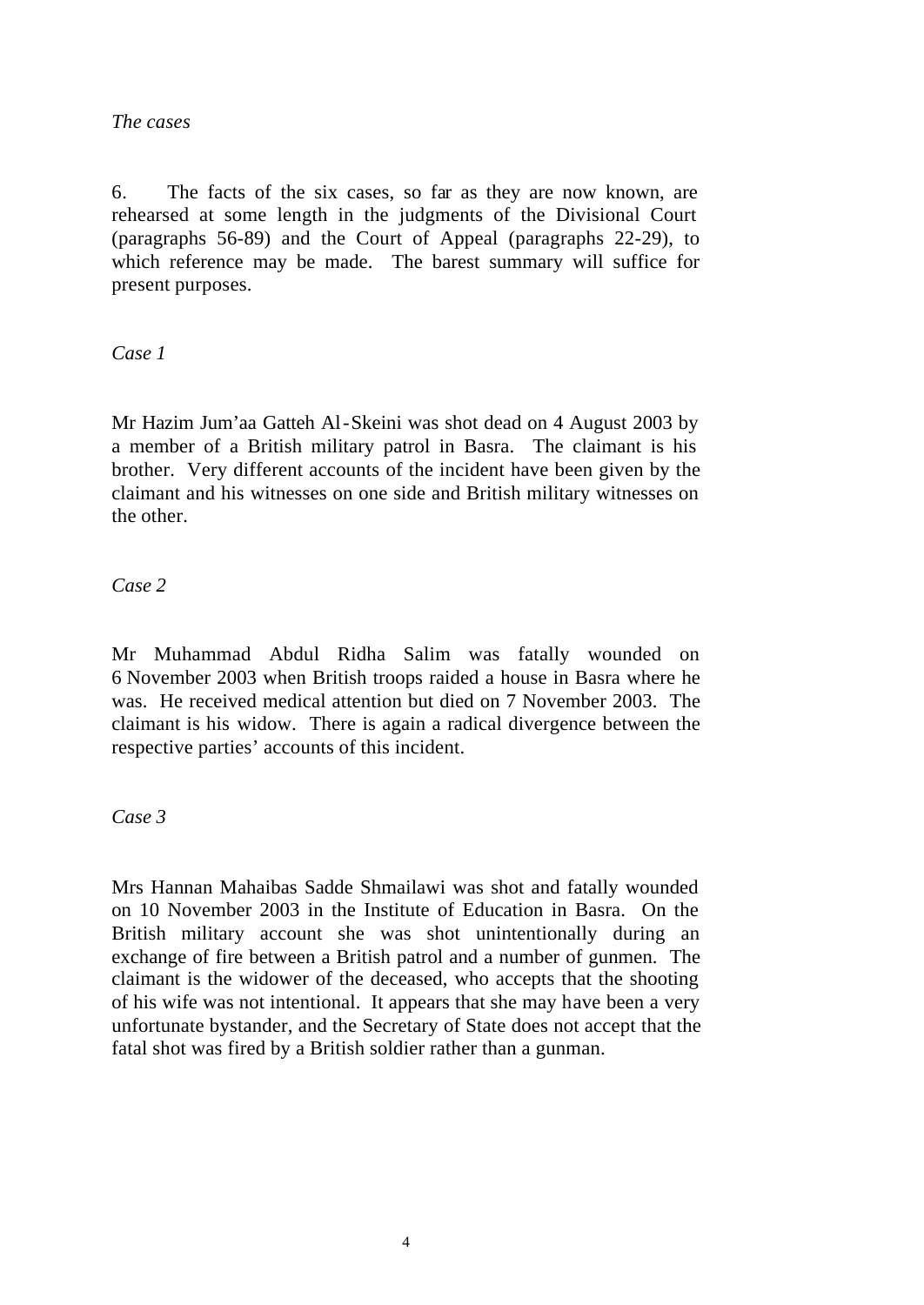#### *Case 4*

Mr Waleed Sayay Muzban was shot and fatally injured on the night of 24 August 2003 in Basra. He was driving a people-carrier when he was shot, and he died the next day. The shooting occurred when a British military patrol was, on its account, carrying out a perimeter check and the vehicle, having initially stopped, was driven away and appeared to present a threat. The claimant is the brother of the deceased.

#### *Case 5*

Mr Raid Hadi Sabir Al Musawi was shot and fatally wounded by a member of a British military patrol in Basra on 26 August 2003. He died nine weeks later, on 6 November 2003. The claimant is his mother. The parties' respective accounts of what happened, as in the first case (which, on the facts, it resembles), are radically divergent.

#### *Case 6*

Mr Baha Mousa was employed as a receptionist at a hotel in Basra and was working there on the morning of 14 September 2003 when British troops entered the hotel. He was seized and detained and taken to a British military base in Basra. At the base he was brutally beaten by British troops. He died of the injuries so inflicted during the night of 15 September 2003. The claimant is the father of the deceased, and is a colonel in the Basra police. This deceased, unlike the others, was killed by British troops when held as a prisoner in a British military detention unit. This is the limited basis upon which the Divisional Court held that this case falls within the scope of the Convention, and this is the basis upon which the Secretary of State accepts that finding.

7. It is convenient to consider first the second of the three issues outlined above, that summarised in paragraph 4.

A. *Does the HRA apply to acts done outside the territory of the UK?*

8. The HRA is a statute enacted by Parliament. Where an issue arises as to its meaning, it must be construed. This is a task which only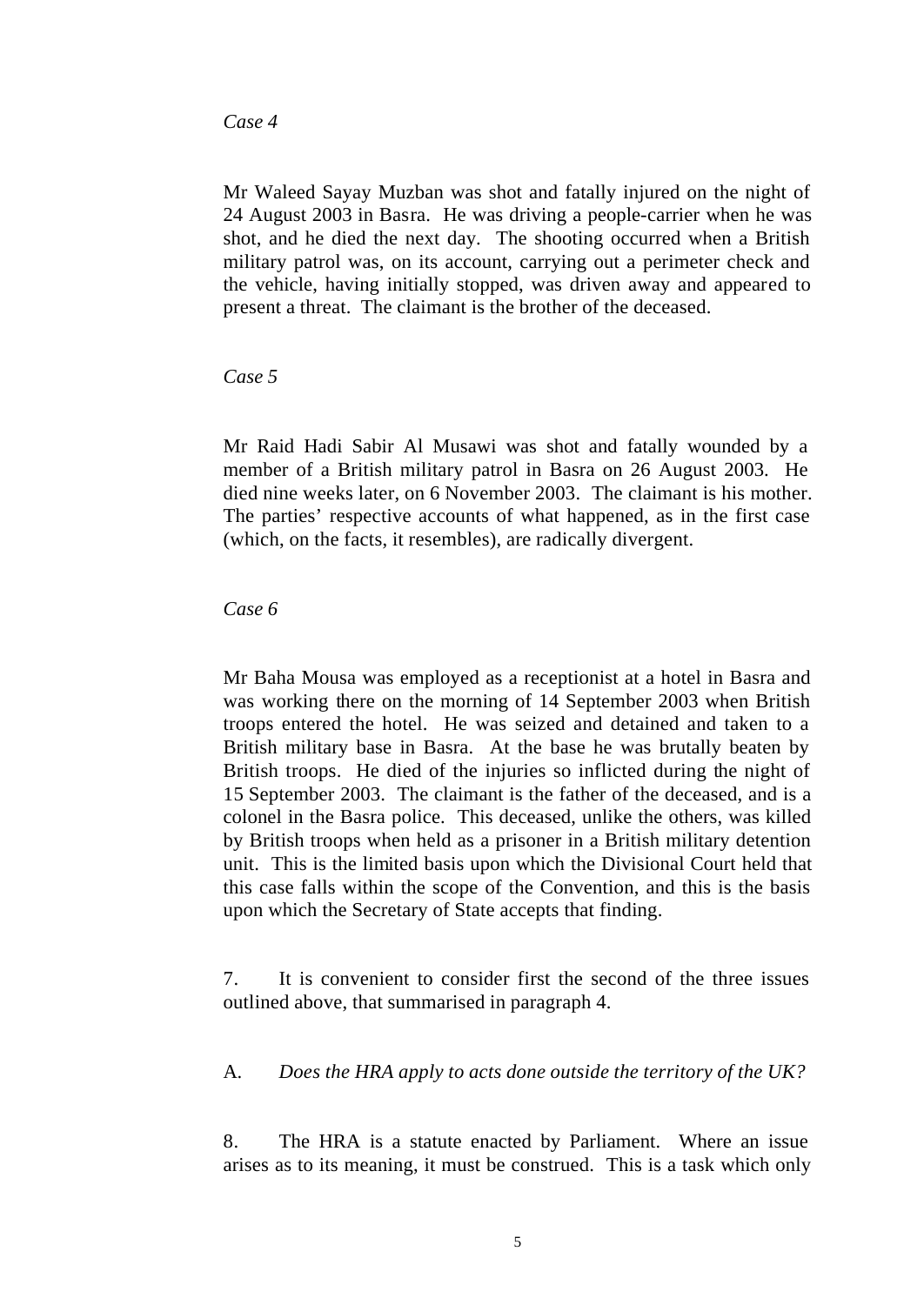a UK court can perform. The court in Strasbourg is the ultimate authority on interpretation of the European Convention, but it cannot rule on the interpretation of a domestic statute. That is the task which the House is now called upon to perform.

9. In carrying out that task the House must employ the familiar tools of statutory interpretation. The starting point is the language of the Act, from which the court seeks to derive the meaning of what Parliament has enacted. Significance may be attached not only to what Parliament has said but also, on occasion, to what it has not said. Attention may be paid to presumptions applicable to the drafting of statutes, since these are rules which expert professional draftsmen may ordinarily be expected to follow in the absence of reason to conclude that they may not have done so or an indication in the statute that they have not done so. While the express terms of a statute are always crucial, the courts will eschew an overly literal construction, taking account of the purpose of the statute, the mischief sought to be remedied and other circumstances relevant to interpretation. It is of course very relevant that the HRA is directed to the protection of human rights, with particular reference to the European Convention, which the UK ratified on 8 March 1951 and which came into force on 3 September 1953 when Luxembourg became the tenth contracting state to ratify.

10. Since 3 September 1953 the UK has been bound in international law to comply with the obligations undertaken in the Convention, and in later protocols to the Convention which it has formally ratified. But for upwards of 40 years the UK took no step to give domestic legal effect to these international obligations. The object of the HRA was to do so. This object could have been achieved by a simple incorporation of the Convention (or some or all of its articles) into domestic law. But this is not what was done, as clearly explained by my noble and learned friends Lord Nicholls of Birkenhead and Lord Hoffmann in *In re McKerr* [2004] UKHL 12, [2004] 1 WLR 807, paragraphs 25 and 62-65, and by Lord Hoffmann in *R v Lyons* [2002] UKHL 44, [2003] 1 AC 976, paragraph 27. The technique adopted, briefly summarised in paragraph 2 above, was to provide in section 6(1) that "It is unlawful for a public authority to act in a way which is incompatible with a Convention right". A "Convention right", by section 1, meant a right or fundamental freedom set out in articles 2 to 12 and 14 of the Convention, articles 1 to 3 of the First Protocol and articles 1 and 2 of the Sixth Protocol, as read with articles 16 to 18 of the Convention, subject to any designated derogation or reservation. The listed articles were set out in Schedule 1 to the Act. "The Convention" was defined in section 21(1) of the Act to mean the Convention agreed by the Council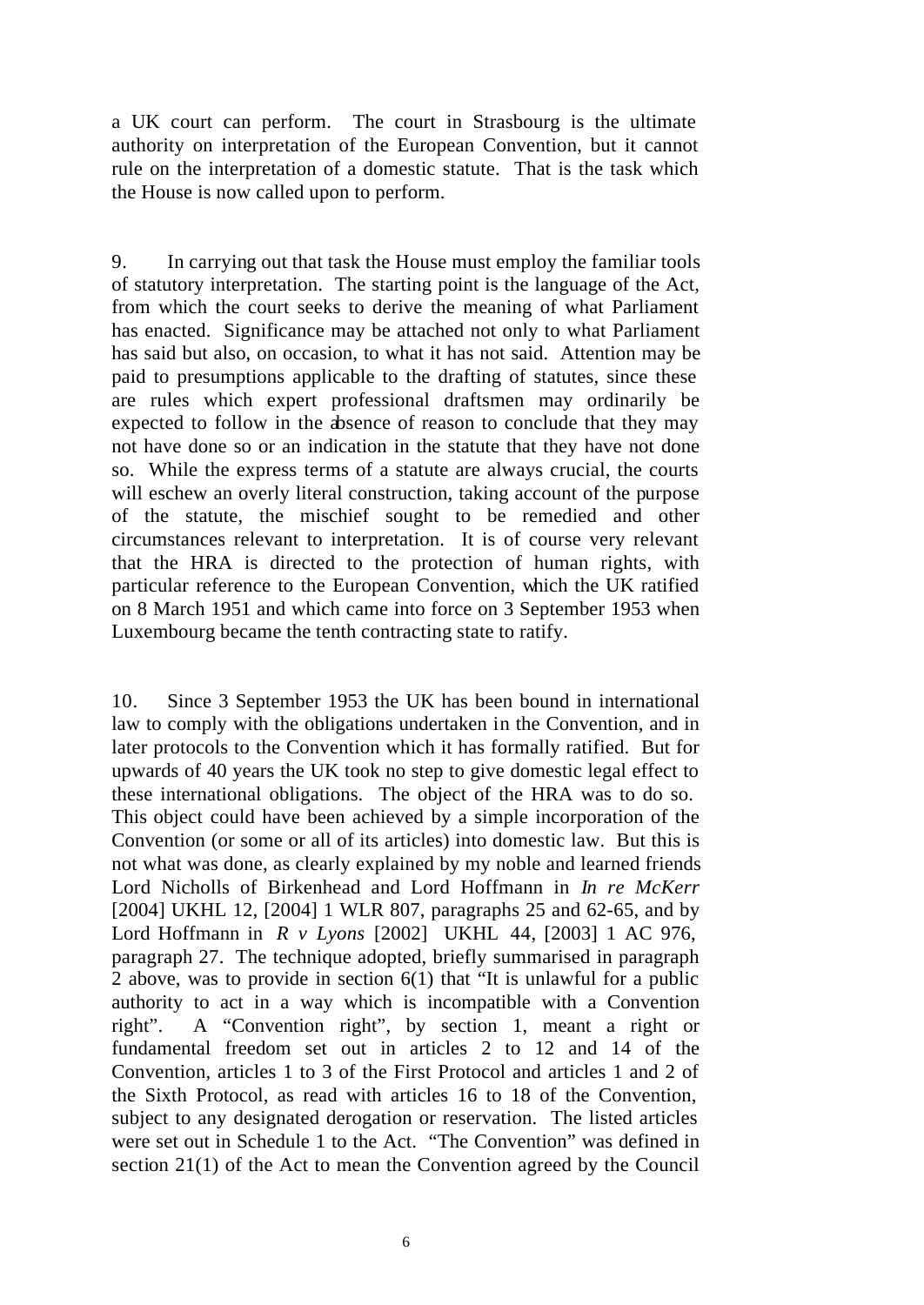of Europe at Rome on 4 November 1950 "as it has effect for the time being in relation to the United Kingdom". Thus, as Lord Nicholls pointed out in *McKerr*, above, paragraph 25, there is a distinction between (1) rights arising under the Convention and (2) rights created by the 1998 Act by reference to the Convention:

"These two sets of rights now exist side by side. But there are significant differences between them. The former existed before the enactment of the 1998 Act and they continue to exist. They are not as such part of this country's law because the Convention does not form part of this country's law. That is still the position. These rights, arising under the Convention, are to be contrasted with rights created by the 1998 Act. The latter came into existence for the first time on 2 October 2000. They are part of this country's law. The extent of these rights, created as they were by the 1998 Act, depends upon the proper interpretation of that Act …"

The focus of this opinion, at this stage of the enquiry, is on the extent of the rights arising under the Act, not those arising under the Convention. Hence the need for careful consideration, in the first instance, of the Act.

11. In resisting the interpretation, upheld by the courts below, that the HRA has extra-territorial application, the Secretary of State places heavy reliance on what he describes as "a general and well established principle of statutory construction". This is (see Bennion, *Statutory Interpretation,*  $4<sup>th</sup>$  ed (2002), p 282, section 106) that

"Unless the contrary intention appears, Parliament is taken to intend an Act to extend to each territory of the United Kingdom but not to any territory outside the United Kingdom."

In section 128 of the same work, p 306, the learned author adds:

"Unless the contrary intention appears … an enactment applies to all persons and matters within the territory to which it extends, but not to any other persons and matters."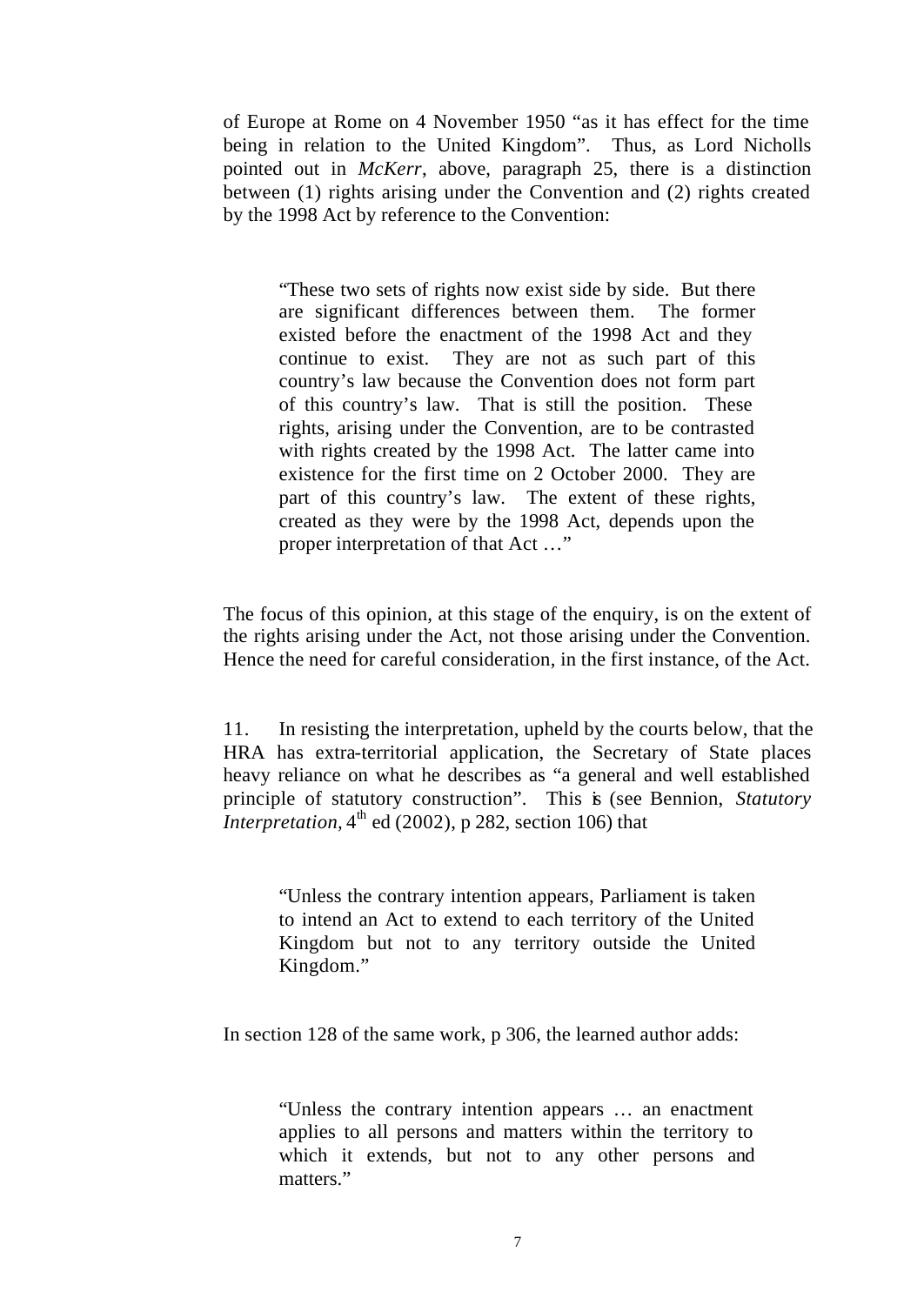In *Tomalin v S Pearson & Son Limited* [1909] 2 KB 61, Cozens-Hardy MR, with the concurrence of Fletcher Moulton and Farwell LJJ, endorsed a statement to similar effect in *Maxwell on The Interpretation of Statutes,* pp 212-213:

"In the absence of an intention clearly expressed or to be inferred either from its language, or from the object or subject-matter or history of the enactment, the presumption is that Parliament does not design its statutes to operate [on its subjects] beyond the territorial limits of the United Kingdom".

Earlier authority for that proposition was to be found in cases such as *Ex p Blain* (1879) 12 Ch D 522, 526, per James LJ, and *R v Jameson* [1896] 2 QB 425, 430, per Lord Russell of Killowen CJ. Later authority is plentiful: see, for example, *Attorney-General for Alberta v Huggard Assets Limited* [1953] AC 420, 441, per Lord Asquith of Bishopstone for the Privy Council; *Clark (Inspector of Taxes) v Oceanic Contractors Inc* [1983] 2 AC 130, 145, per Lord Scarman; *Al Sabah v Grupo Torras SA* [2005] UKPC 1, [2005] 2 AC 333, para 13, per Lord Walker of Gestingthorpe for the Privy Council; *Lawson v Serco Limited* [2006] UKHL 3, [2006] ICR 250, para 6, per Lord Hoffmann; *Agassi v Robinson (Inspector of Taxes)* [2006] UKHL 23, [2006] 1 WLR 1380, paras 16, 20, per Lord Scott of Foscote and Lord Walker of Gestingthorpe. That there is such a presumption is not, I think, in doubt. It appears (per Lord Walker in *Al Sabah*, above) to have become stronger over the years.

12. In argument before the courts below, the claimants relied on another presumption of statutory interpretation: that, as put by the Divisional Court in paragraph 301 of its judgment, "a domestic statute enacting international treaty obligations will be compatible with those obligations". The Divisional Court appears to have given some weight to this presumption, and in the Court of Appeal Sedley LJ appears to have accepted (paragraph 186) that "absent some clear indication to the contrary, domestic legislation is to be taken to have been intended to cohere with the state's international obligations". The classic exposition of the presumption in question is, however, that given by Diplock LJ in *Salomon v Commissioners of Customs and Excise* [1967] 2 QB 116, 143-144: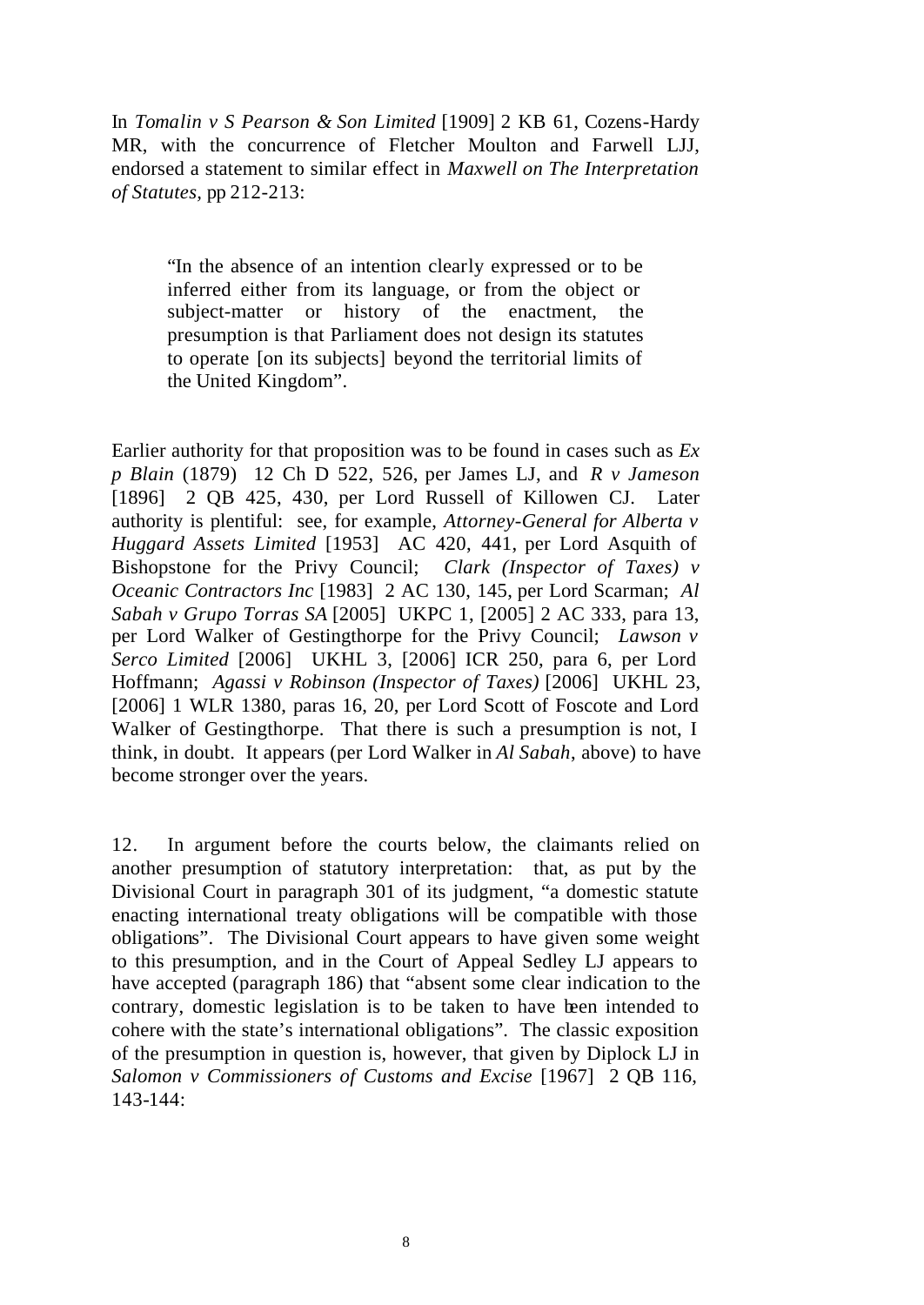"Where, by a treaty, Her Majesty's Government undertakes either to introduce domestic legislation to achieve a specified result in the United Kingdom or to secure a specified result which can only be achieved by legislation, the treaty, since in English law it is not selfoperating, remains irrelevant to any issue in the English courts until Her Majesty's Government has taken steps by way of legislation to fulfil its treaty obligations. Once the Government has legislated, which it may do in anticipation of the coming into effect of the treaty, as it did in this case, the court must in the first instance construe the legislation, for that is what the court has to apply. If the terms of the legislation are clear and unambiguous, they must be given effect to, whether or not they carry out Her Majesty's treaty obligations, for the sovereign power of the Queen in Parliament extends to breaking treaties (see *Ellerman Lines v Murray; White Star Line and US Mail Steamers Oceanic Steam Navigation Co Ltd v Comerford),* and any remedy for such a breach of an international obligation lies in a forum other than Her Majesty's own courts. But if the terms of the legislation are not clear but are reasonably capable of more than one meaning, the treaty itself becomes relevant, for there is a prima facie presumption that Parliament does not intend to act in breach of international law, including therein specific treaty obligations; and if one of the meanings which can reasonably be ascribed to the legislation is consonant with the treaty obligations and another or others are not, the meaning which is consonant is to be preferred. Thus, in case of lack of clarity in the words used in the legislation, the terms of the treaty are relevant to enable the court to make its choice between the possible meanings of these words by applying this presumption."

In the present case, the Secretary of State contends that the meaning of the HRA is clear and that its terms are not reasonably capable of more than one meaning. But even if he is wrong, this presumption gives the claimants little if any help since the UK undertook no international law obligation to incorporate the Convention into domestic law. It was so held by the Strasbourg court in *James v United* Kingdom (1987) 8 EHRR 123, para 84, *Observer and The Guardian v United Kingdom* (1991) 14 EHRR 153, para 76, and *McCann v United Kingdom* (1995) 21 EHRR 97, para 153. It was also recognised by Brooke LJ in the Court of Appeal (paragraph 144) when he acknowledged that the UK was not obliged to incorporate the Convention into its national law,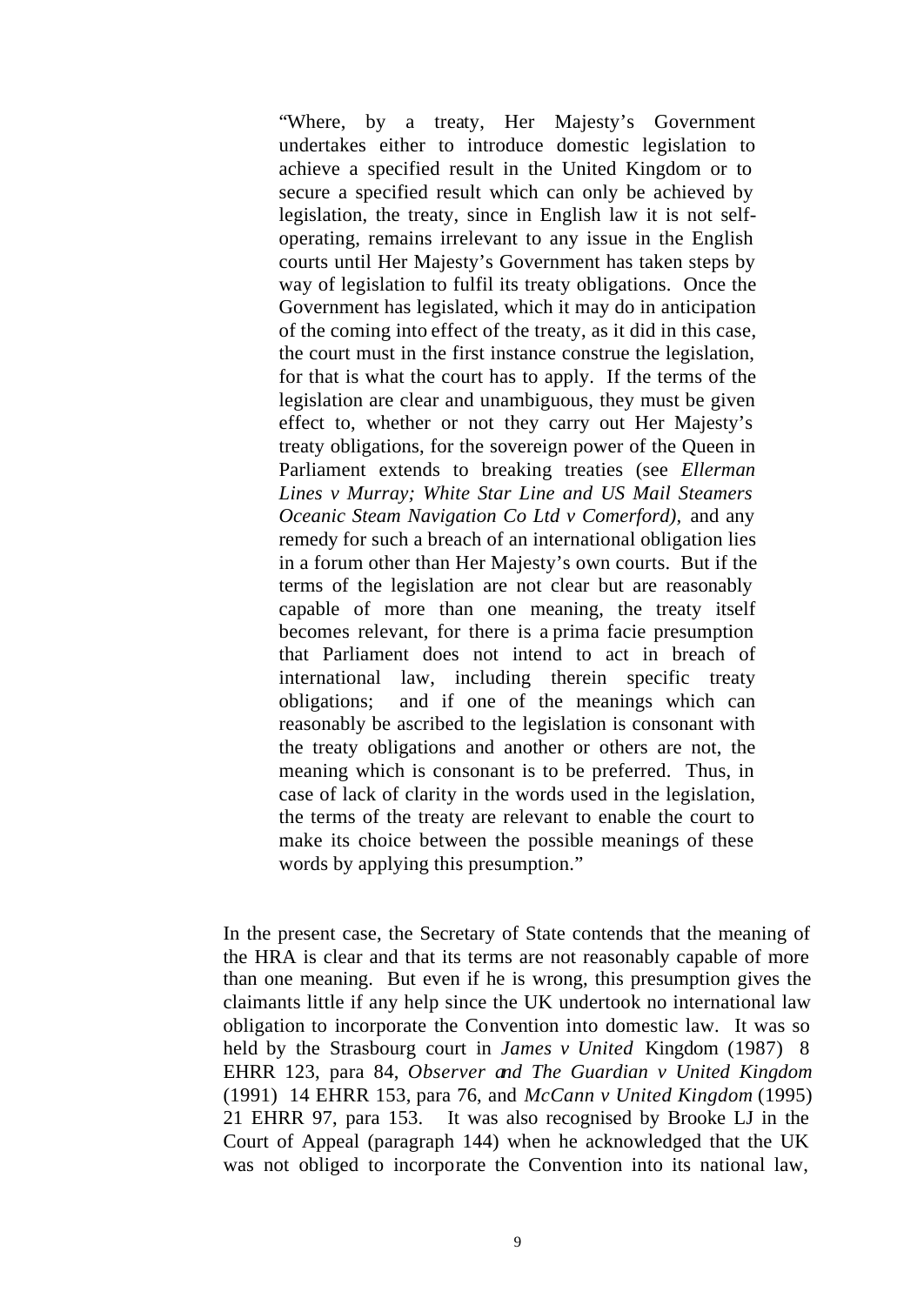either in whole or in part. This is, I think, correct. The UK was not in breach of any obligation binding in international law when it omitted, from 1953 to 1998, to give the Convention any direct effect in domestic law. In 1997-1998 it had a policy choice, whether to give effect to the Convention in domestic law at all, and if so to what extent. A decision to give no directly enforceable domestic right to persons claiming to be victims of violations of Convention rights by UK authorities outside the UK, leaving such persons to pursue any such claim against the UK in Strasbourg, would have involved no breach of any obligation binding on the UK in international law. In argument before the House, the claimants did not seek to attach great weight to this presumption.

13. The Secretary of State points, in support of his submission, to the absence from the HRA of any of the forms of words used where Parliament intends a provision to have extra-territorial application. Examples were given in argument: "who commits, in a foreign country" (Criminal Justice Act 1948, s 31(1)); "whether in the United Kingdom or elsewhere" (Army Act 1955, s 70(1)); "whether in or outside the United Kingdom" (Geneva Conventions Act 1957, s 1(1)); "acts committed … outside the United Kingdom by a United Kingdom national, a United Kingdom resident or a person subject to UK service jurisdiction" (International Criminal Court Act 2001, s 51(2)). There is, I think, force in this point, unless a clear inference of extra-territorial application can otherwise be drawn from the terms of the Act. It cannot be doubted that, if Parliament had intended the Act to have extraterritorial application, words could very readily have been found to express that intention.

14. The Convention provides in article 1 that "The High Contracting Parties shall secure to everyone within their jurisdiction the rights and freedoms defined in Section 1 of this Convention". The Secretary of State points out that article 1 is not one of the articles to which domestic effect is given by section 1 of and Schedule 1 to the HRA. Therefore, he argues, the scope of the Act is to be found in construction of the Act and not construction of article 1 of the Convention. The claimants reject this argument, pointing out that article 1 confers and defines no right, like the other articles specified in section 1 of the Act and the Schedule. Article 1 of the Convention is omitted because, like article 13 (also omitted), it is provided for in the Act. I would for my part accept that Parliament intended the effect of the Act to be governed by its terms and not, save by reference, the Convention, consistently with the scheme described in paragraph 10 above. Thus there was no need to include article 1 in section 1 of the Act and the Schedule, nor article 13 since the Act contains its own provisions as to remedies in sections 4 and 8. But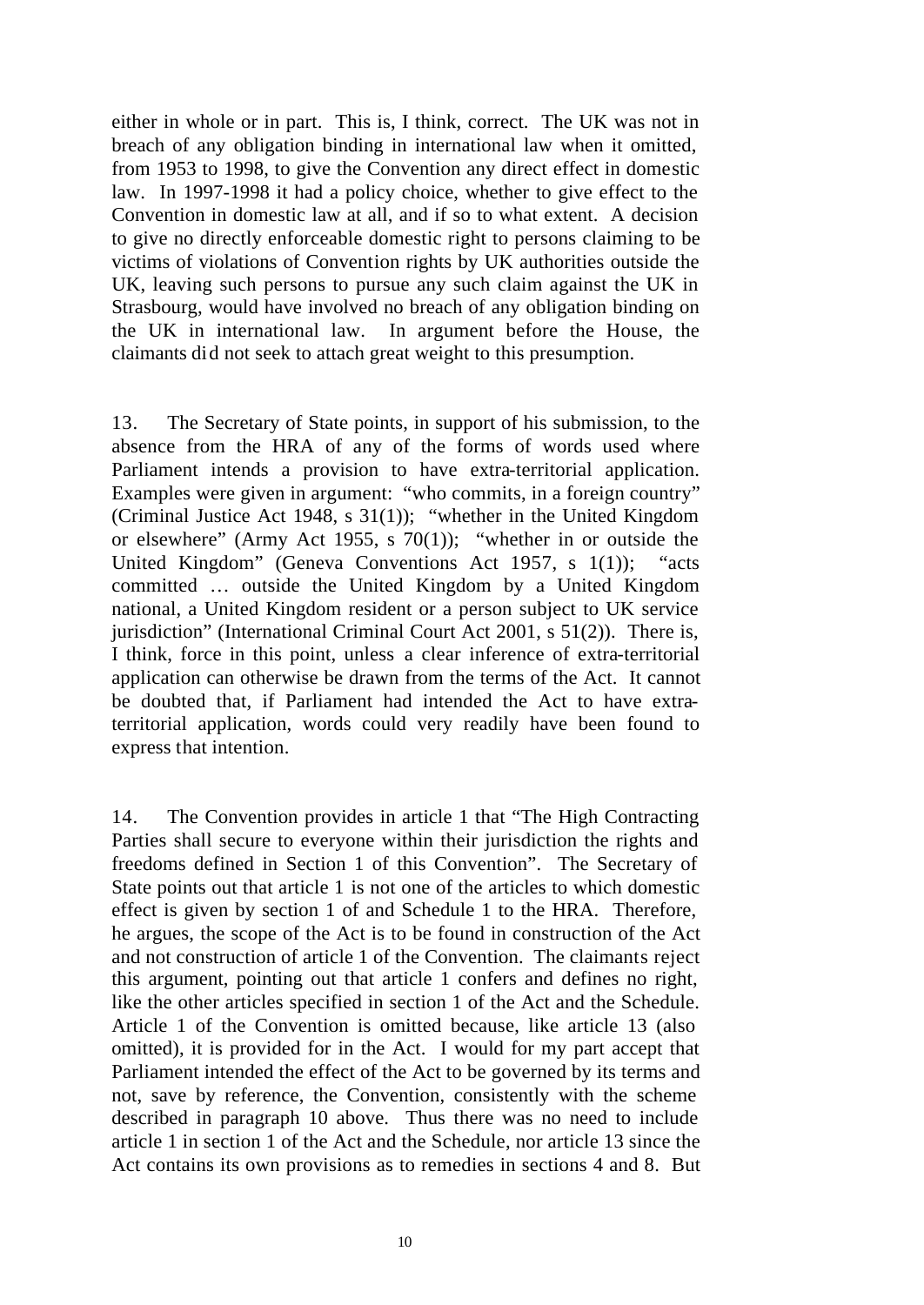it is not strictly correct that only articles defining or conferring rights are included in section 1 and the Schedule, since articles 16 to 18 are referred to and included, and they define and confer no right. Had article 1 been included in section 1 and the Schedule, this would have assisted the claimants, since by 1997-1998 the Strasbourg jurisprudence had recognised some limited exceptions to the territorial focus of the Convention, and it could have been said that Parliament intended the territorial scope of the Act to be subject to the same limited exceptions. As it is, the omission of any reference to article 1 is of some negative assistance to the Secretary of State.

15. The parties directed much detailed argument to the language of the Act, seeking to derive support for their competing interpretations.

- (1) *Section 1(4)*. This subsection empowers the Secretary of State to make such amendments to the Act as he considers necessary "to reflect the effect, in relation to the United Kingdom, of a protocol". The claimants submit, obviously correctly, that this is a reference to the UK as a contracting state and a juridical entity in international law, not as a territorial area. The same is true of section  $1(5)(a)$  and (b). This, they argue, is significant, since the definition of "the Convention" in section 21(1) is to that instrument "as it has effect for the time being in relation to the United Kingdom", and section 1(6) makes reference to a protocol in force "in relation to the United Kingdom". These references should, according to accepted canons of draftsmanship, be read in the same way. This may be so, but I find the use of words such as "in relation to" to be a weak indication from which to draw an inference of extra-territorial application. It is perhaps noteworthy that Jersey, Guernsey and the Isle of Man, seeking to give domestic effect to the Convention, provided (following the language of the Act) that it should have effect "in relation to" "the Island" or "Guernsey". In these instances the reference can only have been territorial since Jersey, Guernsey and the Isle of Man were not contracting states.
- (2) *Section 3*. The claimants contended, and the Divisional Court accepted (in paragraphs 291 and 301 of its judgment), that the interpretative obligation in section 3 of the Act could be applied to interpretation of the Act itself. This is not an argument which the Court of Appeal expressly accepted. In my opinion it was right not to do so. Section 3 provides an important tool to be used where it is necessary and possible to modify domestic legislation to avoid incompatibility with the Convention rights protected by the Act, but it cannot be used to determine the content or extent of the rights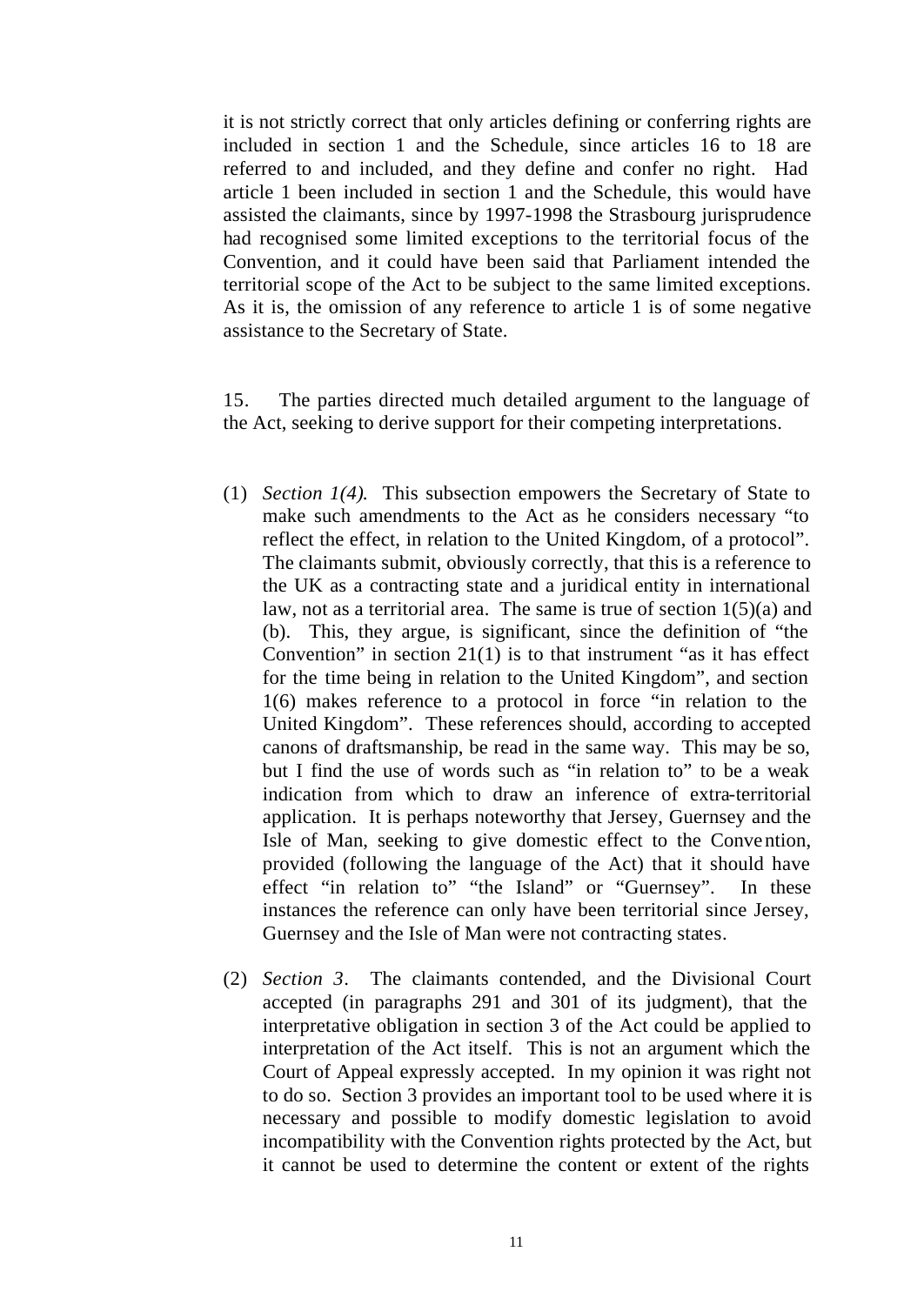which are to be protected. It is in my view plain that section 3 was not intended to be used in construing the Act itself.

- (3) *Section 6.* It is common ground that the public authorities referred to in section 6 are, and are only, UK public authorities (and the courts referred to in section 4(5) and section 7 are all UK courts). But these provisions assist neither party. The claimants only seek a remedy under the Act against the Secretary of State, who is of course a UK public authority, and they seek this remedy in a UK court. Section 11, authorising remedial action where domestic legislation has been found to be incompatible with a Convention right, does not advance the argument.
- (4) *Section 21(5) and section 22(7).* Section 21(5), anticipating article 1 of the Sixth Protocol to the Convention (to which the UK had not acceded when the Act was passed) provided that the death penalty, which could still be imposed under the Army Act 1955, the Air Force Act 1955 and the Naval Discipline Act 1957, should be replaced by a liability to life imprisonment or any lesser punishment authorised by those Acts. This subsection, unlike most of the Act, was to take effect on royal assent to the Act being given. The three service Acts have extra-territorial effect in relation to those to whom they apply (see the reference to section 70 of the Army Act, briefly quoted in paragraph 13 above), and it might have been thought that the amendment effected by section 21(5) would similarly apply extra-territorially. Section 22(7) of the HRA, however, provides:

"Section 21(5), so far as it relates to any provision contained in the Army Act 1955, the Air Force Act 1955 or the Naval Discipline Act 1957, extends to any place to which that provision extends".

It may be questionable whether, as a question of drafting technique, section 22(7) is strictly necessary. But in my opinion it does point, as the Secretary of State contends, towards an assumption by the draftsman that the Act as a whole does not apply to acts committed outside the United Kingdom.

(5) *Section 22(6).* This subsection provides that the Act extends to Northern Ireland. This is the conventional means of indicating that the Act is to have effect throughout the United Kingdom (see Bennion, *op. cit.,* p 284), and the Divisional Court were wrong to suggest (judgment, para 301) that the Act does not apply to Scotland. But this provision is not significant for present purposes.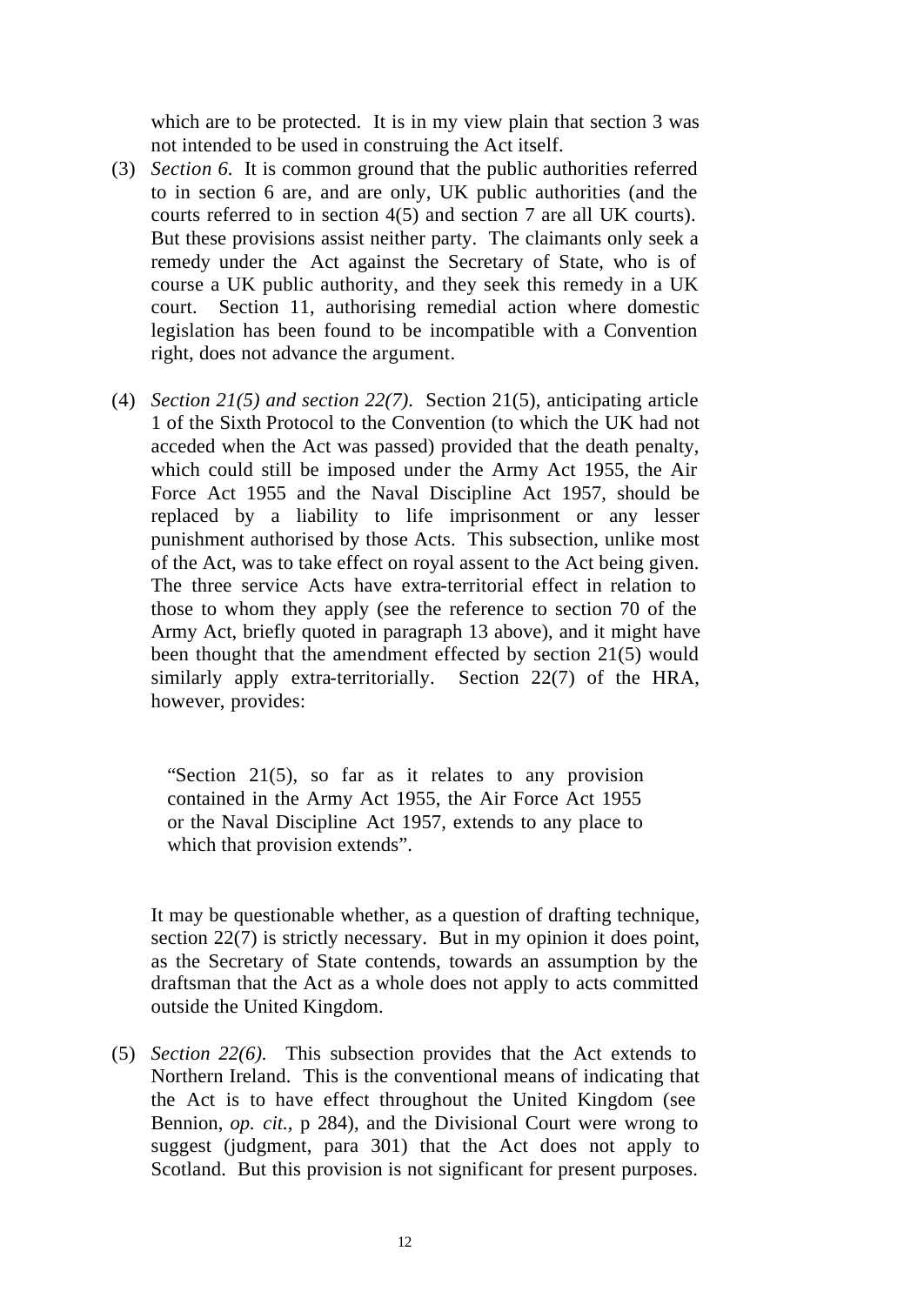It makes clear that the Act forms part of the domestic law of each of the three jurisdictions of the UK.

16. I do not, overall, find these textual indications very compelling in favour of one side or the other, although they give some slight support to the Secretary of State's contention. More compelling in his favour is the absence of any clear pointer in the claimants' favour, for it is on the Act itself that they must primarily rely to rebut the presumption of territoriality discussed in paragraph 11 above.

17. The claimants rely on two domestic decisions in support of their interpretation. The first of these is the decision of the Court of Appeal (Lord Phillips of Worth Matravers MR, Chadwick LJ and Lord Slynn of Hadley) in *R (B and others) v Secretary of State for Foreign and Commonwealth Affairs* [2004] EWCA Civ 1344, [2005] QB 643. The claimants in this case complained of breaches of articles 3 and 5 of the Convention, seeking permission to apply for judicial review. Their complaint was based on the conduct of British consular officials in Melbourne, for whom the Secretary of State was in principle responsible. The Court of Appeal granted permission to apply (which Moses J and Sullivan J had refused) but dismissed the claim. One of the issues which arose was whether a claim would lie against the Secretary of State under the Act for acts done or not done outside the UK: see paragraph 25 of the judgment. The claimants contended that jurisdiction under the Act was co-extensive with that under the Convention, the Secretary of State that the claimants could not rely on the Convention rights set out in the Act because they were not within the territory of the UK (see pp 646-648 of the report and paras 67-77 of the judgment). Having surveyed the Strasbourg jurisprudence as it then stood and a body of domestic material, the court resolved this issue in the claimants' favour, ruling in paragraphs 78 and 79:

"78. … It seems to us that we are under a duty, if possible, to interpret the Human Rights Act 1998 in a way that is compatible with the Convention rights, as those rights have been identified by the Strasbourg court. This duty precludes the application of any presumption that the Human Rights Act 1998 applies within the territorial jurisdiction of the United Kingdom, rather than the somewhat wider jurisdiction of the United Kingdom that the Strasbourg court has held to govern the duties of the United Kingdom under the Convention.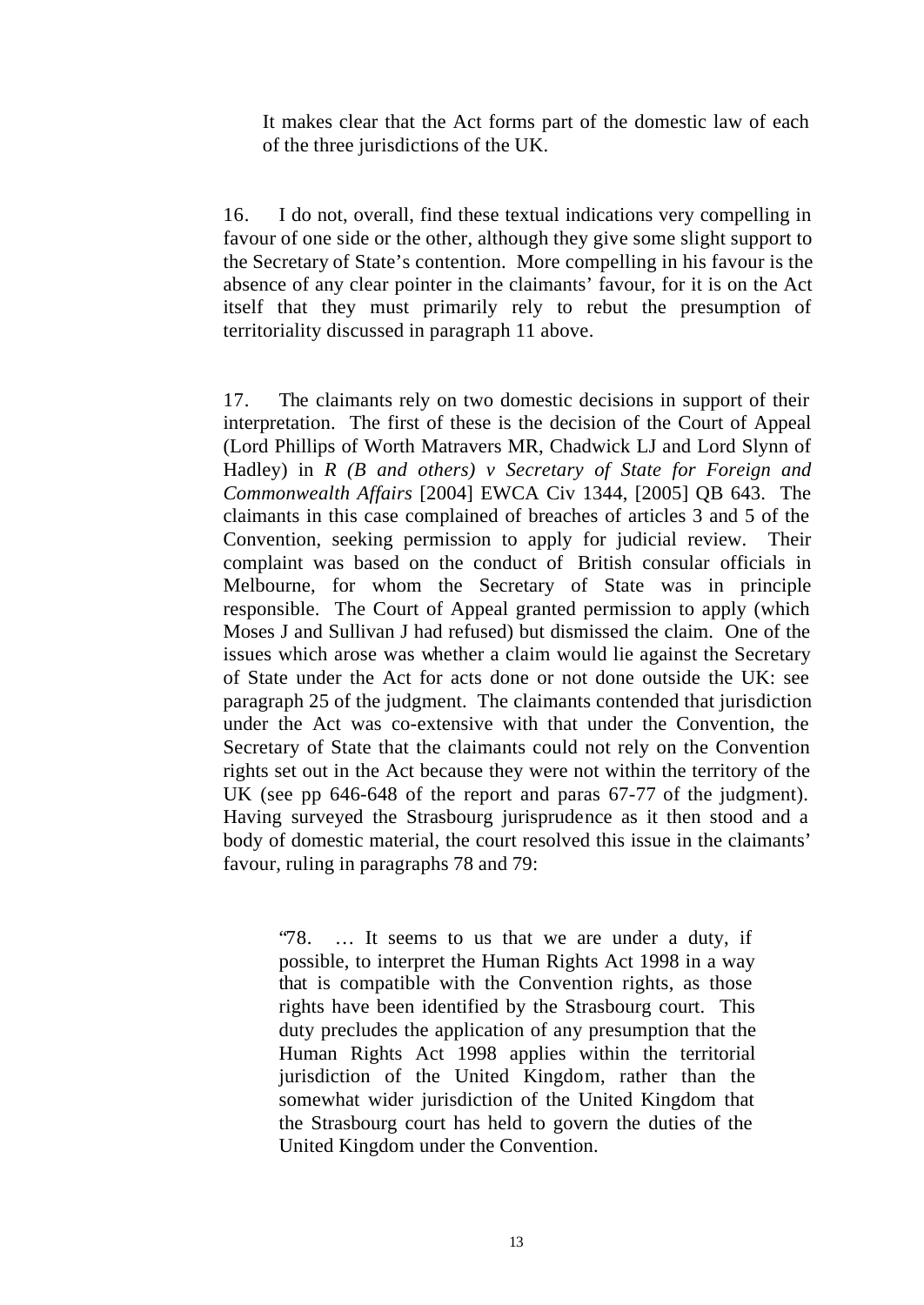79. For these reasons we have reached the conclusion that the Human Rights Act 1998 requires public authorities of the United Kingdom to secure those Convention rights defined in section 1 of the Act within the jurisdiction of the United Kingdom as that jurisdiction has been identified by the Strasbourg court. It follows that the Human Rights Act 1998 was capable of applying to the actions of the diplomatic and consular officials in Melbourne. It remains to consider whether those actions infringed the Convention and the Act."

These conclusions are plainly very helpful to the claimants. In reaching them, however, the court relied strongly on section 3 of the Act which is not in my opinion, as indicated above, a tool which can be used to determine the extent of the rights which are protected by the Act.

18. The second authority relied on is *R (Quark Fishing Ltd) v Secretary of State for Foreign and Commonwealth Affairs* [2005] UKHL 57, [2006] 1 AC 529. The claimant in this case sought judicial review of a decision refusing a licence to fish in the waters of South Georgia and the South Sandwich Islands ("SGSSI"). The refusal was said to violate article 1 of the First Protocol to the Convention. It was common ground that although Her Majesty's Government had extended the Convention to SGSSI under article 63 (now 56) of the Convention it had not so extended article 1 of the First Protocol. It was also clear that the licence had been refused to the claimant on the instruction of the Secretary of State, although there was an issue whether, in issuing the instruction, he had acted in right of Her Majesty as Queen of the United Kingdom or of SGSSI.

19. The first issue agreed by the parties for decision by the House was whether (as the Court of Appeal, reversing the judge, had held) the instruction had been issued through the Secretary of State by Her Majesty in right of the United Kingdom, it being assumed that the claimant could not succeed if the instruction had been given in right of SGSSI. My own opinion, shared by Lord Hoffmann and Lord Hope of Craighead, was that it had been issued in right of SGSSI: paras 19, 63- 64, 75-80. It was also held (in various opinions) that the claimant could not succeed in a claim under the Act unless he could succeed in Strasbourg, that he could not succeed under the Act since article 1 of the First Protocol had not been extended to SGSSI and that the Secretary of State, acting in right of Her Majesty as Queen of SGSSI was not a UK public authority: see my own opinion at paras 24-25; that of Lord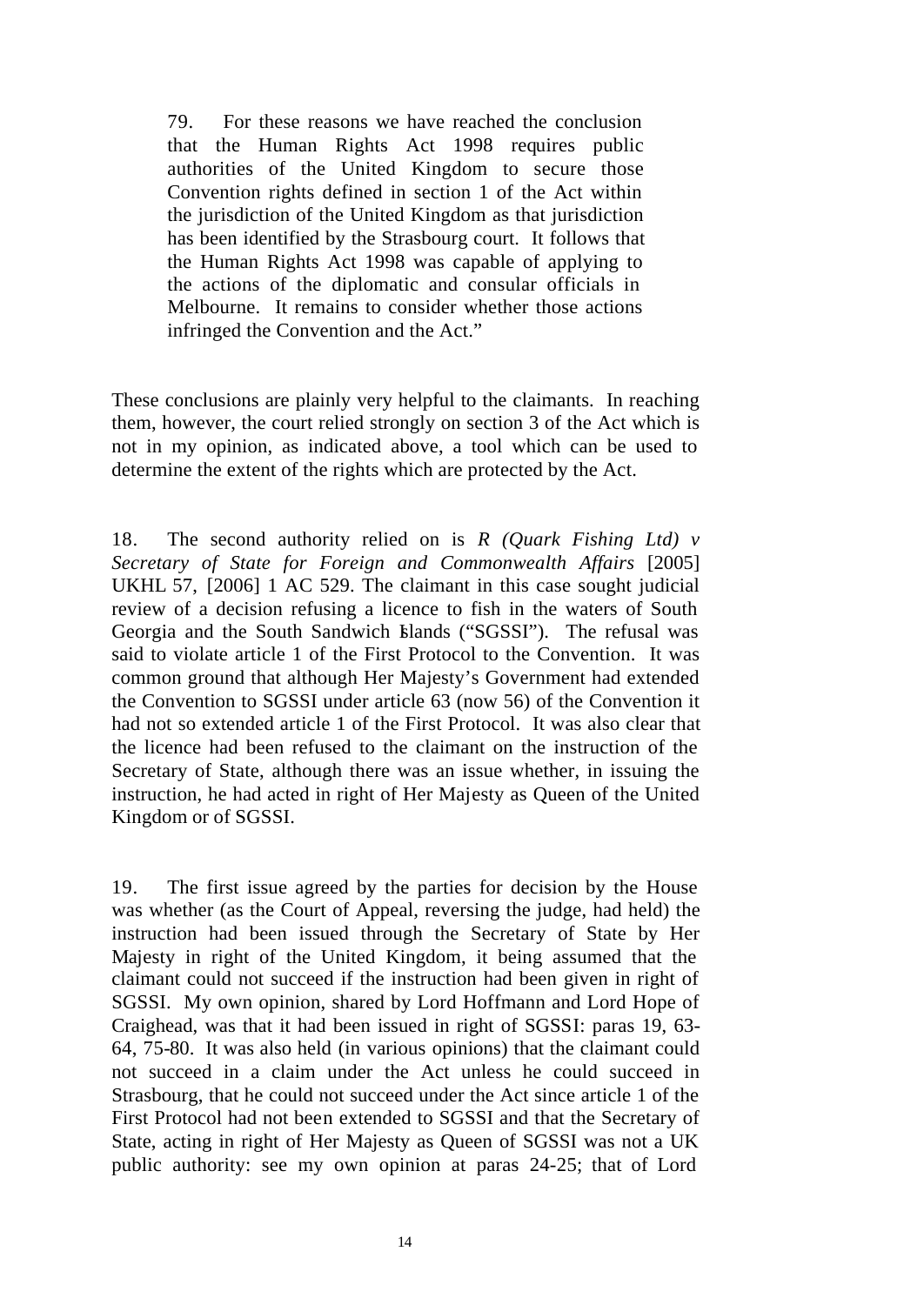Nicholls of Birkenhead at para 44; that of Lord Hoffmann at paras 56- 64; that of Lord Hope at paras 86-92; and Baroness Hale of Richmond at paras 97-98.

20. In support of their argument on the extra-territorial scope of the Act, the claimants relied in particular on paragraph 34 of Lord Nicholls' opinion, a passage cited by the Court of Appeal in paragraphs 45 and 146 of the judgment under appeal. In paragraph 34 Lord Nicholls said:

"34. To this end the obligations of public authorities under sections 6 and 7 mirror in domestic law the treaty obligations of the United Kingdom in respect of corresponding articles of the Convention and its protocols. That was the object of these sections. As my noble and learned friend, Lord Hope of Craighead, has said, the 'purpose of these sections is to provide a remedial structure in domestic law for the rights guaranteed by the Convention': *Aston Cantlow and Wilmcote with Billesley Parochial Church Council v Wallbank* [2004] 1 AC 546, 564, para 44. Thus, and this is the important point for present purposes, the territorial scope of the obligations and rights created by sections 6 and 7 of the Act was intended to be co-extensive with the territorial scope of the obligations of the United Kingdom and the rights of victims under the Convention. The Act was intended to provide a domestic remedy where a remedy would have been available in Strasbourg. Conversely, the Act was not intended to provide a domestic remedy where a remedy would not have been available in Strasbourg. Accordingly, in order to identify the territorial scope of a 'Convention right' in sections 6 and 7 it is necessary to turn to Strasbourg and consider what, under the Convention, is the territorial scope of the relevant Convention right."

This clearly supports the claimants' contention that the territorial scope of the Act was intended to be co-extensive with that of the Convention. But Lord Nicholls went on to say, in paragraph 36:

"36. The Human Rights Act is a United Kingdom statute. The Act is expressed to apply to Northern Ireland: section 22(6). It is not expressed to apply elsewhere in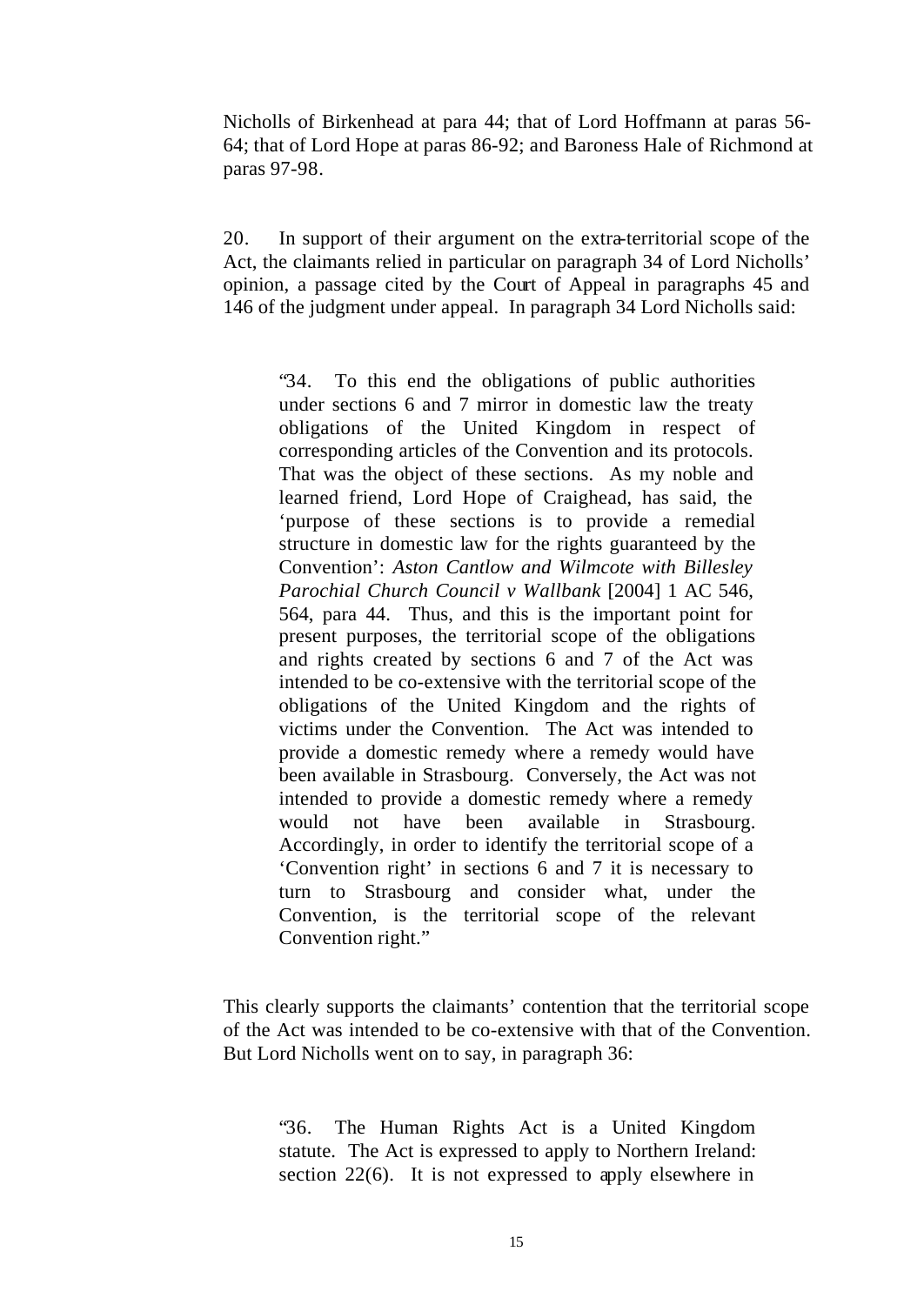any relevant respect. What, then, of Convention obligations assumed by the United Kingdom in respect of its overseas territories by making a declaration under article 56? In my view the rights brought home by the Act do not include Convention rights arising from these extended obligations assumed by the United Kingdom in respect of its overseas territories. I can see no warrant for interpreting the Act as having such an extended territorial reach. If the United Kingdom notifies the Secretary General of the European Council that the Convention shall apply to one of its overseas territories, the United Kingdom thenceforth assumes in respect of that territory a treaty obligation in respect of the rights and freedoms set out in the Convention. But such a notification does not extend the reach of sections 6 and 7 of the Act. The position is the same in respect of protocols."

It is not, I think, clear that these observations of Lord Nicholls commanded majority support. I myself observed (para 25) that "The territorial focus of the Act is clearly shown by the definition of 'the Convention' in section 21 to mean the European Convention 'as it has effect for the time being in relation to the United Kingdom'". Lord Hoffmann, in paragraph 57, stated: "The 1998 Act is United Kingdom legislation; it does not purport to have extraterritorial application". The decision of the House in *Quark* was not directed to the present issue, and I do not think it can be treated as reliable authority on the point.

21. No assistance is in my opinion to be derived from *R (European Roma Rights Centre) v Immigration Office at Prague Airport (United Nations High Commissioner for Refugees intervening)* [2004] UKHL 55, [2005] 2 AC 1 and *R (Carson) v Secretary of State for Work and Pensions* [2005] UKHL 37, [2006] 1 AC 173. In the first of these cases no argument on extra-territoriality was raised. The second concerned the application of regulations expressly providing for the payment of social security benefits to persons resident abroad.

22. Relying in particular on Lord Nicholls' observations in *Quark*, the claimants submitted that the object of the Act was to give the specified Convention rights the same protection in domestic law as they enjoyed under the Convention, so that the two systems of protection should essentially correspond. That was borne out by the Act's provisions relating to damages in section 8(3) and (4) of the Act. The Secretary of State responded that in some instances the Act clearly did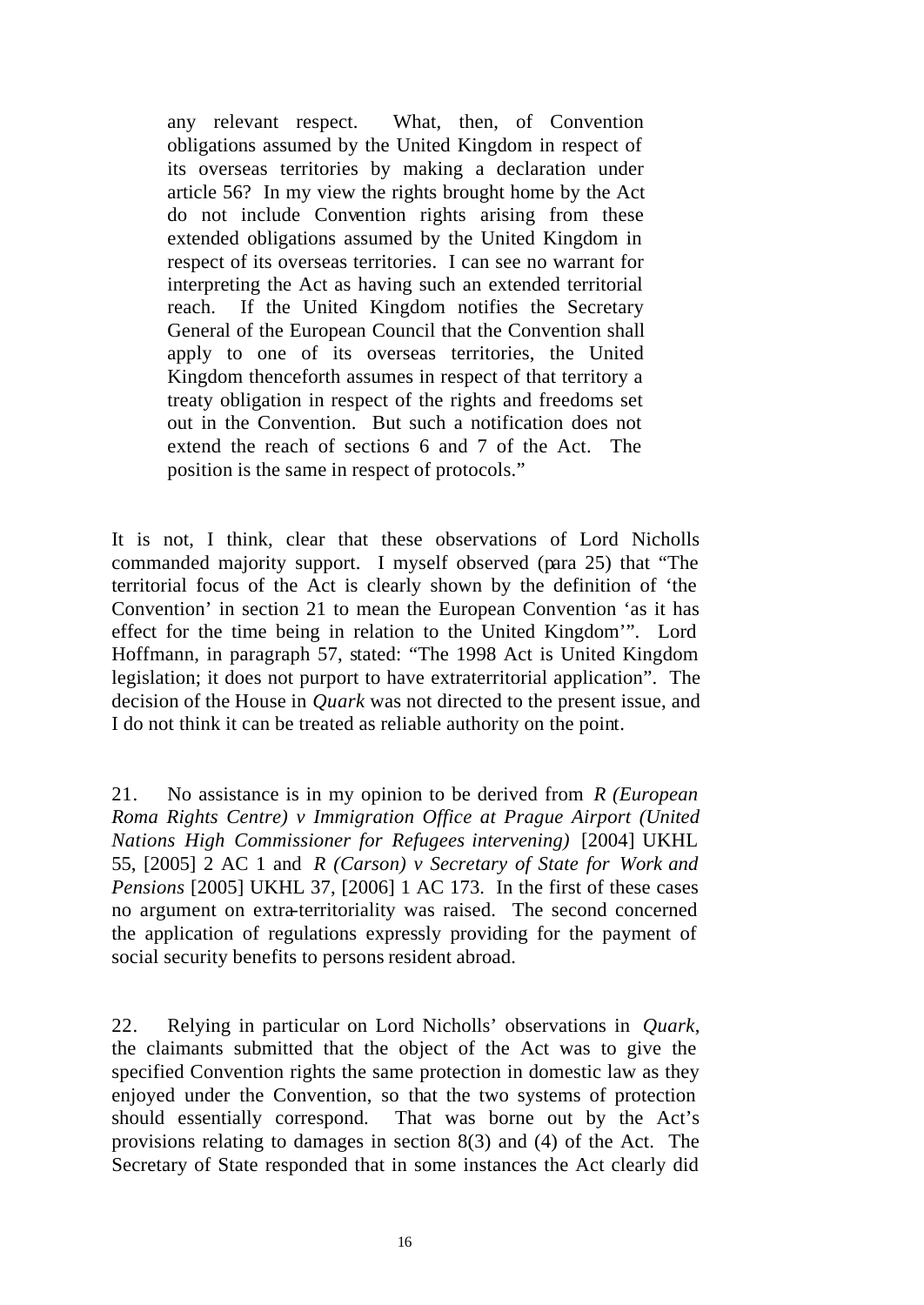not aim to achieve such correspondence. The decision of the House in *In re McKerr* [2004] 1 WLR 807, established that a claimant could not base his claim under the Act on a breach of Convention right where the act complained of took place before section 7 of the Act came into force, even though (irrespective of the date) a good claim might lie against the UK at Strasbourg. The decision of the House in *McKerr* was, however, based on its construction of section 22(4) of the Act, which specifically addressed the issue of retrospectivity, and this greatly weakens the force of this response, there being no express provision of the Act directed to territorial scope. Some of the opinions in *Quark* (paras 25, 64) suggest that a claimant may have a good claim against the UK at Strasbourg without having a good claim under the Act, but that was a point which did not fall for decision in that case. I do not find these pointers very persuasive.

23. Attention was drawn by the Secretary of State in argument to statements in the White Paper *Rights Brought Home: The Human Rights Bill* (Cm 3782, October 1997) and to statements made during the passage of the Bill through Parliament. The claimants questioned the admissibility and value of this material. I see force in these objections. For domestic political reasons it was natural for those promoting the Bill to emphasise in the White Paper its value to the people of the UK. The claims of those who might wish to rely on it in foreign countries far away might not have had the same appeal. In any event, the issue of extra-territorial application was never squarely addressed. Nor was it, I think, in either House. Thus this material does not strengthen the Secretary of State's argument. But nor, perhaps more significantly, does it give any help to the claimants in seeking to rebut the presumption of territorial application.

24. In the course of its careful consideration of this question the Divisional Court observed (in paragraph 304 of its judgment): "It is intuitively difficult to think that Parliament intended to legislate for foreign lands". In similar vein, Brooke LJ in the Court of Appeal said (para 3): "It may seem surprising that an Act of the UK Parliament and a European Convention on Human Rights can arguably be said to confer rights upon citizens of Iraq which are enforceable against a UK governmental authority in the courts of England and Wales". I do not think this sense of surprise, which I share, is irrelevant to the court's task of interpretation. It cannot of course be supposed t hat in 1997-1998 Parliament foresaw the prospect of British forces being engaged in peacekeeping duties in Iraq. But there can be relatively few, if any, years between 1953 and 1997 in which British forces were not engaged in hostilities or peacekeeping activities in some part of the world, and it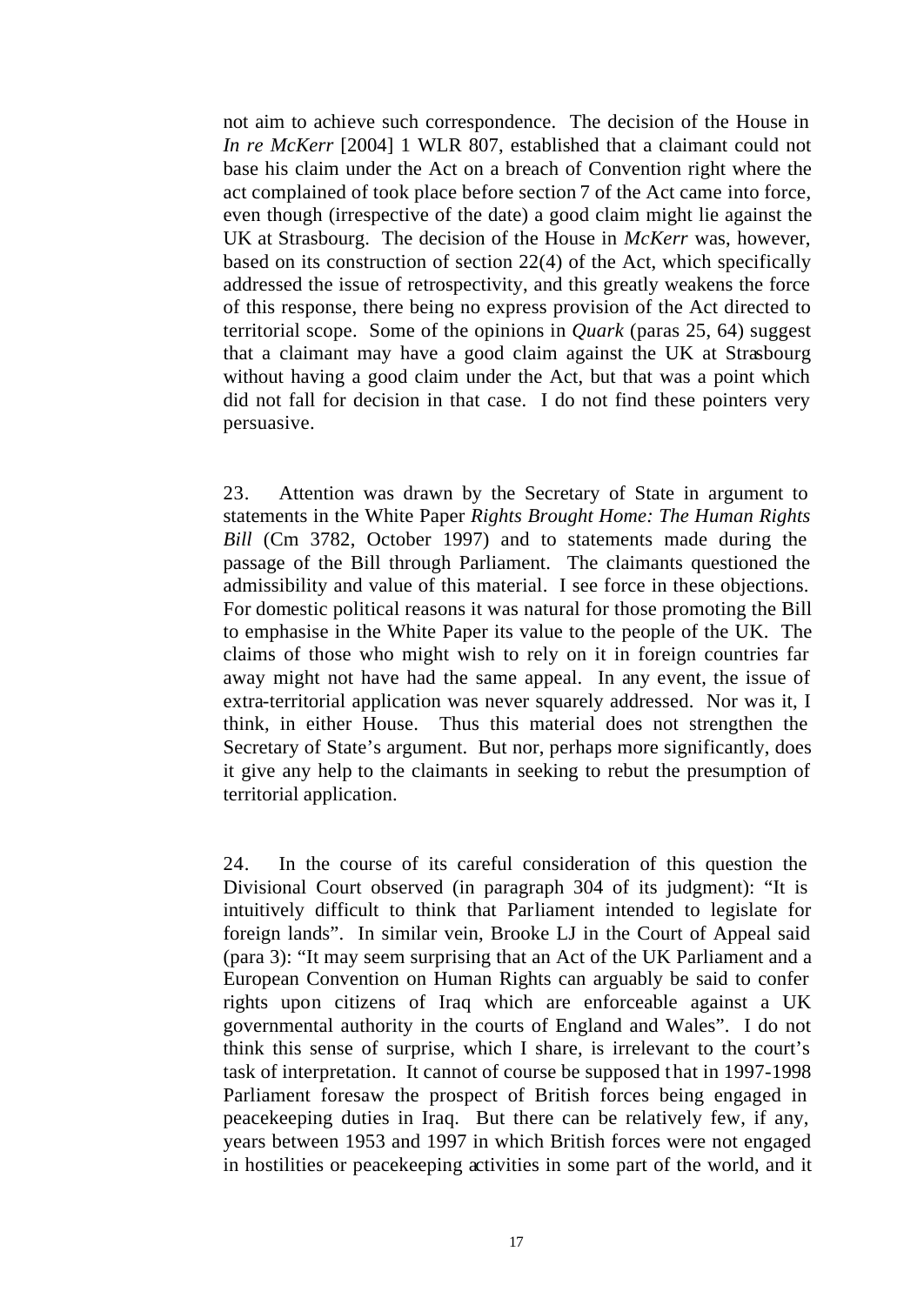must have been appreciated that such involvement would recur. This makes it the more unlikely, in my opinion, that Parliament could, without any express provision to that effect, have intended to rebut the presumption of territorial application so as to authorise the bringing of claims, under the Act, based on the conduct of British forces outside the UK and outside any other contracting state. Differing from the courts below, I regard the statutory presumption of territorial application as a strong one, which has not been rebutted.

25. The Divisional Court based its finding of extra-territorial application in part on its understanding of the modest extent to which the Strasbourg court had recognised the Convention itself as having extra-territorial application. In paragraph 301 of its judgment it said:

"Whatever may have been the position if our conclusion, or Strasbourg jurisprudence, had been that article 1 of the Convention was founded on some form of broad personal jurisdiction, nevertheless where on the contrary, for the reasons which we have described above, article 1 should be and has been given an essentially territorial effect, it is counter-intuitive to expect to find a parliamentary intention that there should be gaps between the scope of the Convention and an Act which was designed to bring rights home, that is to say as we understand that metaphor to enable at any rate domestic or British claimants to sue in the domestic courts rather than in Strasbourg."

Thus the Divisional Court found the Act to have extra-territorial application (para 306) to "allow of the narrow exception which we have framed and applied in the case of the sixth claimant". Brooke LJ similarly confined the extra-territorial effect of the Act by limiting it (para 147) to cases "where a public authority is found to have exercised extra-territorial jurisdiction on the application of [state agent authority] principles". I think, with respect, that there is a certain danger in this line of reasoning. It is one thing to say (if there is ground for doing so) that Parliament intended the Act to have the same extra-territorial effect as the Convention. It is another to base that conclusion on the finding that the exceptions to the territoriality principle recognised by Strasbourg were minor, unless it could be assumed that the Strasbourg court would recognise no other or wider exceptions in future. In this connection it is pertinent to recall Resolution 1386, adopted by the Parliamentary Assembly of the Council of Europe on 24 June 2004, paragraph 18 of which, quoted by the Court of Appeal, said: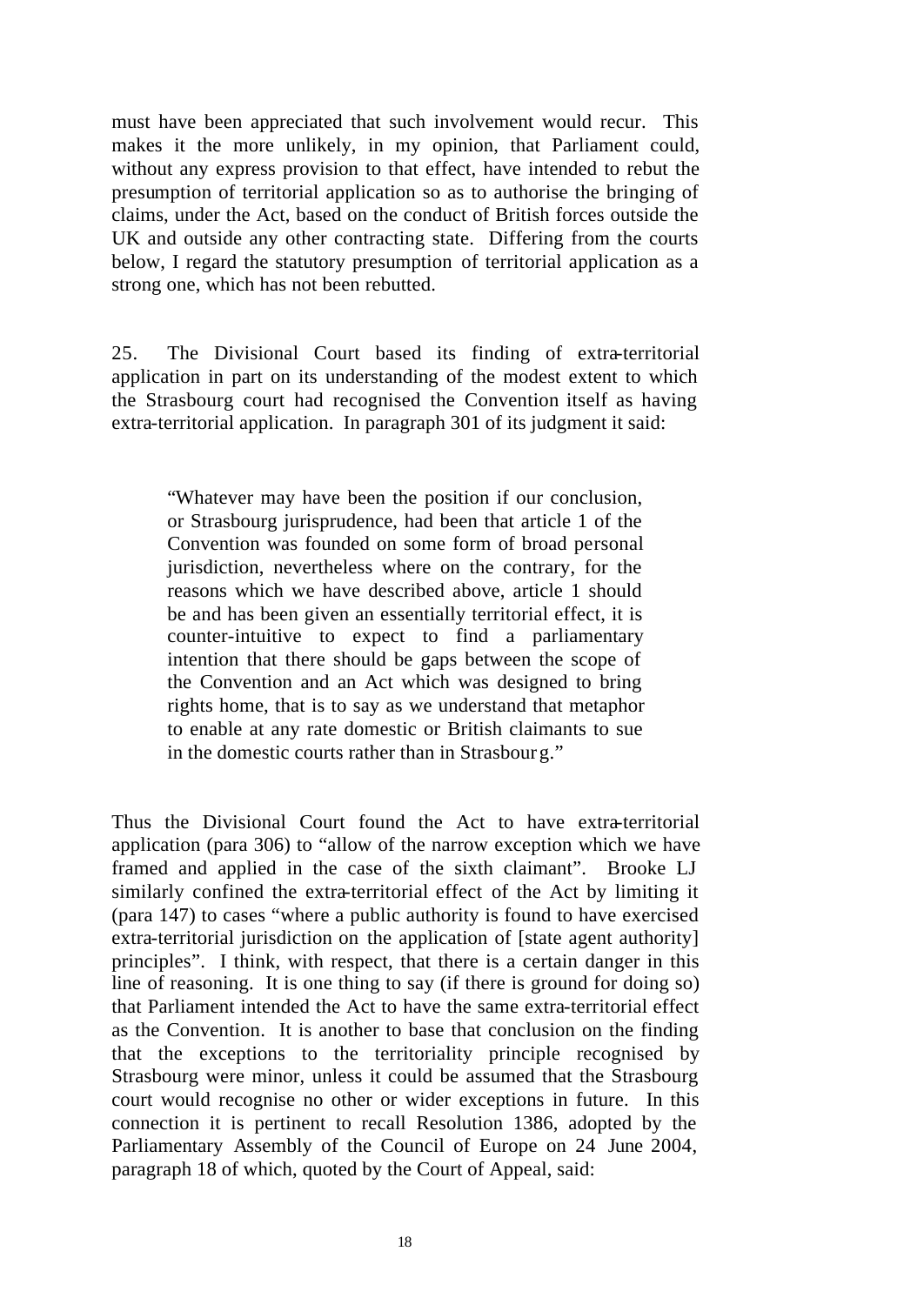"The Assembly calls upon those of its member states that are engaged in the [Multi-National Force] to accept the full applicability of the European Convention on Human Rights to the activities of their forces in Iraq, in so far as those forces exercised effective control over the areas in which they operated."

26. I would accordingly hold that the HRA has no extra-territorial application. A claim under the Act will not lie against the Secretary of State based on acts or omissions of British forces outside the United Kingdom. This does not mean that members of the British armed forces serving abroad are free to murder, rape and pillage with impunity. They are triable and punishable for any crimes they commit under the three service discipline Acts already mentioned, no matter where the crime is committed or who the victim may be. They are triable for genocide, crimes against humanity and war crimes under the International Criminal Court Act 2001. The UK itself is bound, in a situation such as prevailed in Iraq, to comply with The Hague Convention of 1907 and the Regulations made under it. The Convention provides (in article 3) that a belligerent state is responsible for all acts committed by members of its armed forces, being obliged to pay compensation if it violates the provisions of the Regulations and if the case demands it. By article 1 of the Geneva IV Convention the UK is bound to ensure respect for that convention in all circumstances and (article 3) to prohibit (among other things) murder and cruel treatment of persons taking no active part in hostilities. Additional obligations are placed on contracting states by protocol 1 to Geneva IV. An action in tort may, on appropriate facts, be brought in this country against the Secretary of State: see *Bici v Ministry of Defence* [2004] EWHC 786 (QB). What cannot, it would seem, be obtained by persons such as the present claimants is the remedy they primarily seek: a full, open, independent enquiry into the facts giving rise to their complaints, such as articles 2 and 3 of the Convention have been held by the Strasbourg court to require. But there are real practical difficulties in mounting such an enquiry.

#### B. *The extra-territorial scope of the Convention*

27. Consistently with their conclusion that the extra-territorial scope of the HRA matched that of the Convention, it was necessary for the courts below to rule (following the Strasbourg jurisprudence) what the extra-territorial scope of the Convention was, in order to decide whether the six claims now in issue fall within it. Had I concluded that the extraterritorial scope of the Act and the Convention were co-extensive, I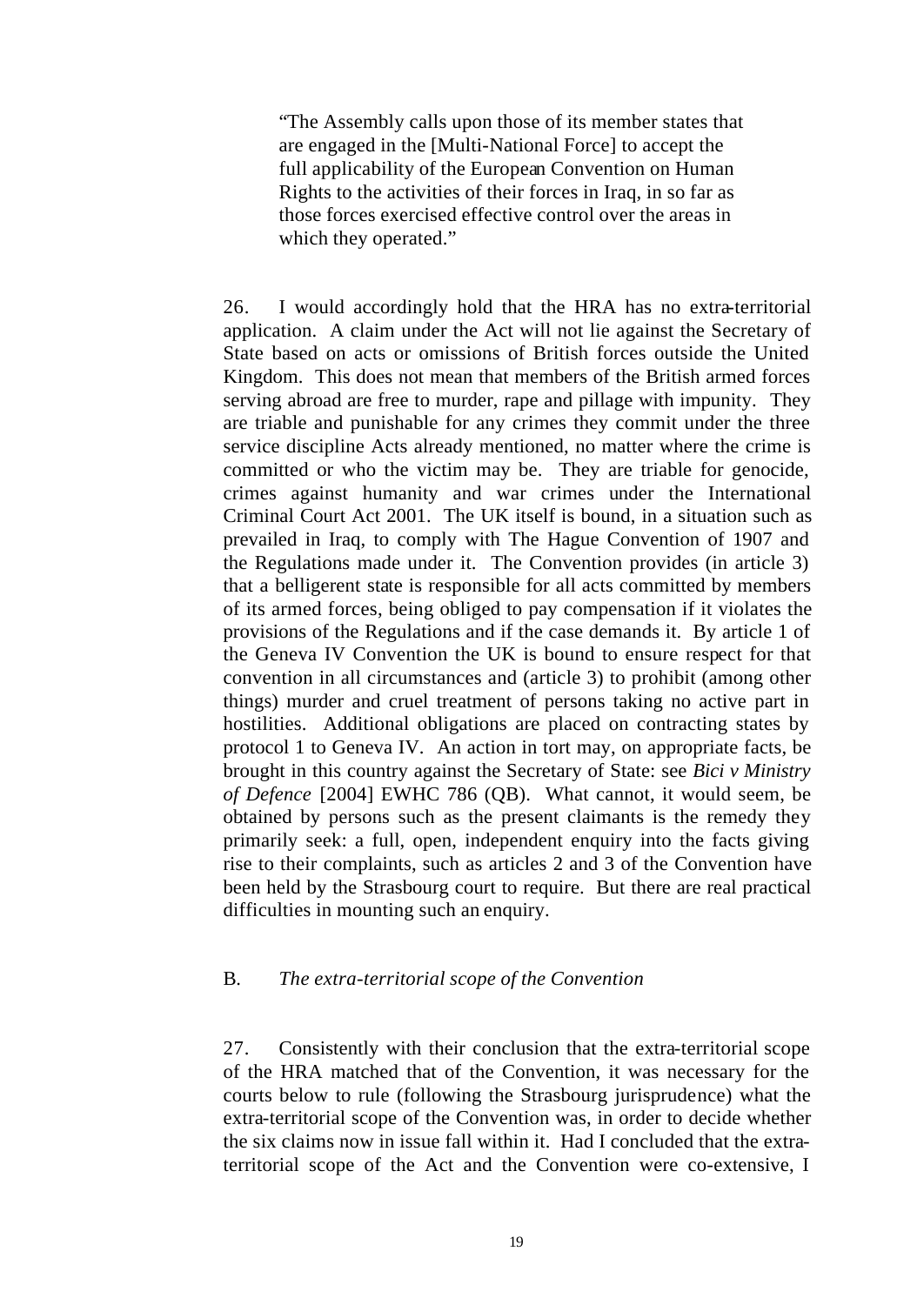should similarly have felt constrained to follow that course. But I have reached a different conclusion. I think it not only unnecessary but unwise to express an opinion whether cases 1-5 fall within the jurisdiction of the UK under article 1 of the Convention, or on what precise basis case 6 should be held to do so. I reach this conclusion with regret and a sense of ingratitude having regard to the extensive, erudite and interesting argument directed to the question, but for what I regard as important reasons.

28. The Grand Chamber of the Strasbourg court has described the scope of article 1, in *Bankovic v Belgium and others* (2001) 11 BHRC 435, p 449, para 65, as

"determinative of the very scope of the contracting parties' positive obligations and, as such, of the scope and reach of the entire convention system of human rights' protection…".

There could scarcely be a more fundamental question, nor one more obviously suitable for resolution (in a doubtful case) by a supranational rather than a national court. While a national court can and must interpret its own legislation, it must be slow to rule on the scope of an international treaty when its ruling, if correct, would apply to contracting states other than itself, and when the treaty has established a court with authority to give such rulings.

#### 29. The Strasbourg court held in *Bankovic*, p 448, para 61, that

"article 1 of the convention must be considered to reflect this ordinary and essentially territorial notion of jurisdiction, other bases of jurisdiction being exceptional and requiring special justification in the particular circumstances of each case …".

This is an important statement, since it is for the Strasbourg court to define the exceptions and evaluate the grounds for departing from the general rule. In paragraph 62 of its judgment, p 449, the court pertinently observed, with reference to state practice as a guide to interpretation: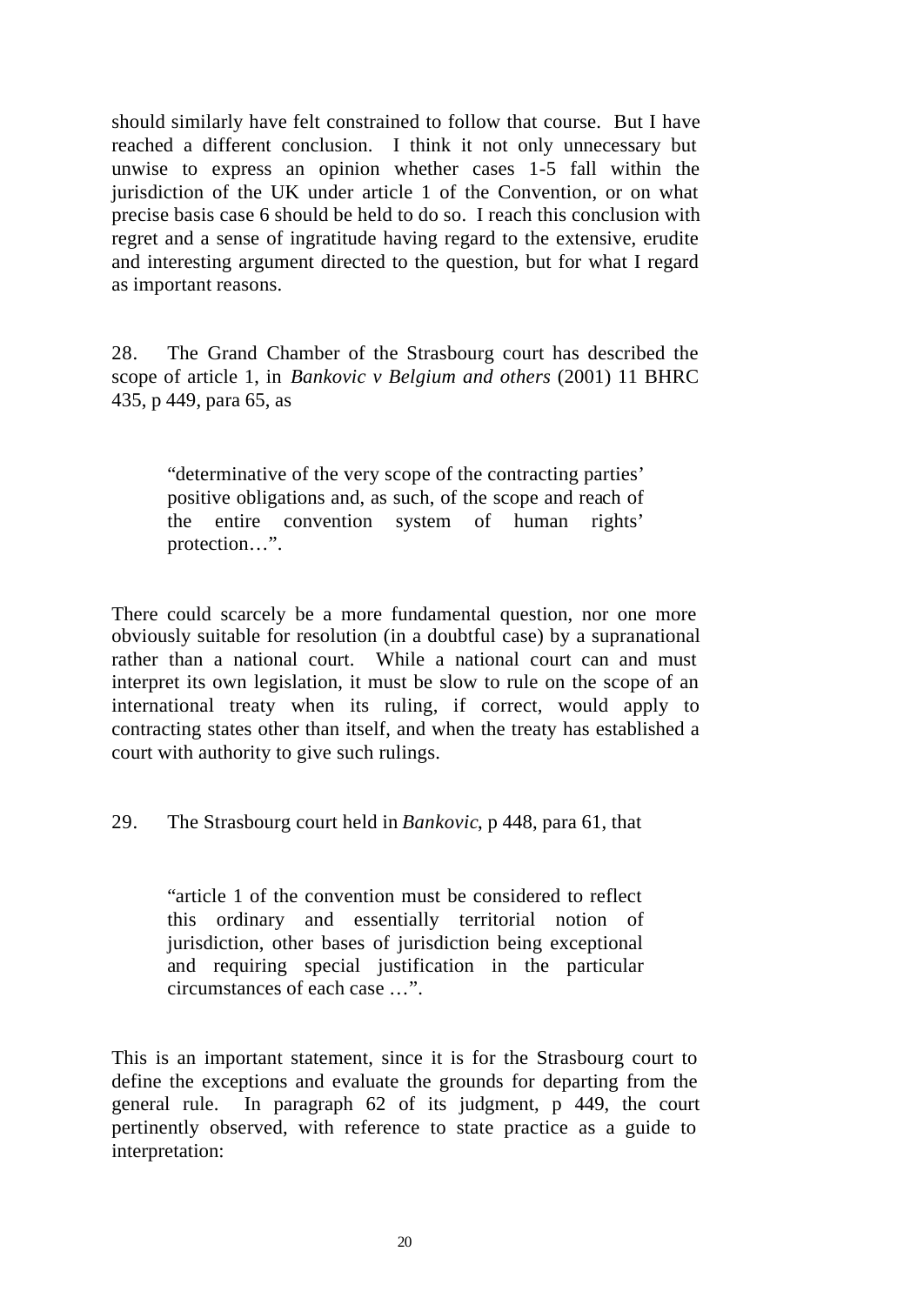"Although there have been a number of military missions involving contracting states acting extra-territorially since their ratification of the convention (inter alia, in the Gulf, in Bosnia and Herzegovina and in the FRY), no state has indicated a belief that its extra-territorial actions involved an exercise of jurisdiction within the meaning of article 1 of the convention by making a derogation pursuant to article 15 of the convention."

So it does not appear that military action abroad has generally been regarded as giving rise to an exception.

30. The claimants advanced alternative bases on which, they submitted, cases 1-5 fell within the jurisdiction of the UK. One, their preferred basis, rested by analogy on an exception which (as described in *Bankovic*, p 451, para 73) included

"cases involving the activities of its diplomatic or consular agents abroad and on board craft and vessels registered in, or flying the flag of, that state".

The other basis (*Bankovic*, p 450, para 70) was

"when as a consequence of military action (lawful or unlawful) [a contracting state] exercised effective control of an area outside its national territory".

This exception was largely developed in relation to the occupation by one contracting state (Turkey) of the territory of another (Cyprus) in Europe. Neither of these bases of exception can be described as clearcut, and the application of either of them to the situation of British troops operating in Iraq must, in my opinion, be regarded as problematical.

31. The Divisional Court held (para 287) that Mr Mousa's case fell within article 1 because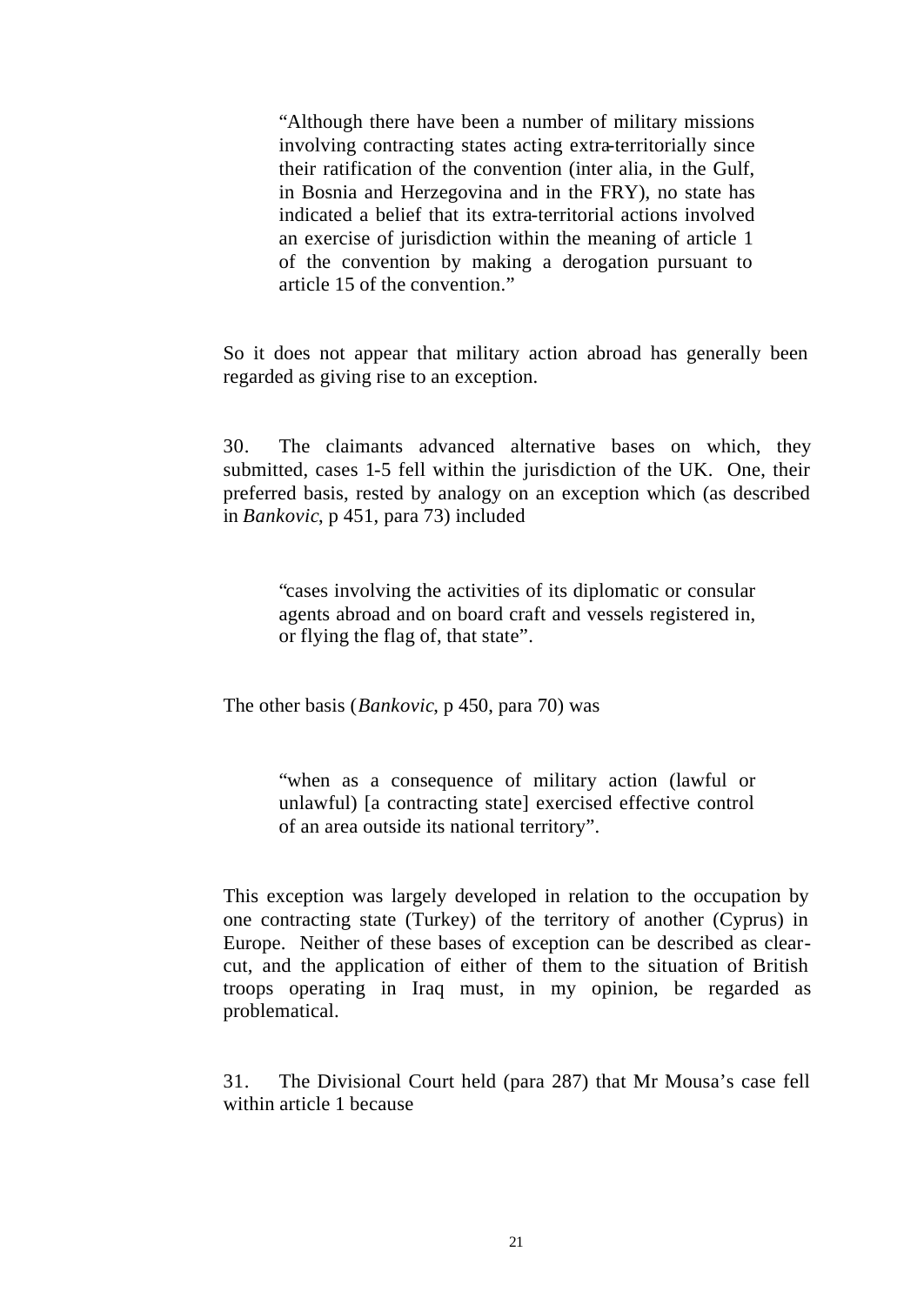"a British military prison, operating in Iraq with the consent of the Iraqi sovereign authorities, and containing arrested suspects, falls within even a narrowly limited exception exemplified by embassies, consulates, vessels and aircraft, and in *Hess v United Kingdom* 2 DR 72, a prison"*.*

The Court of Appeal (para 108) upheld this decision but on the basis that

"Mr Mousa came within the control and authority of the UK from the time he was arrested at the hotel and thereby lost his freedom at the hands of British troops".

The difference between these two formulations would not appear, on the facts here, to be significant, but in other cases it could be so.

32. If any of these claimants pursues an application against the UK at Strasbourg, as it is of course open to them to do, the court there will rule on the admissibility of the applications. I do not think that any useful purpose is served by seeking to predict what its decision will be or to suggest what it should be.

#### *Conclusion*

33. Since I conclude that no claim by any of the claimants will lie in this country under the Act, I do not think it useful to discuss the violation issue. For all these reasons I would dismiss the claimants' appeal, allow the Secretary of State's cross-appeal against the Court of Appeal's ruling on the applicability of the HRA to Mr Mousa's case and set aside the order for remission of Colonel Mousa's claim, which must be dismissed. I would invite the parties to make written submissions on costs within 14 days.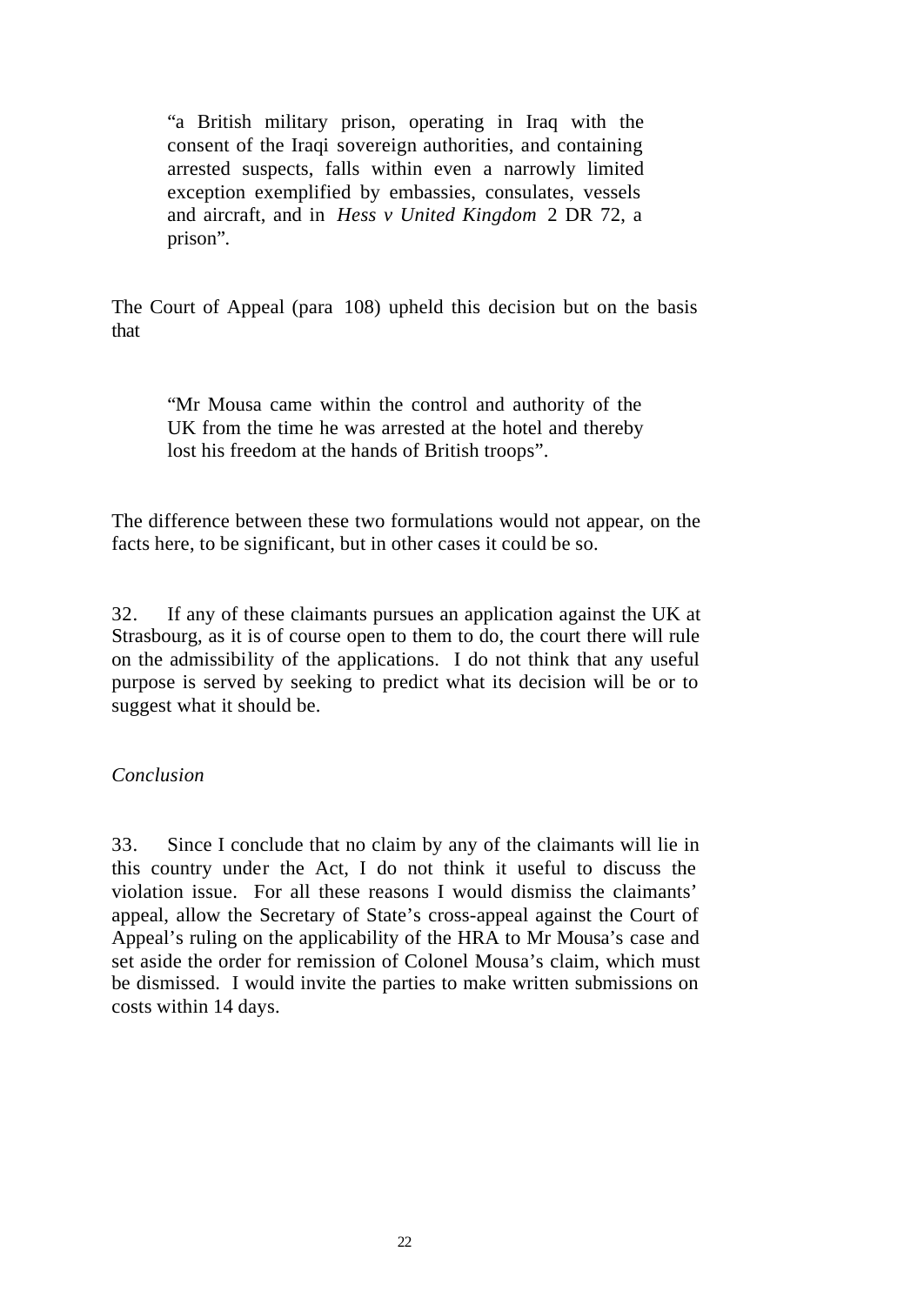#### **LORD RODGER OF EARLSFERRY**

#### My Lords,

34. The claimants in these six cases are all relatives of Iraqi citizens who were killed in southern Iraq between 4 August and 10 November 2003. Except in the case of the third appellant, the Secretary of State for Defence accepts that the relatives were killed by members of the British forces. In February 2004 the representative of the appellants wrote to the Secretary of State asking him to hold a public inquiry into their relatives' deaths. By letter dated 26 March 2004 the Secretary of State indicated that he would not hold such an inquiry. The claimants seek judicial review of that decision on the ground that it was unlawful in terms of section 6 of the Human Rights Act 1998 ("the 1998 Act") since it was incompatible with the claimants' article 2 "Convention right" as set out in the Schedule to the Act. For his part, the Secretary of State says that his decision was lawful since the 1998 Act does not apply in the circumstances of these cases. In particular, he argues, first, that the 1998 Act does not apply outside the territory of the United Kingdom and, secondly, that, in any event, with the exception of the relative of the sixth appellant, the deceased were not within the jurisdiction of the United Kingdom in terms of article 1 of the European Convention when they were killed.

35. It is obvious, but nevertheless worth mentioning, that, depending on the facts, the appellants may have various other rights, such as a right to damages in tort, under English law. The appellants accept that. What they really want, however, is a public inquiry into the circumstances of the deaths of their relatives. That is why they have brought these particular proceedings which focus on what they claim is their article 2 Convention right to such an inquiry under the domestic law of the United Kingdom.

36. As was explained in *In re McKerr* [2004] 1 WLR 807, the Convention right of a relative under article 2 to insist on an inquiry being held where a death has been caused by agents of the state is procedural or adjectival. In domestic law it arises only where the killing itself could be unlawful under section 6 of the 1998 Act by reason of being incompatible with article 2 as set out in the Schedule. For that reason, the key question in these appeals is whether the killing of these individuals by British forces in Iraq could be unlawful under section 6 of the Act.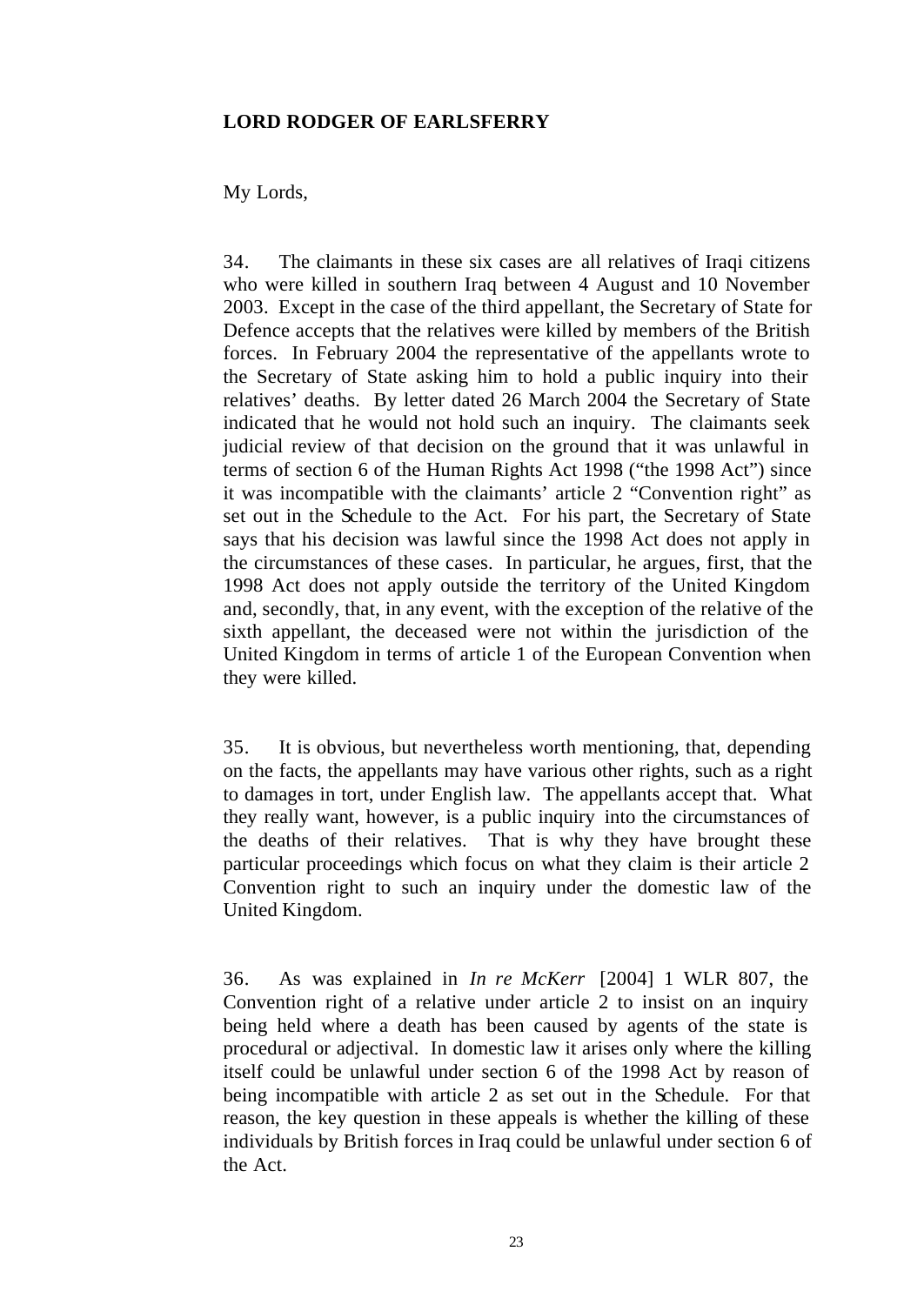#### 37. Section 6(1) provides:

"It is unlawful for a public authority to act in a way which is incompatible with a Convention right."

The words are quite general and, on its face, the provision contains no geographical limitation – hence the issue between the parties about its proper scope. The Secretary of State points out that Parliament has not chosen to use the kind of specific wording that would show that it was intended to apply outside the United Kingdom. That comment is, of course, correct, but it does not really go anywhere since the Secretary of State is merely drawing attention to a defining feature of any case where the issue is whether a statute is to be construed as applying, by implication, to conduct outside the United Kingdom.

38. The Secretary of State submits that, when interpreting sections 6 and 7 of the Act, courts must bear in mind the rule of construction which Bennion, *Statutory Interpretation* (4th edition, 2002), p 282, formulates in these terms:

"Unless the contrary intention appears, Parliament is taken to intend an Act to extend to each territory of the United Kingdom but not to any territory outside the United Kingdom."

As the heading, "Presumption of United Kingdom extent", shows, however, this statement is simply concerned with the extent of legislation. In the case of the 1998 Act, in accordance with the usual, slightly puzzling, practice, section 22(6) provides specifically that it extends to Northern Ireland. On the accepted rule of interpretation which Bennion states in this passage, the Act therefore extends to the United Kingdom as a whole. In itself, this merely means that the Act forms part of the law of the United Kingdom and does not form part of the law of any other territory for which Parliament could have legislated: *Lawson v Serco Ltd* [2006] ICR 250, 253, para 1, per Lord Hoffmann.

39. Section 22(7) is also concerned with extent: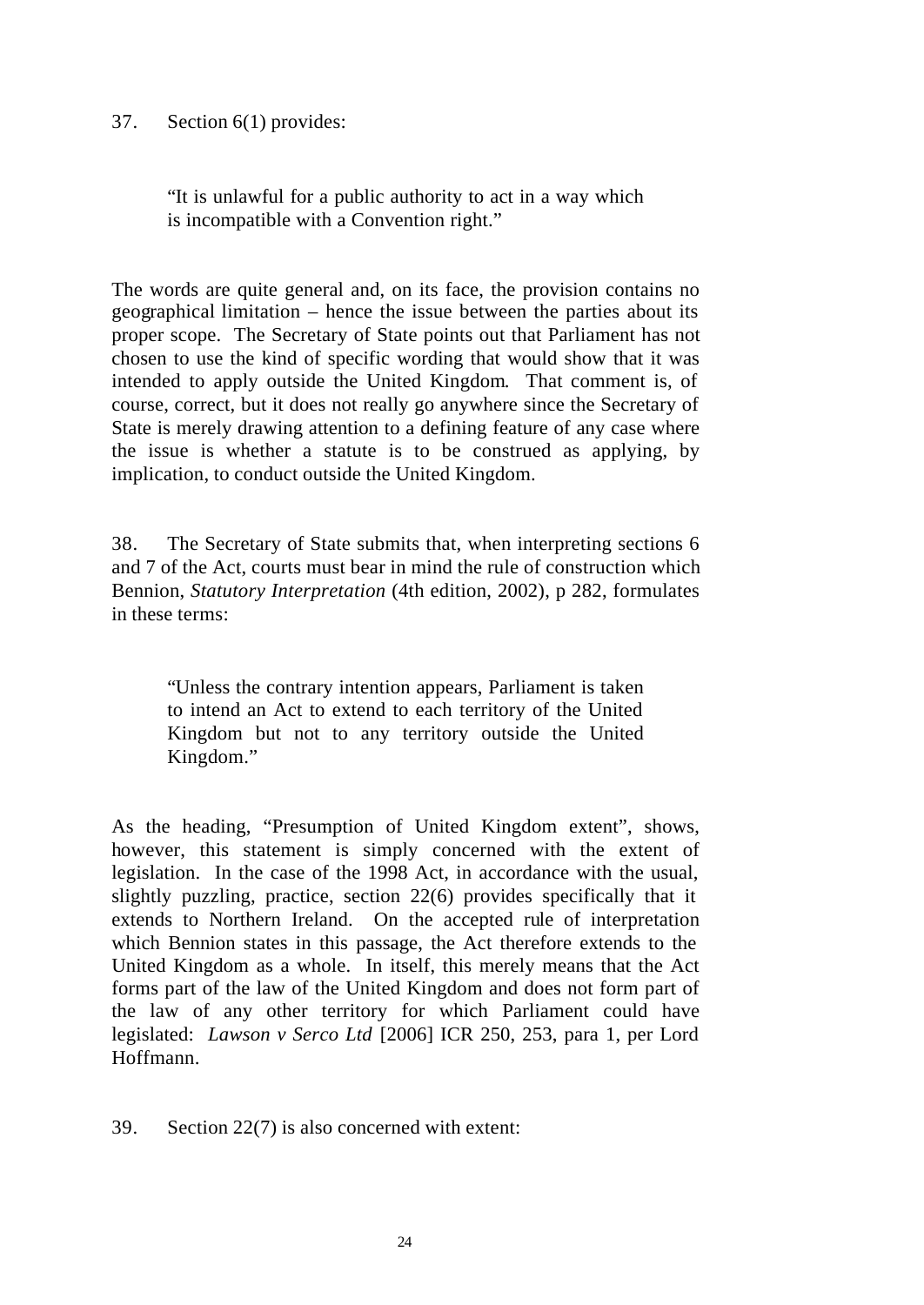"Section 21(5), so far as it relates to any provision contained in the Army Act 1955, the Air Force Act 1955 or the Naval Discipline Act 1957, extends to any place to which that provision extends."

Section 21(5) provides that any liability under the three statutes to suffer death for an offence is replaced by a liability to imprisonment for life or any lesser punishment authorised by those Acts. The Acts are to have effect with the necessary modifications.

40. On behalf of the Secretary of State, Mr Sales QC placed considerable emphasis on his submission that, since section 22(7) contained an express provision extending section 21(5) to places outside the United Kingdom, this showed that the other provisions in the Act did not apply outside the United Kingdom. That submission mixes up two matters which must be kept distinct.

41. As section 22(6) makes clear, the 1998 Act forms part of the law of the United Kingdom but only of the United Kingdom. So, if section 22(7) had not been included, section 21(5) would have formed part of the law of the United Kingdom only. But the three Acts mentioned in section 21(5), including the provisions making offenders liable to the death penalty, extend beyond the United Kingdom. Take the Air Force Act 1955, for example: by virtue of section 214, for instance, it extends to the Channel Islands and to the Isle of Man. In other words it forms part of the laws of the Channel Islands and of the Isle of Man. Section 22(7) was therefore necessary in order to make section 21(5) a part of those laws too and so to give effect to the change in penalty in the relevant provisions of the Air Force Act, as they form part of the laws of the Channel Islands and of the Isle of Man. Mutatis mutandis, the same applies to the other two Acts and to all three Acts as they extend to other territories.

42. No such provision is necessary, however, to permit a provision in a statute to have extra-territorial effect. An Act which extends, say, to England and Wales only may contain a provision that quite specifically applies to conduct outside the United Kingdom. That is the case, for instance, with section 72 of the Sexual Offences Act 2003, an Act which, in terms of section 142(1), extends to England and Wales only. Similarly, section 11 of the Criminal Procedure (Scotland) Act 1995 applies to offences committed outside the United Kingdom, even though section 309(3) shows that, with the exception of a few provisions, the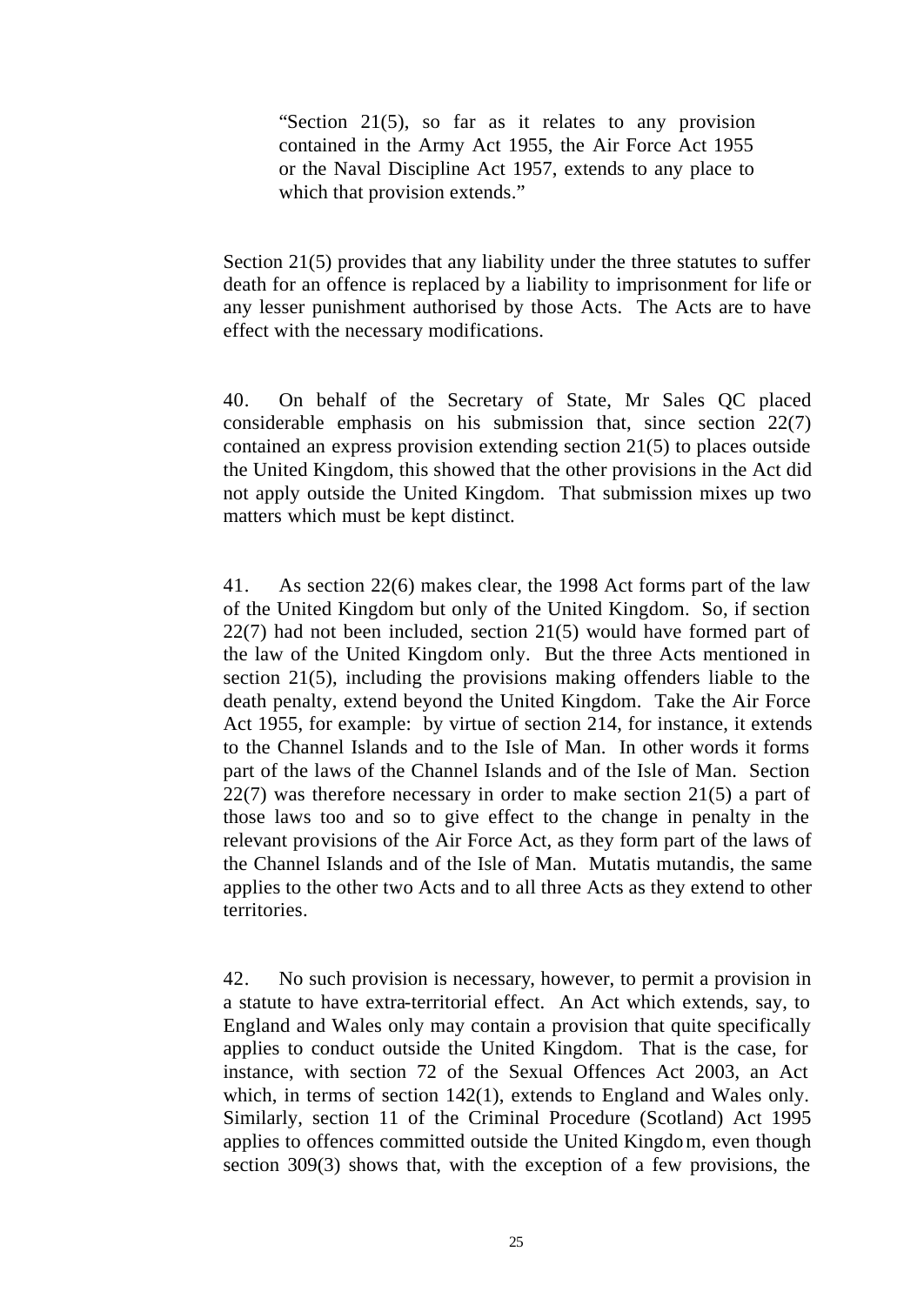Act extends to Scotland only. So, here, the fact that the 1998 Act extends to the United Kingdom only, and forms part of the law of the United Kingdom only, is neutral. It is entirely consistent with section 6 applying to an act of a public authority outside the territory of the United Kingdom. If section 6 did apply in that way, the effect would simply be that an act of the public authority outside the United Kingdom would give rise to consequences under the law of the United Kingdom. Putting section 22(6) and (7) on one side, therefore, the House has to decide whether section 6 is intended to apply in that way.

43. In turning to that question, I am, of course, aware that, before the 1998 Act was passed, Government rhetoric referred to "bringing rights home" and to the advantages that would result for "the British people". In reality, the Act also applies to anyone who lives here and, indeed, to anyone who is within the territory of the United Kingdom. Immigrants and asylum-seekers, for whom the United Kingdom has never been "home", can invoke the provisions of the 1998 Act. The Government rhetoric was not an accurate guide to the application of the Act within the United Kingdom. In these circumstances, in deciding the geographical reach of section 6, I attach no importance to the language of the White Paper ("Rights Brought Home: The Human Rights Bill", (October 1997, Cm 3782)). The passages from Hansard to which we were referred also contained nothing on which it would be safe to rely. Nor did I find anything in the minutiae of the language of the Act which told in favour of any particular view of its geographical reach.

44. So far as the application of statutes is concerned, there is a general rule that legislation does not apply to persons and matters outside the territory to which it extends: Bennion, *Statutory Interpretation*, p 306. But the cases show that the concept of the territoriality of legislation is quite subtle - "slippery" is how Lord Nicholls of Birkenhead described it in *R (Quark Fishing Ltd) v Secretary of State for Foreign and Commonwealth Affairs* [2006] 1 AC 529, 545, para 32.

45. Behind the various rules of construction, a number of different policies can be seen at work. For example, every statute is interpreted, "so far as its language permits, so as not to be inconsistent with the comity of nations or the established rules of international law": *Maxwell on The Interpretation of Statutes* (12th edition, 1969), p 183. It would usually be both objectionable in terms of international comity and futile in practice for Parliament to assert its authority over the subjects of another sovereign who are not within the United Kingdom. So, in the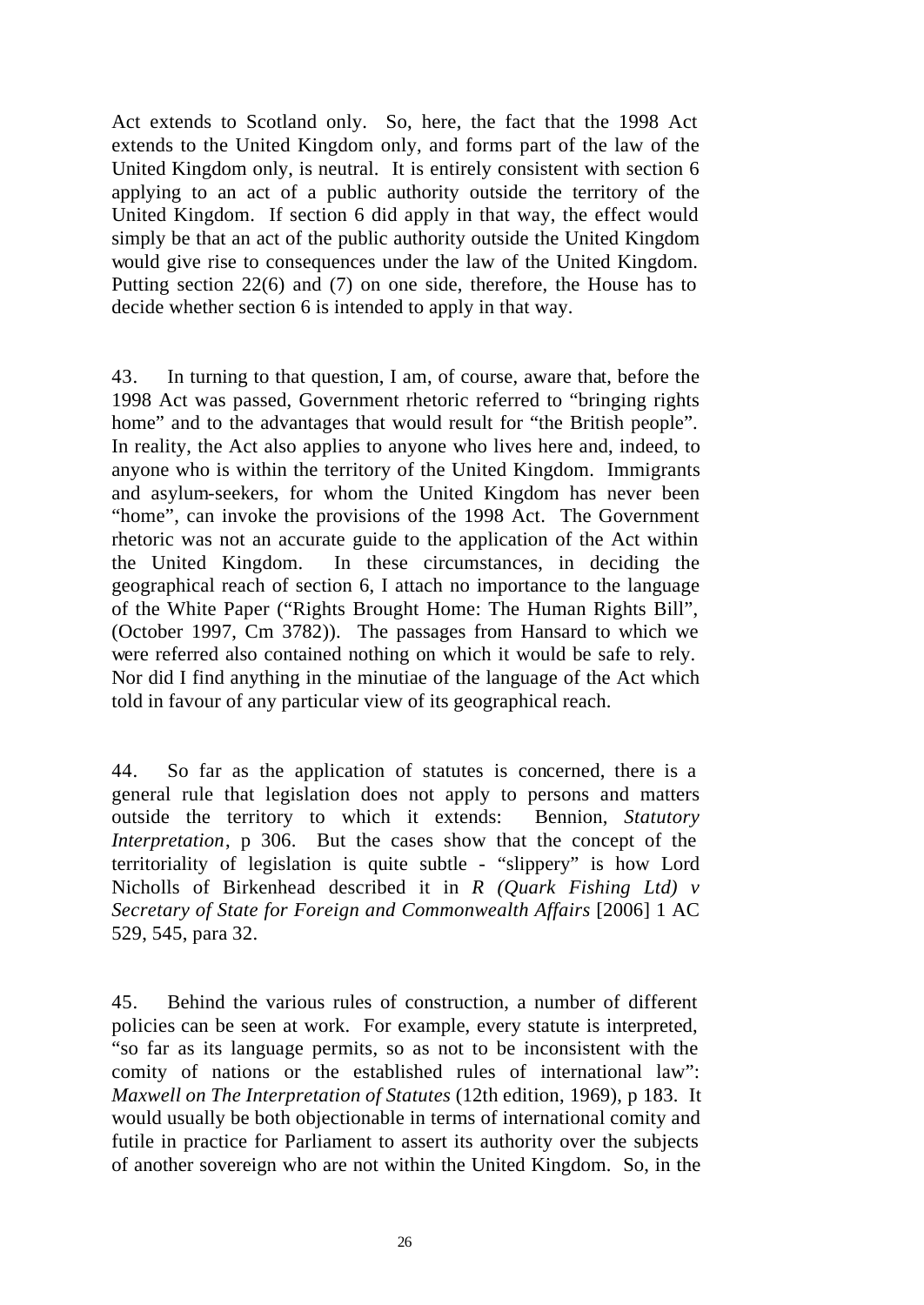absence of any indication to the contrary, a court will interpret legislation as not being intended to affect such people. They do not fall within "the legislative grasp, or intendment," of Parliament's legislation, to use Lord Wilberforce's expression in *Clark v Oceanic Contractors Inc* [1983] 2 AC 130, 152C-D. In *Ex p Blain* (1879) 12 Ch D 522 the question was whether the court had jurisdiction, by virtue of the Bankruptcy Act 1869, to make an adjudication of bankruptcy against a foreigner, domiciled and resident abroad, who had never been in England. James LJ said, at p 526:

"But, if a foreigner remains abroad, if he has never come into this country at all, it seems to me impossible to imagine that the English legislature could have ever intended to make such a man subject to particular English legislation."

On this general approach, for instance, there can be no doubt that, despite the lack of any qualifying words, section 6(1) of the 1998 applies only to United Kingdom public authorities and not to the public authorities of any other state.

46. Subjects of the Crown, British citizens, are in a different boat. International law does not prevent a state from exercising jurisdiction over its nationals travelling or residing abroad, since they remain under its personal authority: *Oppenheim's International Law* (ninth edition, 1992), vol 1, para 138. So there can be no objection in principle to Parliament legislating for British citizens outside the United Kingdom, provided that the particular legislation does not offend against the sovereignty of other states. In *Ex p Blain* (1879) 12 Ch D 522, 531-532, Cotton LJ explained the position in this way:

"All we have to do is to interpret an Act of Parliament which uses a general word, and we have to say how that word is to be limited, when of necessity there must be some limitation. I take it the limitation is this, that all laws of the English Parliament must be territorial – territorial in this sense, that they apply to and bind all subjects of the Crown who come within the fair interpretation of them, and also all aliens who come to this country, and who, during the time they are here, do any act which, on a fair interpretation of the statute as regards them, comes within its provision.... As regards an Englishman, a subject of the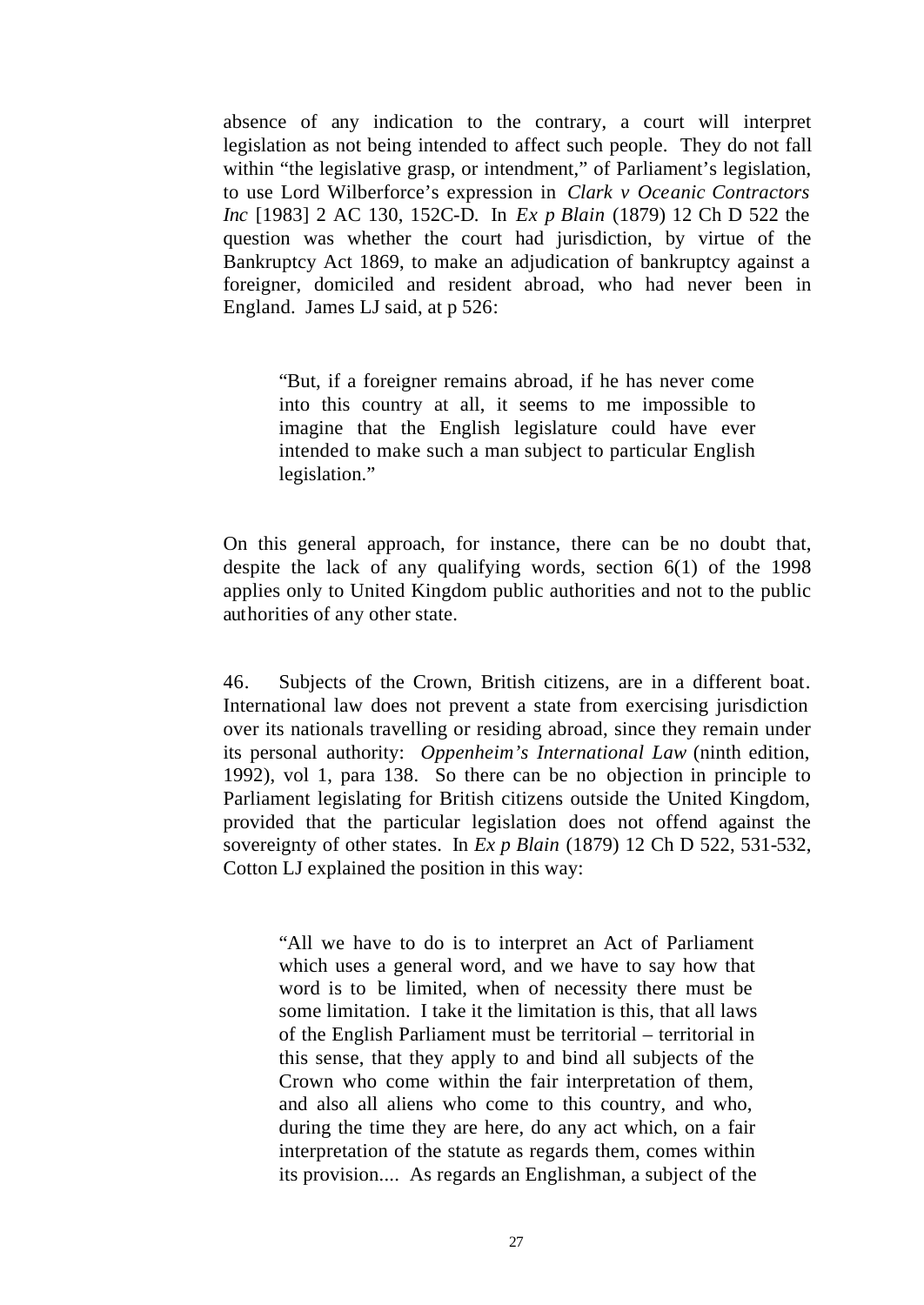British Crown, it is not necessary that he should be here, if he has done that which the Act of Parliament says shall give jurisdiction, because he is bound by the Act by reason of his being a British subject, though, of course, in the case of a British subject not resident here, it may be a question on the construction of the Act of Parliament whether that which, if he had been resident here, would have brought him within the Act, has that effect when he is not resident here."

Restating the position in the language of the 1980s, in *Clark v Oceanic Contractors Inc* [1983] 2 AC 130, 145D-E, Lord Scarman said that the general principle is simply that:

"unless the contrary is expressly enacted or so plainly implied that the courts must give effect to it, United Kingdom legislation is applicable only to British subjects or to foreigners who by coming to the United Kingdom, whether for a short or a long time, have made themselves subject to British jurisdiction."

47. The cases indicate, therefore, that British individuals or firms or companies or other organisations readily fall within the legislative grasp of statutes passed by Parliament. So far as they are concerned, the question is whether, on a fair interpretation, the statute in question is intended to apply to them only in the United Kingdom or also, to some extent at least, beyond the territorial limits of the United Kingdom. Here, there is no doubt that section 6 applies to public authorities such as the armed forces within the United Kingdom: the only question is whether, on a fair interpretation, it is confined to the United Kingdom.

48. Even in the case of British citizens, a court may readily infer that legislation is not intended to apply to them outside the United Kingdom. See *Maxwell on The Interpretation of Statutes*, p 171:

"In the absence of an intention clearly expressed or to be inferred either from its language, or from the object or subject-matter or history of the enactment, the presumption is that Parliament does not design its statutes to operate on its subjects beyond the territorial limits of the United Kingdom."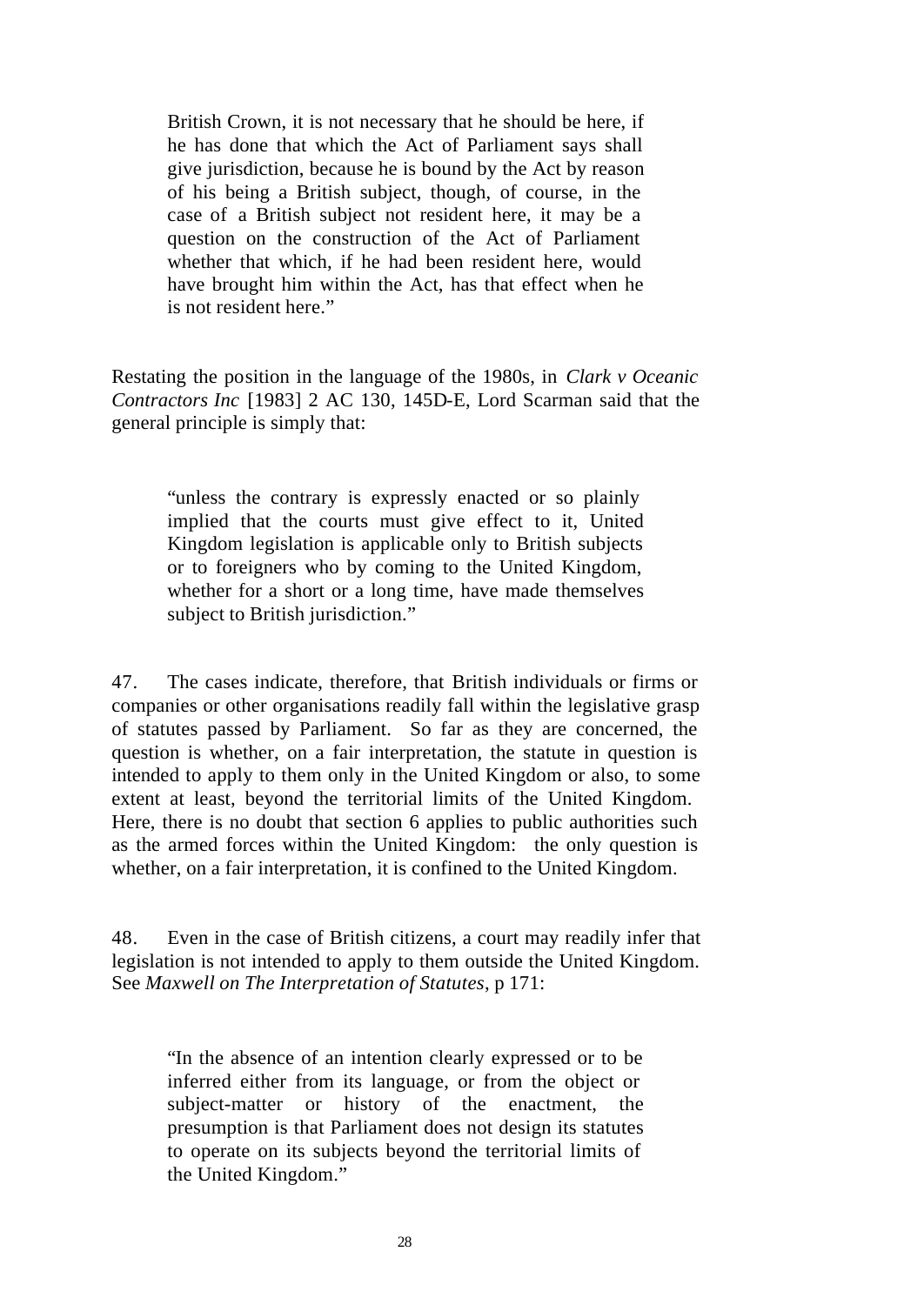In *Tomalin v S Pearson & Son Ltd* [1909] 2 KB 61, 64, Cozens-Hardy MR approved an earlier version of this statement. The court held that the Workmen's Compensation Act 1906 did not apply where a workman, employed by a British company, had been killed in the course of his employment in Malta. Leaving aside the rule of construction, various provisions of the Act indicated that it was only intended to apply in certain specific circumstances outside the United Kingdom.

49. Again, this rule of construction has to be seen against the background of international law. One state is bound to respect the territorial sovereignty of another state. So, usually, Parliament will not mean to interfere by legislating to regulate the conduct of its citizens in another state. Such legislation would usually be unnecessary and would often be, in any event, ineffective. But sometimes Parliament has a legitimate interest in regulating their conduct and so does indeed intend its legislation to affect the position of British citizens in other states. For example, section 72 of the Sexual Offences Act 2003 makes certain nasty sexual conduct in other countries an offence under English law. So, if the words of a statute are open to more than one interpretation, whether or not it binds British citizens abroad "seems to depend ... entirely on the nature of the statute": *Maxwell on The Interpretation of Statutes*, p 169.

50. The books therefore contain examples of cases where, because of its nature, legislation has been held to apply to British subjects outside the United Kingdom. In *Howgate v Bagnall* [1951] 1 KB 265, for instance, in 1944 a passenger had died due to asphyxiation in a fire which occurred when an aircraft belonging to His Majesty tried to land on an airfield at Karachi, then in India. His executor sued the captain and second pilot of the aircraft for damages. They defended the action on the basis that the deceased's injuries were "war injuries" and so, under section 3(1) of the Personal Injuries (Emergency Provisions) Act 1939, no damages were payable at common law. While excluding the right to damages for such injuries, the Act made provision for a pension to be paid to victims. Barry J held that, in the circumstances, the deceased's injuries did not fall within the definition of "war injuries" in the Act and the plaintiff was, accordingly, entitled to recover damages. But he would have resolved the prior question of the applicability of the United Kingdom statute to the events in India in favour of the defendants.

51. Referring to *Tomalin v S Pearson & Son Ltd* and other cases on the Workmen's Compensation legislation, Barry J pointed out, at p 274,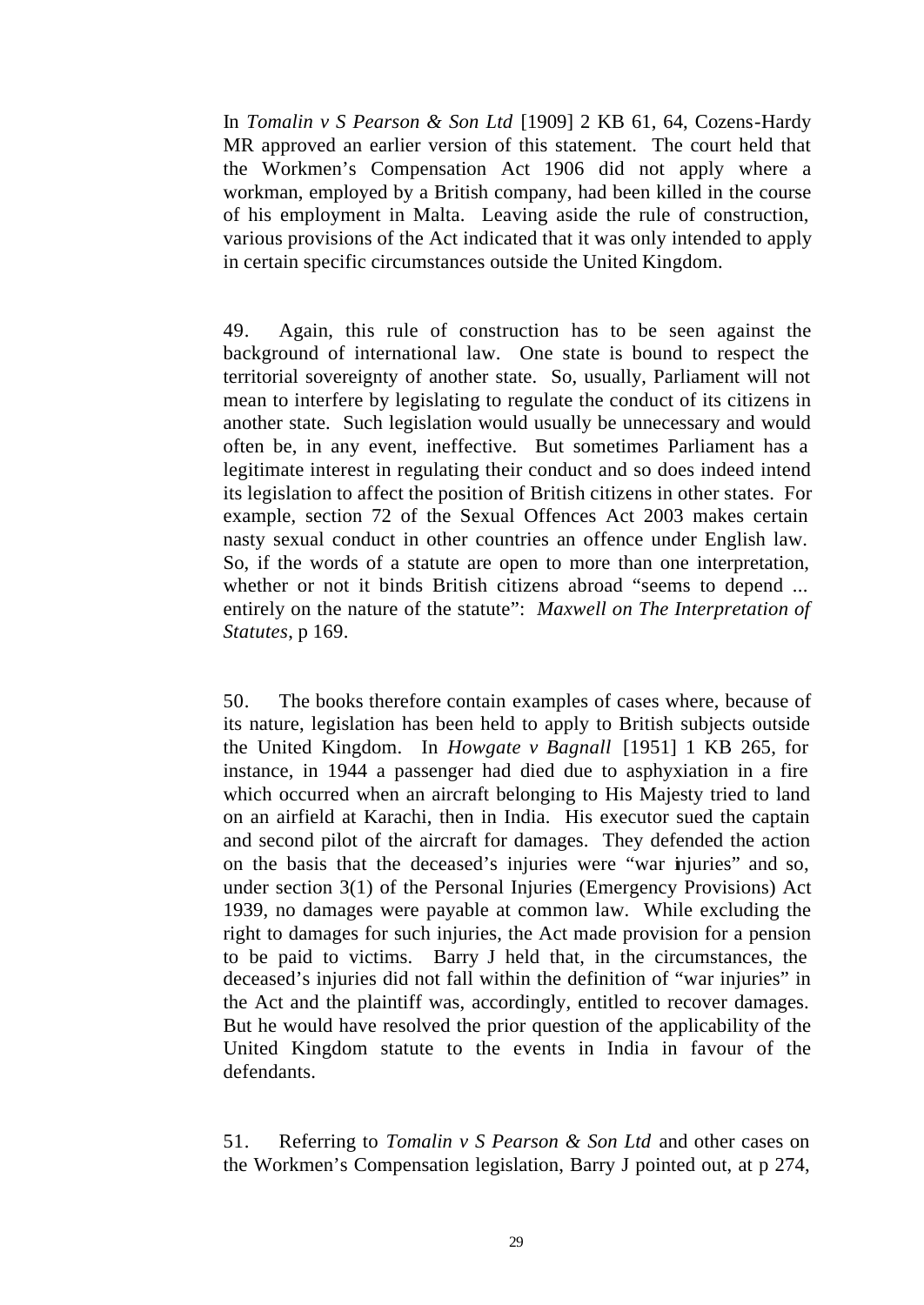that they had no direct bearing on the construction of the 1939 Act, and continued:

"Were it material to the decision of the present case, I should have felt bound to accede to the submission of counsel for the defendants that the general scheme of the Act of 1939 and the conditions of universal war which existed, or seemed likely to exist, at the time when it was passed, all tend to show that its application is not to be confined to the narrow territorial limits of the United Kingdom. I think that the Act applies to all British subjects who suffer 'war injuries' within the meaning of the definition, in any part of the globe. Counsel for the plaintiff pointed out that this construction of the Act might enable a British subject resident in the United States of America to recover compensation if he were injured by the impact of an American aircraft. If this were so, it would perhaps throw some doubt on the construction that I have indicated; but in my judgment Parliament provided against such absurdities by enabling the Minister to specify in his scheme the classes of persons entitled to benefit under it."

52. The defendants were relying on section 3 of the 1939 Act as a defence. But, in considering the territorial scope of the Act – in other words, who were within the legislative grasp of the legislation  $-$  the court had regard to its overall purpose of giving people who suffered "war injuries" the right to a pension in lieu of damages. In the same way, when considering the application of the 1998 Act, it is necessary to have regard to its overall nature and purpose.

53. In the first place, the burden of the legislation falls on public authorities, rather than on private individuals or companies. Most of the functions of United Kingdom public authorities relate to this country and will therefore be carried out here. Moreover, exercising their functions abroad would often mean that the public authorities were encroaching on the sovereignty of another state. Nevertheless, where a public authority has power to operate outside of the United Kingdom and does so legitimately - for example, with the consent of the other state – in the absence of any indication to the contrary, when construing any relevant legislation, it would only be sensible to treat the public authority, so far as possible, in the same way as when it operates at home.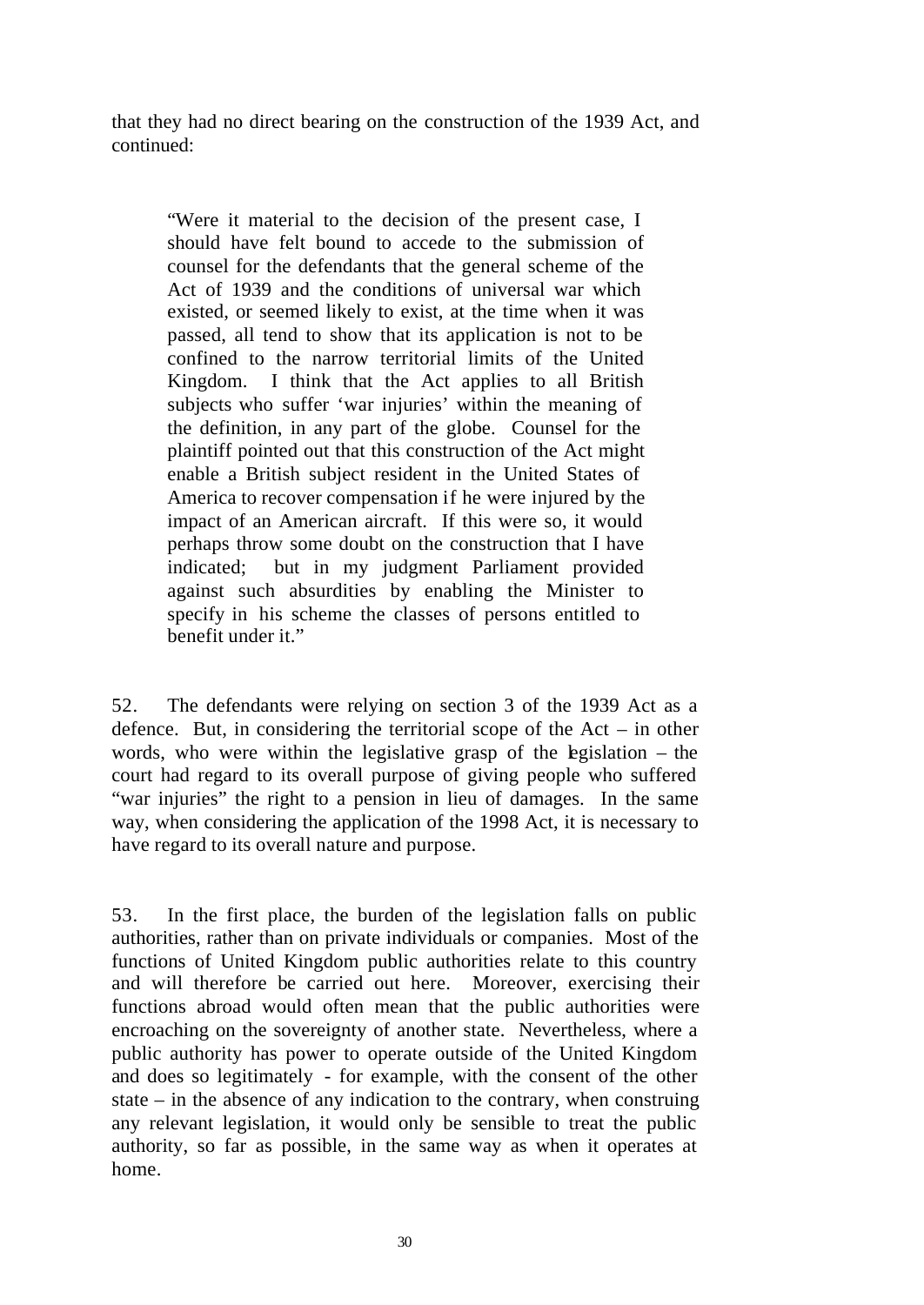54. The purpose of the 1998 Act is to provide remedies in our domestic law to those whose human rights are violated by a United Kingdom public authority. Making such remedies available for acts of a United Kingdom authority on the territory of another state would not be offensive to the sovereignty of the other state. There is therefore nothing in the wider context of international law which points to the need to confine sections 6 and 7 of the 1998 Act to the territory of the United Kingdom.

55. One possible reason for confining their application in that way would, however, be if their scope would otherwise be unlimited and they would, potentially at least, confer rights on people all over the world with little or no real connexion with the United Kingdom. There is, however, no such danger in this case since the 1998 Act has a built-in limitation. By section 7(1) and (7), only those who would be victims for the purposes of article 34 of the Convention in proceedings in the Strasbourg Court can take proceedings under the 1998 Act. Before they could sue, claimants would therefore have to be "within the jurisdiction" of the United Kingdom in terms of article 1 of the Convention. Whatever the precise boundaries of that limitation, it blunts the objection that a narrow construction of the territorial application of the Act is the only way to prevent it having extravagant effects which could never have been intended. The requirement for a claimant to be within the jurisdiction of the United Kingdom is a further assurance that, if the Act were interpreted and applied in that way, the courts in this country would not be interfering with the sovereignty or integrity of another state.

56. By this somewhat circuitous route, I arrive at what is surely the crucial argument in favour of the wider interpretation of section 6. The Secretary of State accepts that "the central purpose" of Parliament in enacting sections 6 and 7 was "to provide a remedial structure in domestic law for the rights guaranteed by the Convention": *Aston Cantlow and Wilmcote with Billesley Parochial Church Council v Wallbank* [2004] 1 AC 546, 564, para 44, per Lord Hope of Craighead. In other words, claimants were to be able to obtain remedies in United Kingdom courts, rather than having to go to Strasbourg. The Secretary of State also accepts that, while the jurisdiction of states for the purposes of article 1 of the Convention is essentially territorial, in exceptional cases, "acts of the contracting states performed, or producing effects, outside their territories can constitute an exercise of jurisdiction by them within the meaning of article 1 of the convention": *Bankovic v Belgium*  (2001) 11 BHRC 435, 450, para 67. Nevertheless, the Secretary of State says that sections 6 and 7 are to be interpreted in such a way that, in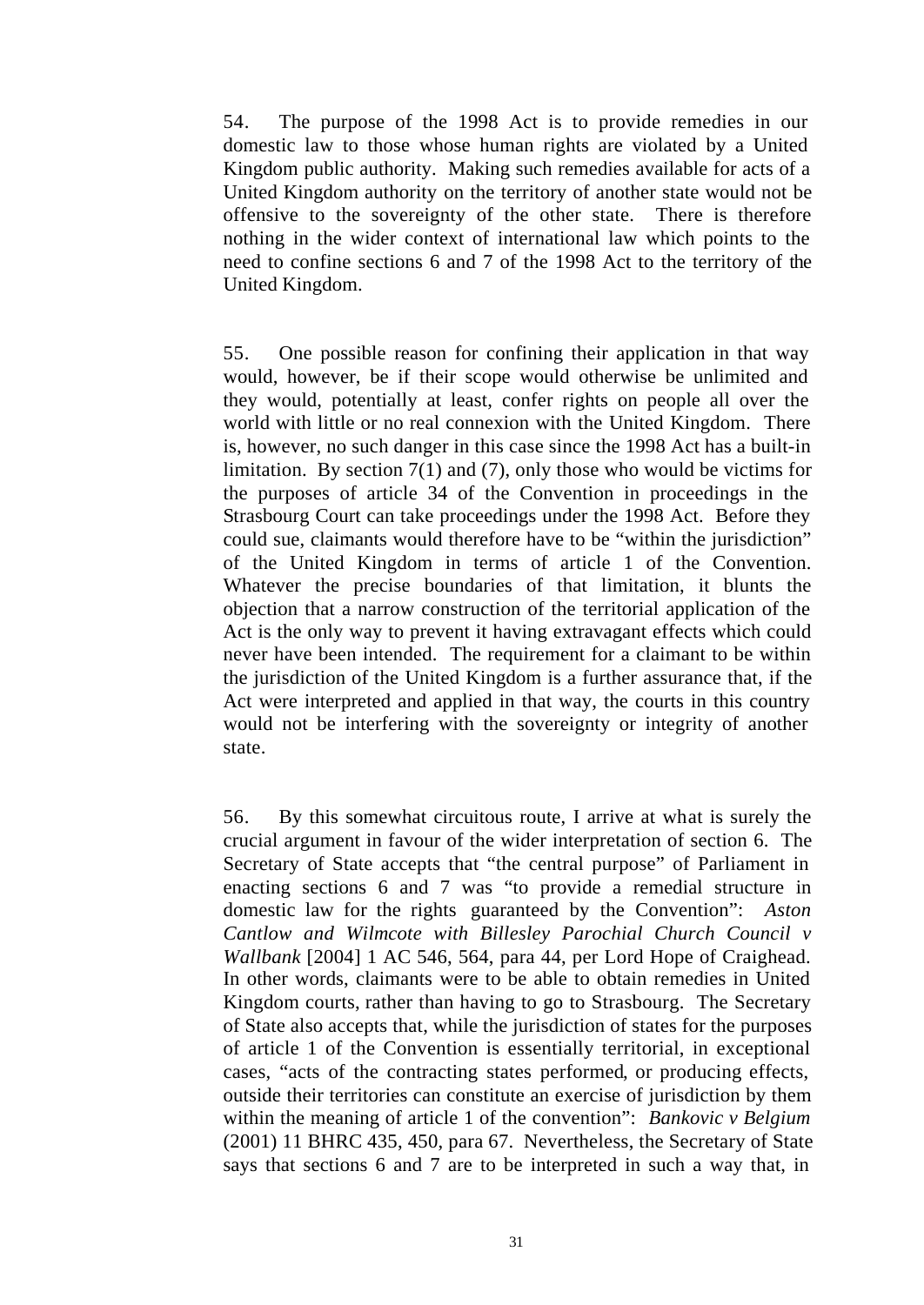these exceptional cases, a victim is left remediless in the British courts. Contrary to the central policy of the Act, the victim must resort to Strasbourg.

57. My Lords, I am unable to accept that submission. It involves reading into sections 6 and 7 a qualification which the words do not contain and which runs counter to the central purpose of the Act. That would be to offend against the most elementary canons of statutory construction which indicate that, in case of doubt, the Act should be read so as to promote, not so as to defeat or impair, its central purpose. If anything, this approach is even more desirable in interpreting human rights legislation. As Lord Brown of Eaton-under-Heywood points out, this interpretation also ensures that, in these exceptional cases, the United Kingdom is not in breach of its article 13 obligation to afford an effective remedy before its courts to anyone whose human rights have been violated within its jurisdiction.

58. The speech of Lord Nicholls of Birkenhead in *R (Quark Fishing Ltd) v Secretary of State for Foreign and Commonwealth Affairs* [2006] 1 AC 529, 546, para 34, provides powerful support for that approach:

"To this end the obligations of public authorities under sections 6 and 7 mirror in domestic law the treaty obligations of the United Kingdom in respect of corresponding articles of the Convention and its protocols. That was the object of these sections. As my noble and learned friend, Lord Hope of Craighead, has said, the 'purpose of these sections is to provide a remedial structure in domestic law for the rights guaranteed by the Convention': *Aston Cantlow and Wilmcote with Billesley Parochial Church Council v Wallbank* [2004] 1 AC 546, 564, para 44. Thus, and this is the important point for present purposes, the territorial scope of the obligations and rights created by sections 6 and 7 of the Act was intended to be co-extensive with the territorial scope of the obligations of the United Kingdom and the rights of victims under the Convention. The Act was intended to provide a domestic remedy where a remedy would have been available in Strasbourg. Conversely, the Act was not intended to provide a domestic remedy where a remedy would not have been available in Strasbourg. Accordingly, in order to identify the territorial scope of a 'Convention right' in sections 6 and 7 it is necessary to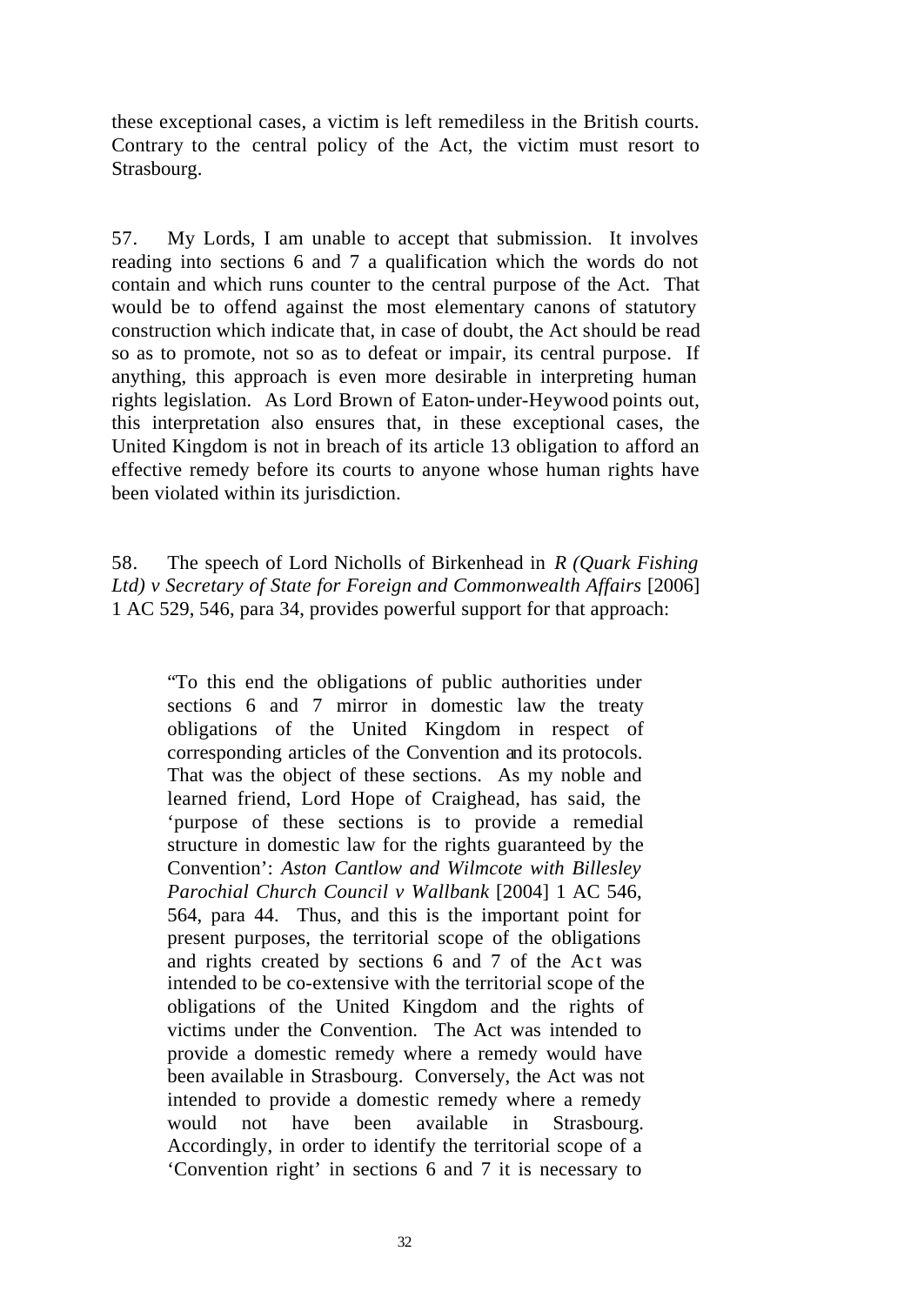turn to Strasbourg and consider what, under the Convention, is the territorial scope of the relevant Convention right."

Lord Nicholls confirms that, in interpreting the rights in the Schedule, courts must take account of the territorial scope of the relevant right under the Convention. In the present case, that means having regard to those exceptional situations where article 2 would apply outside the territory of the United Kingdom. In other words, on a fair interpretation, article 2 in the Schedule to the Act must be read as applying wherever the United Kingdom has jurisdiction in terms of article 1 of the Convention. The corollary is that section 6 must also be interpreted as applying in the same circumstances.

59. For these reasons, section 6 should be interpreted as applying not only when a public authority acts within the United Kingdom but also when it acts within the jurisdiction of the United Kingdom for purposes of article 1 of the Convention, but outside the territory of the United Kingdom.

60. The Secretary of State's cross appeal must therefore be dismissed. I go on to consider whether, on the known facts, the appellants' relatives could have been within the jurisdiction of the United Kingdom when they were killed.

61. In the case of the sixth appellant, the deceased, Mr Baha Mousa, was taken to a detention unit in a British military base in Basra where, it is said, he was so brutally beaten by British troops that he died of his injuries. The Secretary of State accepts that, since the events occurred in the British detention unit, Mr Mousa met his death "within the jurisdiction" of the United Kingdom for purposes of article 1 of the Convention. In these circumstances the parties are agreed that, because of certain factual developments since the decision of the Court of Appeal, the sixth appellant's case should be remitted to the Divisional Court.

62. So far as the other appellants are concerned, the relevant facts are carefully described in the judgment of the Divisional Court, [2007] QB 140, 160-165, paras 55-80. I gratefully adopt that account. I have also had the privilege of considering what Lord Brown is going to say about the question of jurisdiction under the Convention. In all essentials I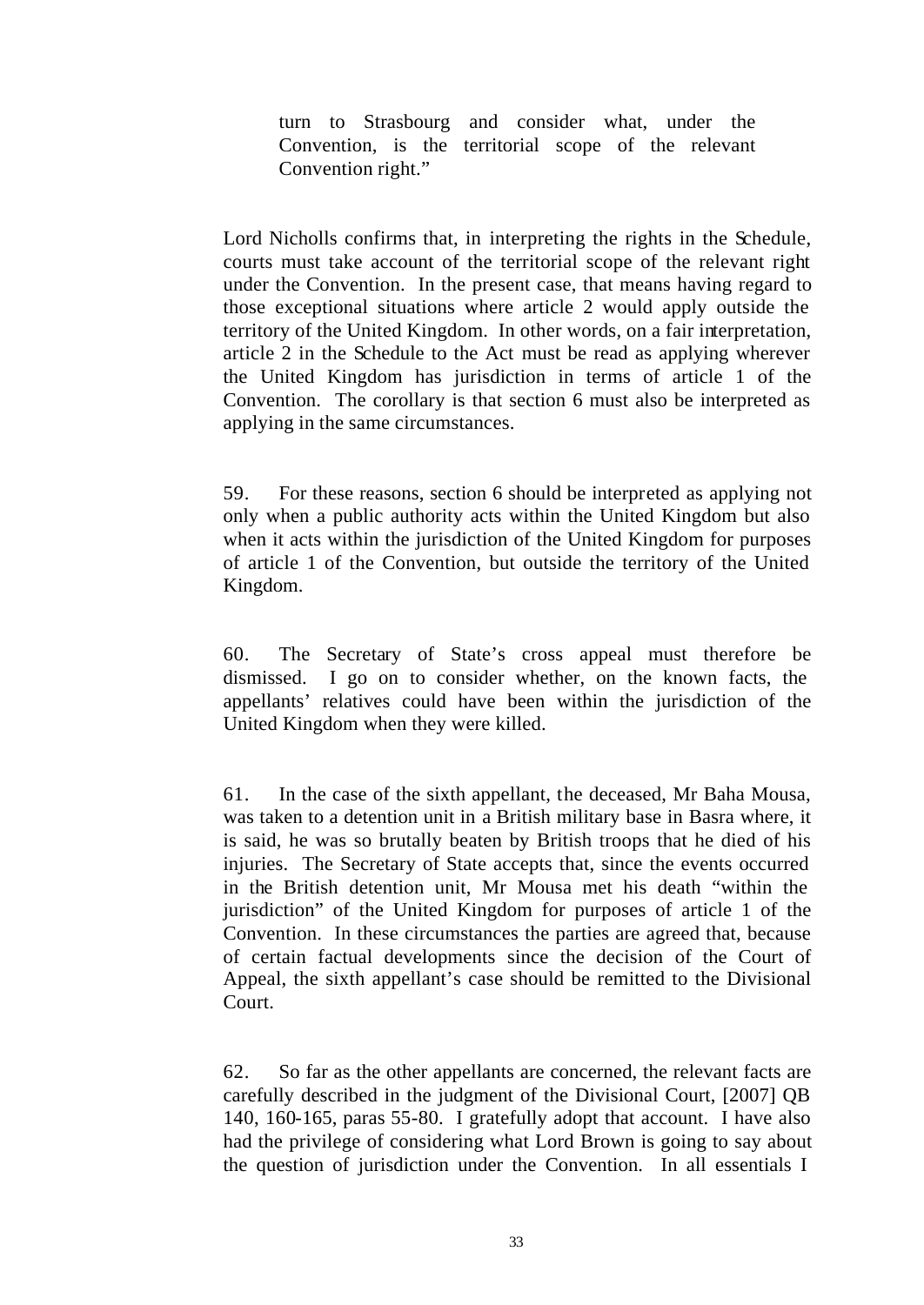agree with him. In these circumstances, especially where the issues have also been exhaustively analysed in the Divisional Court and Court of Appeal, nothing would be gained by me going over all of the same ground. I therefore add only some additional observations on the issues raised.

63. The European Convention is a treaty under international law. Somewhat unusually, it confers rights on individuals against the contracting parties. While the Geneva Conventions on the Protection of War Victims 1949 apply "in all circumstances", the geographical scope of the rights under the European Convention is more limited: under article 1, the States Parties are bound to "secure to everyone within their jurisdiction the rights and freedoms defined in Section 1" of the Convention.

64. It is important therefore to recognise that, when considering the question of jurisdiction under the Convention, the focus has shifted to the victim or, more precisely, to the link between the victim and the contracting state. For the purposes of the extra-territorial effects of section 6 of the 1998 Act, the key question was whether a public authority – in this case the Army in Iraq - was within Parliament's legislative grasp when acting outside the United Kingdom. By contrast, for the purposes of deciding whether the Convention applies outside the territory of the United Kingdom, the key question is whether the deceased were linked to the United Kingdom when they were killed. However reprehensible, however contrary to any common understanding of respect for "human rights", the alleged conduct of the British forces might have been, it had no legal consequences under the Convention, unless there was that link and the deceased were within the jurisdiction of the United Kingdom at the time. For, only then would the United Kingdom have owed them any obligation in international law to secure their rights under article 2 of the Convention and only then would their relatives have had any rights under the 1998 Act.

65. What is meant by "within their jurisdiction" in article 1 is a question of law and the body whose function it is to answer that question definitively is the European Court of Human Rights. The judges of that court are independent, not least of the Parliamentary Assembly of the Council of Europe. So Resolution 1386 of that Assembly, calling on the relevant States Parties to accept the full applicability of the Convention to the activities of their forces in Iraq, is, and must be, irrelevant to any decision of the European Court, or indeed of this House, on the proper interpretation of article 1. In any event,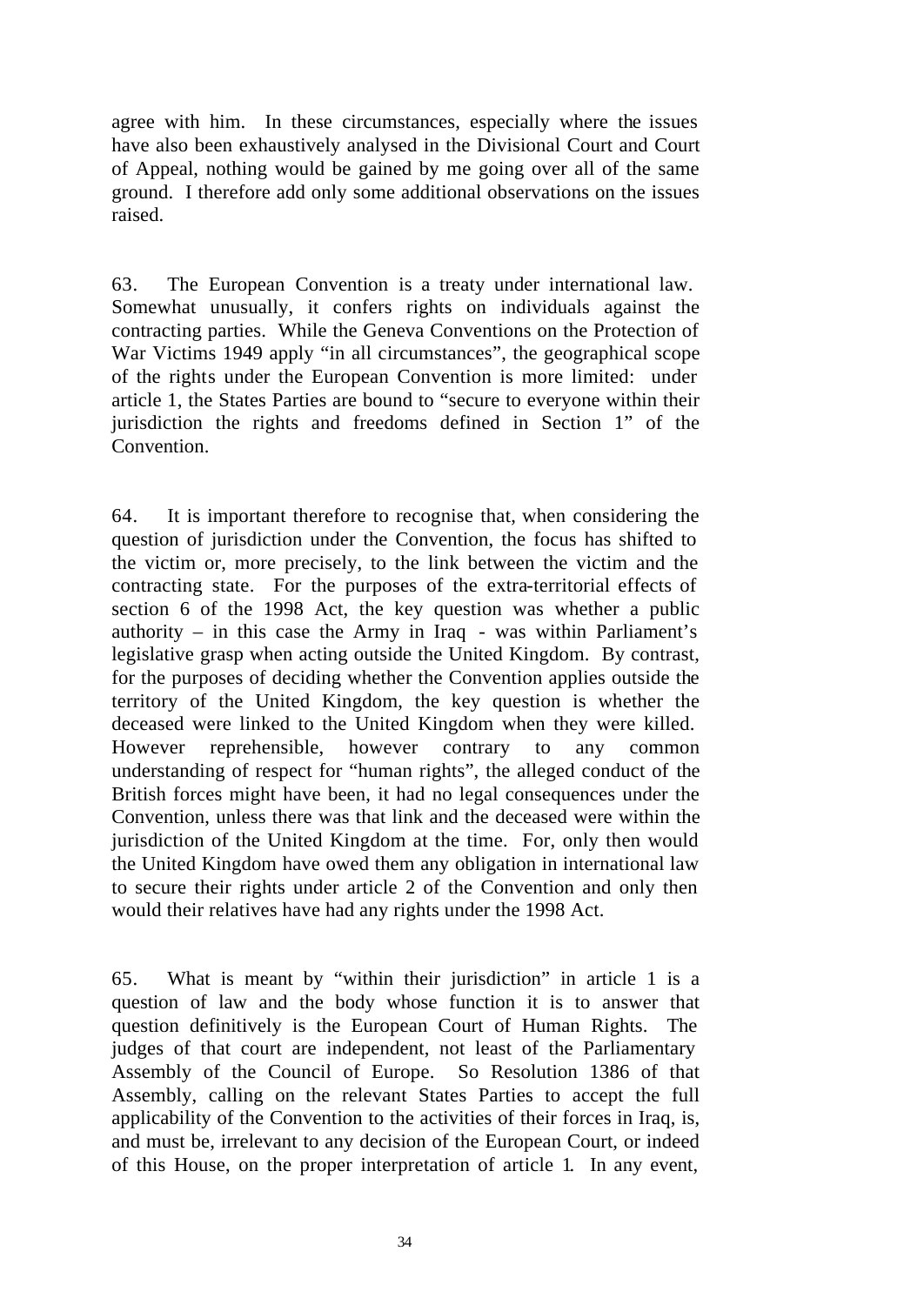nothing said or done by the contracting states could make the Convention apply to the activities of their forces in Iraq if, on a proper judicial construction and application of article 1, it did not apply to those activities.

66. Under section 2(1)(a) of the 1998 Act, when determining any question in connexion with a "Convention right", a court in this country must take into account any judgment or decision of the European Court. While article 1 is not itself included in the Schedule, it affects the scope of article 2 in the Schedule, and that article embodies a "Convention right" as defined in section 1(1). It follows that, when interpreting that article 2 right, courts must take account of any relevant judgment or decision of the European Court on article 1.

67. The problem which the House has to face, quite squarely, is that the judgments and decisions of the European Court do not speak with one voice. If the differences were merely in emphasis, they could be shrugged off as being of no great significance. In reality, however, some of them appear much more serious and so present considerable difficulties for national courts which have to try to follow the jurisprudence of the European Court.

68. Faced with these conflicting elements in the case law, national courts are justified in giving pre-eminence to the decision of the Grand Chamber in *Bankovic v Belgium* (2001) 11 BHRC 435. The proceedings were brought by the relatives of people who had been killed in a missile attack from a NATO aircraft on the RTS building in Belgrade. The allegation was that there had been a violation of, inter alia, article 2. The respondents were the NATO powers concerned. The case was immediately referred to the Grand Chamber for a definitive ruling on jurisdiction. The parties were represented by distinguished counsel and the judgment of the court is carefully reasoned in the light of their arguments. The decision is unanimous. Everything about it suggests that it is intended to be an authoritative exposition of the concept of "jurisdiction" under article 1.

69. With its emphasis on the centrality of territorial jurisdiction, on the regional nature of the Convention, and on the indivisibility of the package of rights in the Convention, the decision has not lacked for critics who advocate a more inclusive approach to jurisdiction. Whatever the merits of giving the Convention a wider reach might be de lege ferenda, however, the House is only concerned with its reach de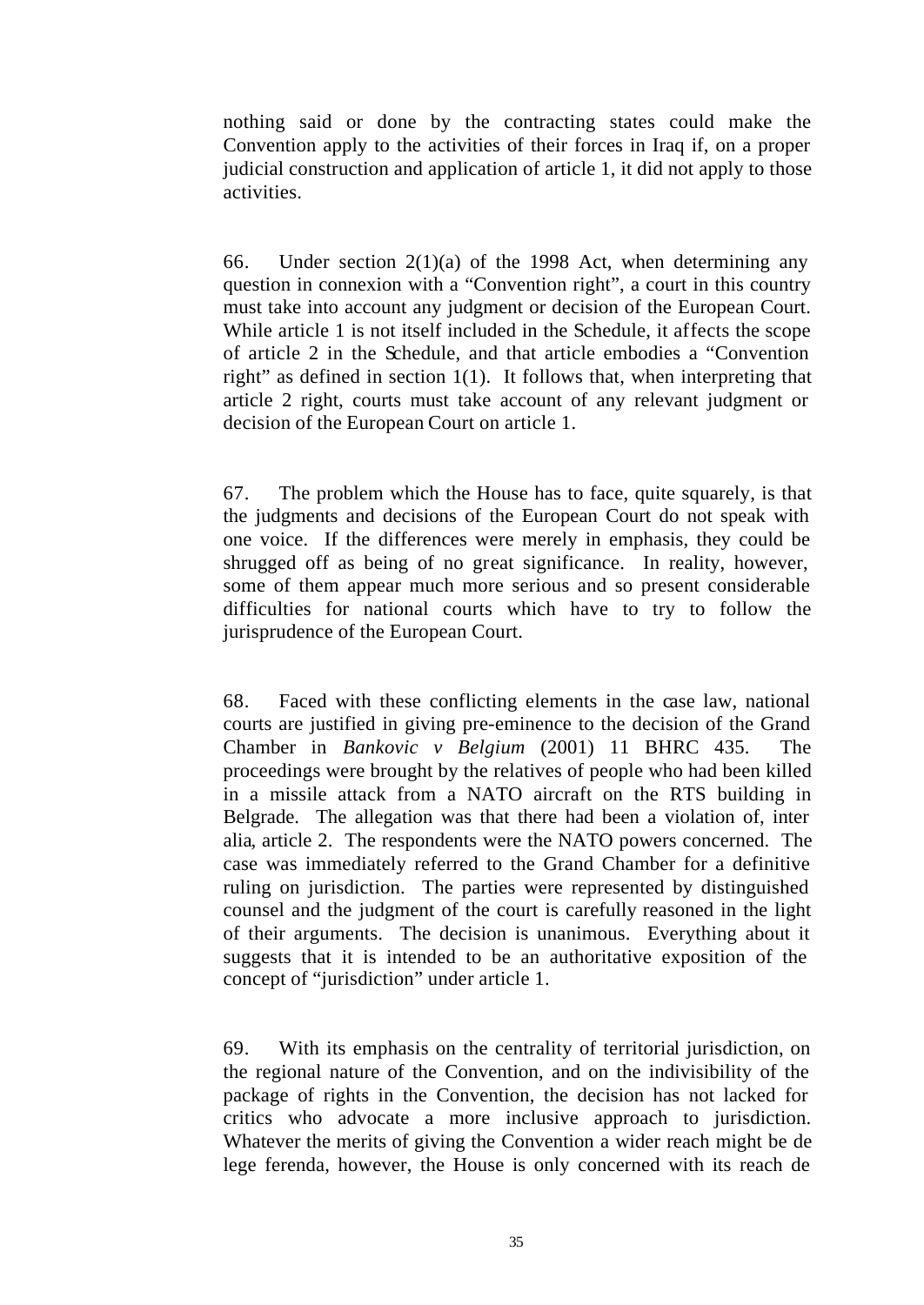lege lata. In considering the European Court's approach to jurisdiction in *Bankovic* it may, moreover, be relevant to recall that in *Bankovic* the court rejected the argument that the "living instrument" approach to interpretation of the Convention should be applied to article 1: 11 BHRC 435, 449-450, paras 64 and 65. It is therefore not easy to resolve apparent differences of approach in the case law after *Bankovic* by saying that the court's idea of the scope of jurisdiction for the purposes of article 1 has simply evolved. Of course, it would be open to the European Court to depart expressly from *Bankovic* and to explain why it was doing so. Nothing like that has happened, however.

70. In *Bankovic* the principal submission for the applicants was that the victims of the attack had been brought within the jurisdiction of the respondent states by the air strike itself. In other words, their ability to strike the building showed that the respondents had sufficient control over the deceased to mean that they were within the respondents' jurisdiction. The European Court identified the essential question as being whether, as a result of the extra-territorial act, the deceased were capable of falling within the jurisdiction of the respondent states: 11 BHRC 435, 447, para 54. The court held that there was no jurisdictional link between the victims and the respondent states. So the victims could not come within the jurisdiction of those states: 11 BHRC 435, 454, para 82.

71. Plainly, other things being equal, a similar attack launched by one of the respondent states which killed people in a building on its own territory would engage article 2 of the Convention because the victims would be within the jurisdiction of the state concerned. The decision in *Bankovic* shows, accordingly, that an act which would engage the Convention if committed on the territory of a contracting state does not ipso facto engage the Convention if carried out by that contracting state on the territory of another state outside the Council of Europe. The necessary jurisdictional link is present in the one case, but not in the other.

72. All this would be quite straightforward if it were not for the reasoning of the European Court in *Issa v Turkey* (2004) 41 EHRR 567. The case concerned the deaths of a number of shepherds in a particular area of Northern Iraq. The applicants contended that the shepherds had been killed by Turkish troops operating in that area. Turkey denied that the shepherds had ever been within its jurisdiction. At para 71 of its decision, the European Court said this: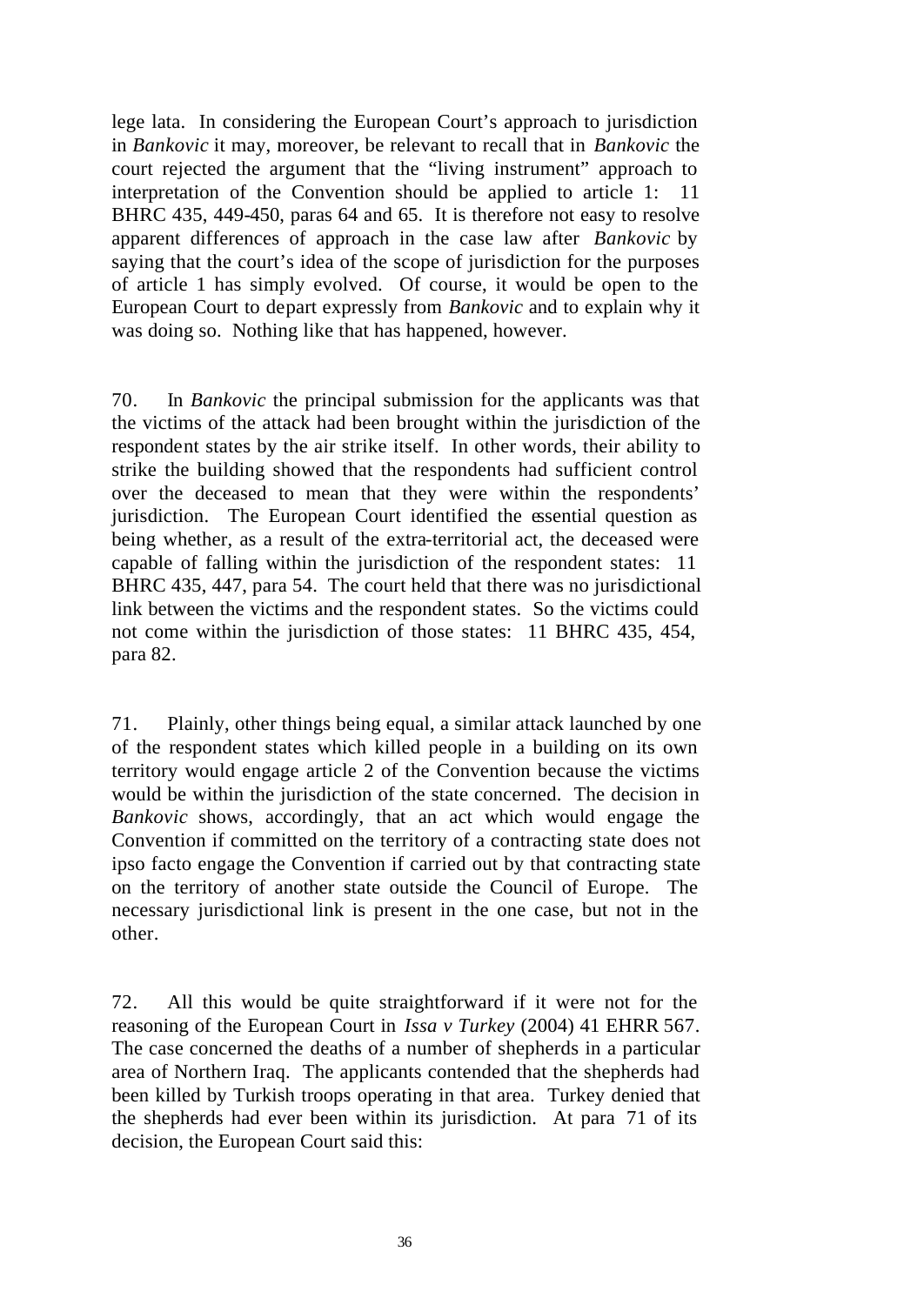"Moreover, a state may also be held accountable for violation of the Convention rights and freedoms of persons who are in the territory of another state but who are found to be under the former state's authority and control through its agents operating – whether lawfully or unlawfully in the latter state…. Accountability in such situations stems from the fact that article 1 of the Convention cannot be interpreted so as to allow a state party to perpetrate violations of the Convention on the territory of another state, which it could not perpetrate on its own territory."

The Court went on, at para 72, to say that it must ascertain whether the deceased "were under the authority and/or effective control, and therefore within the jurisdiction, of the respondent state" as a result of its extra-territorial acts. The Court did not exclude the possibility, at para 74, that, as a consequence of military operations over a six-week period, Turkey could be considered to have exercised, temporarily, effective overall control of a particular portion of the territory of northern Iraq. The Court concluded:

"Accordingly, if there is a sufficient factual basis for holding that, at the relevant time, the victims were within that specific area, it would follow logically that they were within the jurisdiction of Turkey (and not that of Iraq, which is not a contracting state and clearly does not fall within the legal space (*espace juridique*) of the contracting states....)"

Having examined the available evidence, however, the court held that the applicants had failed to prove that the troops had been in the area in question. On that basis, it was not satisfied that the shepherds had been within the jurisdiction of Turkey in terms of article 1.

73. The actual decision in *Issa* is therefore of no assistance to the appellants, but they can and do point to the very broad proposition in the last sentence of the passage from para 71 of the court's decision which I have quoted in the previous paragraph. In reproducing the passage I have omitted the citations, but, as authority for its approach in the final sentence, the European Court cited the views of the United Nations Human Rights Committee in *López v Uruguay* (29 July 1981) 68 ILR 29 and in *Celiberti de Casariego v Uruguay* (29 July 1981) 68 ILR 41. In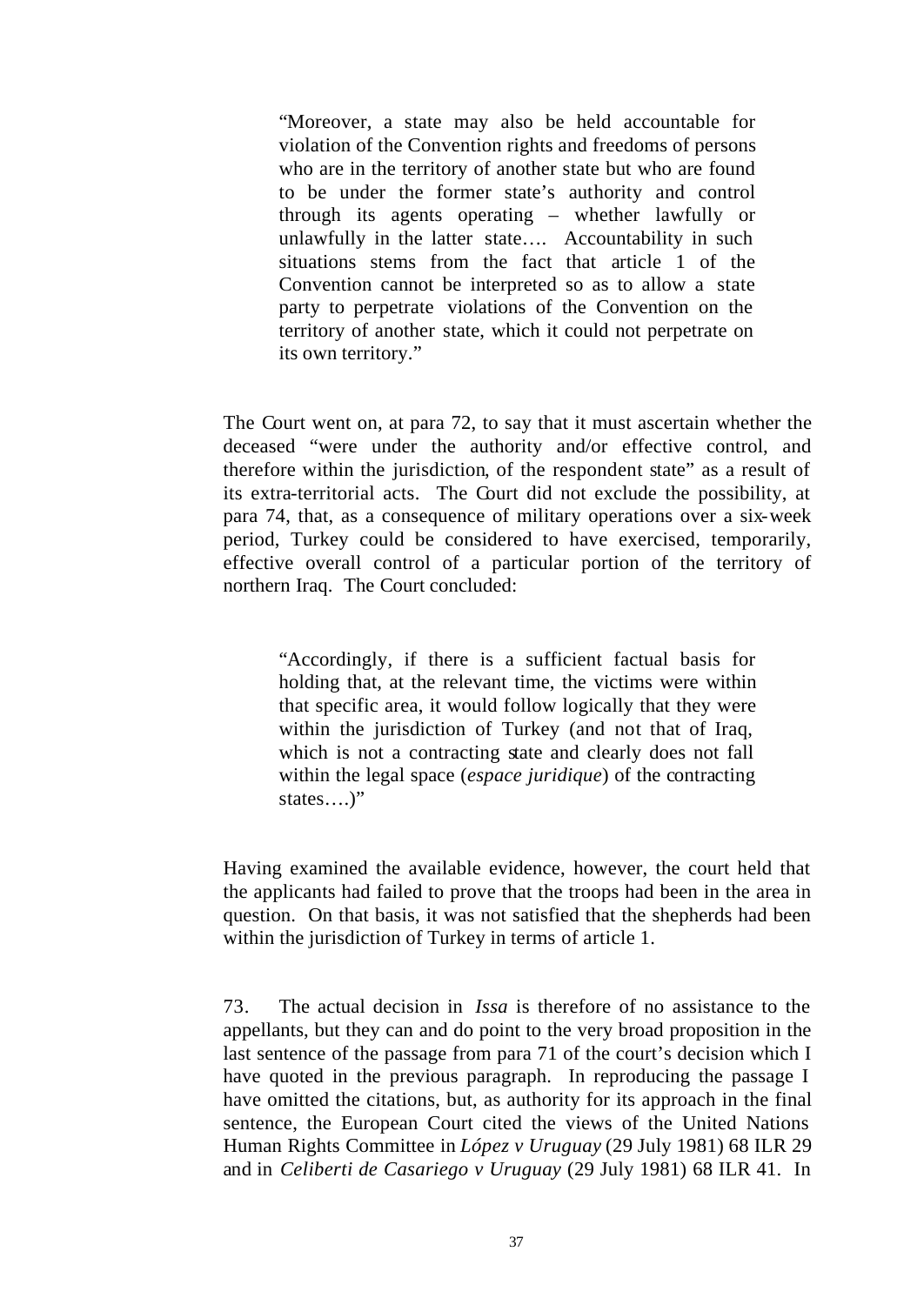each of these cases the allegation was that a citizen of Uruguay had been seized on the territory of another State with the co-operation or connivance of officials of that other state, taken back to Uruguay and detained there. For purposes of the European Convention, cases of that kind would fit easily into the same category as the decisions of the Commission in *Freda v Italy* (1980) 21 DR 250 and *Sánchez Ramirez v France* (1996) 86-A DR 155. These both involved officers of the respondent state, with the co-operation of officials of the state where the applicant was, removing him and taking him back to the respondent state for trial. *Öcalan v Turkey* (2005) 41 EHRR 985 seems to fall into the same category. The applicant, who thought that a Kenyan official was driving him to Nairobi airport to fly to the Netherlands, was actually taken by a special route to the international transit area of the airport where he was handed over to Turkish officials, taken on board a Turkish aircraft and arrested. The court did not have to rule on jurisdiction, since it was common ground that the applicant was within the jurisdiction of Turkey in terms of article 1 from the moment he was handed over to the Turkish officials: 41 EHRR 985, 1018, para 91.

74. What causes the difficulty, therefore, is not the idea that the Convention would apply extra-territorially in cases which resembled *López v Uruguay* and *Celiberti de Casariego v Uruguay*. Rather, it is the weight which the European Court appears to have attached to the particular basis on which the Human Rights Committee considered that it had jurisdiction. Article 2 of the International Covenant on Civil and Political Rights refers to "individuals subject to [the] jurisdiction" of the state concerned. Referring to article 5 of the Covenant, which is broadly similar to article 17 of the European Convention, the Human Rights Committee held, at paras 12.3 and 10.3 respectively of its two decisions, that:

"In line with this, it would be unconscionable to so interpret the responsibility under Article 2 of the Covenant as to permit a State party to perpetrate violations of the Covenant on the territory of another State, which violations it could not perpetrate on its own territory."

In each case Mr Christian Tomuschat entered an individual opinion, rejecting that reasoning on the ground that article 5 could not be used to extend the jurisdiction of the Covenant: it was simply designed to prevent any rules of the Covenant being used to justify actions which ran counter to its purposes and general spirit.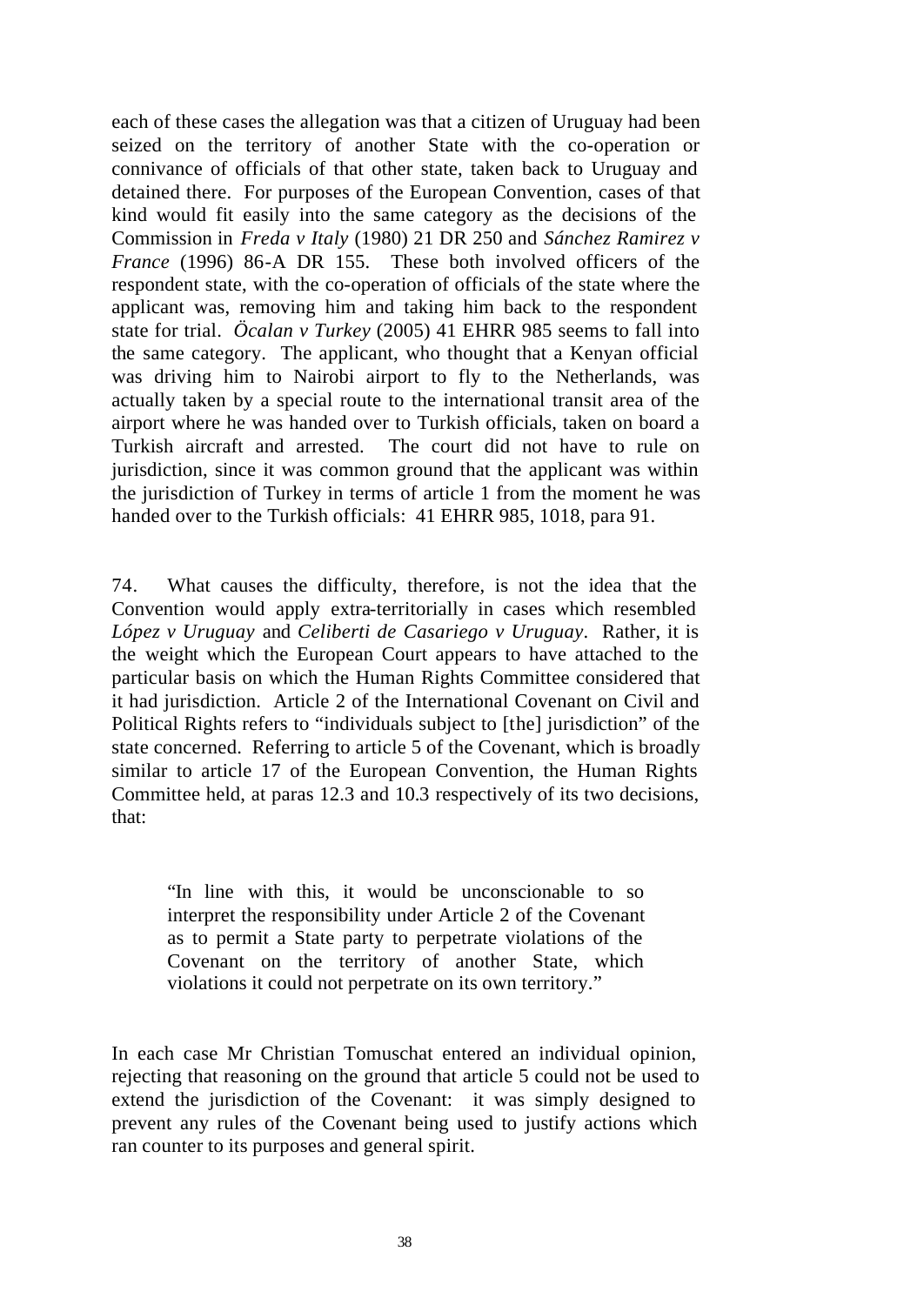75. Although in *Issa* the European Court cited the proposition from the Human Rights Committee, it did not explain how that proposition fitted into its own existing jurisprudence, especially as analysed in *Bankovic*. Notably - and surely correctly - the court did not justify its approach by reference to article 17. Moreover, the proposition appears to focus on the activity of the contracting state, rather than on the requirement that the victim should be within its jurisdiction. Without further guidance from the European Court, I am unable to reconcile this approach with the reasoning in *Bankovic.* In these circumstances, although *Issa* concerned Turkish troops in Iraq, I do not consider that this aspect of the decision provides reasoned guidance on which the House can rely when resolving the question of jurisdiction in the present case.

76. Another major unresolved difficulty with the decision in *Issa* is that it is hard to reconcile with the European Court's description of the vocation of the Convention as being "essentially regional" and of the Convention operating "in an essentially regional context and notably in the legal space (espace juridique) of the contracting states": *Bankovic*, 11 BHRC 435, 453, para 80. The Convention, the Court continued, was not designed to be applied throughout the world, even in respect of the conduct of contracting states. In *Issa*, as the court records in paras 56 and 57 of its judgment, the Turkish government had advanced an argument based on precisely this aspect of the decision in *Bankovic*.

77. The European Court rejected that argument in the short passage in para 74 of its decision which I have quoted in paragraph 72 above. There is, of course, no difficulty in seeing that Iraq does not fall within the legal space of the contracting states. It follows that application of the Convention in any area of Iraq controlled by Turkey could not be justified by the need to avoid a gap or vacuum ("lacunas or solutions of continuity" in the French text) in the protection of human rights in a territory which, but for the specific circumstances, would normally be covered by the Convention: *Bankovic*, 11 BHRC 435, 453-454, para 80. But in *Issa* the European Court did not say that it was taking that protection a stage further. The difficulty therefore is in seeing how the deceased would have fallen within the legal space of the contracting states if, as was certainly indicated in *Bankovic*, the Convention was meant to operate in an essentially regional context and not throughout the world, "even in respect of the conduct of contracting states."

78. The essentially regional nature of the Convention is relevant to the way that the court operates. It has judges elected from all the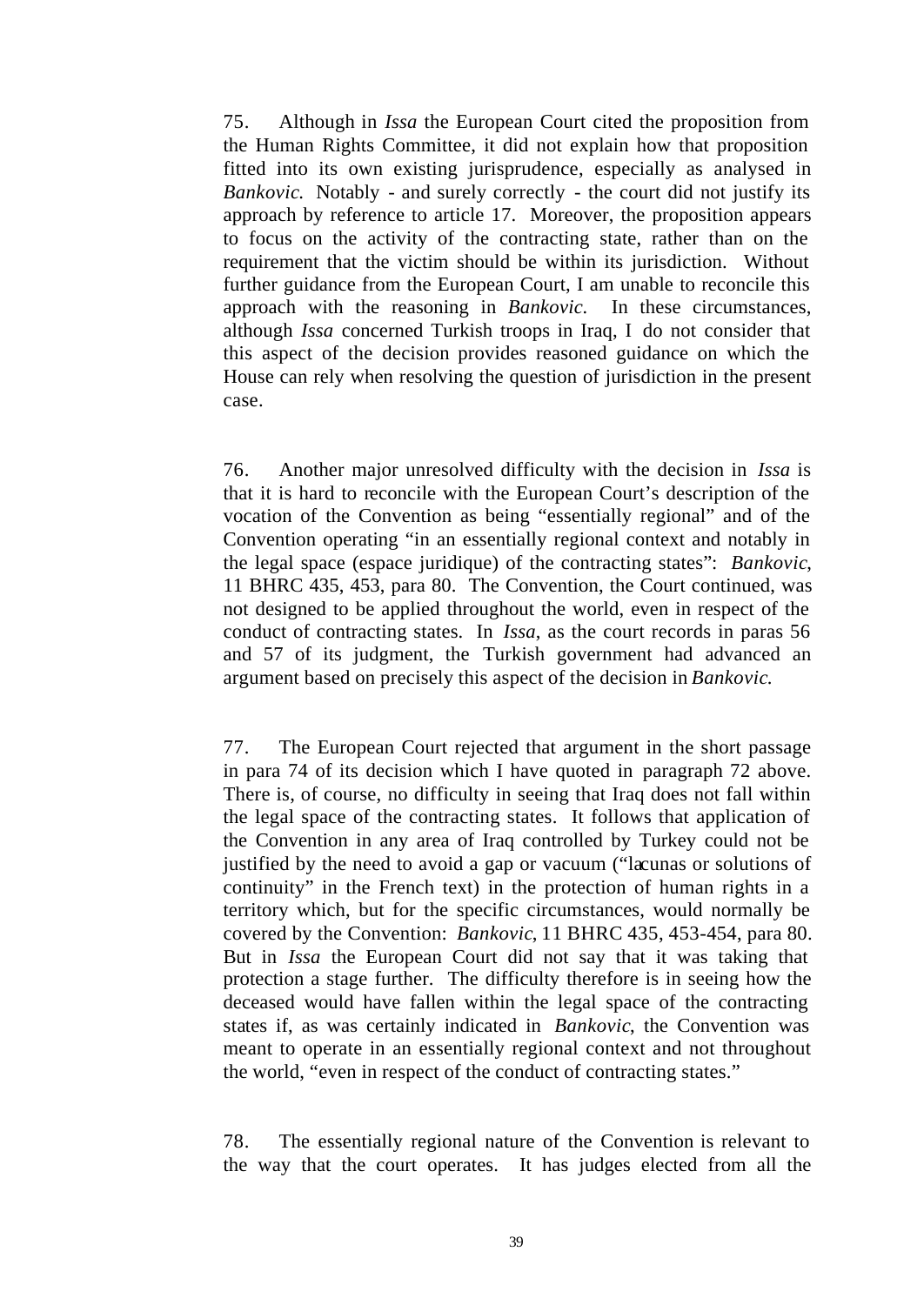contracting states, not from anywhere else. The judges purport to interpret and apply the various rights in the Convention in accordance with what they conceive to be developments in prevailing attitudes in the contracting states. This is obvious from the court's jurisprudence on such matters as the death penalty, sex discrimination, homosexuality and transsexuals. The result is a body of law which may reflect the values of the contracting states, but which most certainly does not reflect those in many other parts of the world. So the idea that the United Kingdom was obliged to secure observance of all the rights and freedoms as interpreted by the European Court in the utterly different society of southern Iraq is manifestly absurd. Hence, as noted in *Bankovic*, 11 BHRC 435, 453-454, para 80, the court had "so far" recognised jurisdiction based on effective control only in the case of territory which would normally be covered by the Convention. If it went further, the court would run the risk not only of colliding with the jurisdiction of other human rights bodies but of being accused of human rights imperialism.

79. The essentially regional nature of the Convention has a bearing on another aspect of the decision in *Bankovic*. In the circumstances of that case the respondent states were plainly in no position to secure to everyone in the RTS station or even in Belgrade all the rights and freedoms defined in Section 1 of the Convention. So the applicants had to argue that it was enough that the respondents were in a position to secure the victims' rights under articles 2, 10 and 13 of the Convention. In effect, the applicants were arguing that it was not an answer to say that, because a state was unable to guarantee everything, it was required to guarantee nothing – to adopt the words of Sedley LJ, [2007] QB 140, 301, para 197. The European Court quite specifically rejected that line of argument. The court held, 11 BHRC 435, 452, para 75, that the obligation in article 1 could not be "divided and tailored in accordance with the particular circumstances of the extra-territorial act in question." In other words, the whole package of rights applies and must be secured where a contracting state has jurisdiction. This merely reflects the normal understanding that a contracting state cannot pick and choose among the rights in the Convention: it must secure them all to everyone within its jurisdiction. If that is so, then it suggests that the obligation under article 1 can arise only where the contracting state has such effective control of the territory of another state that it could secure to everyone in the territory all the rights and freedoms in Section 1 of the Convention.

80. The short passage in para 74 of the decision in *Issa* where the European Court refers to the possibility of temporary effective overall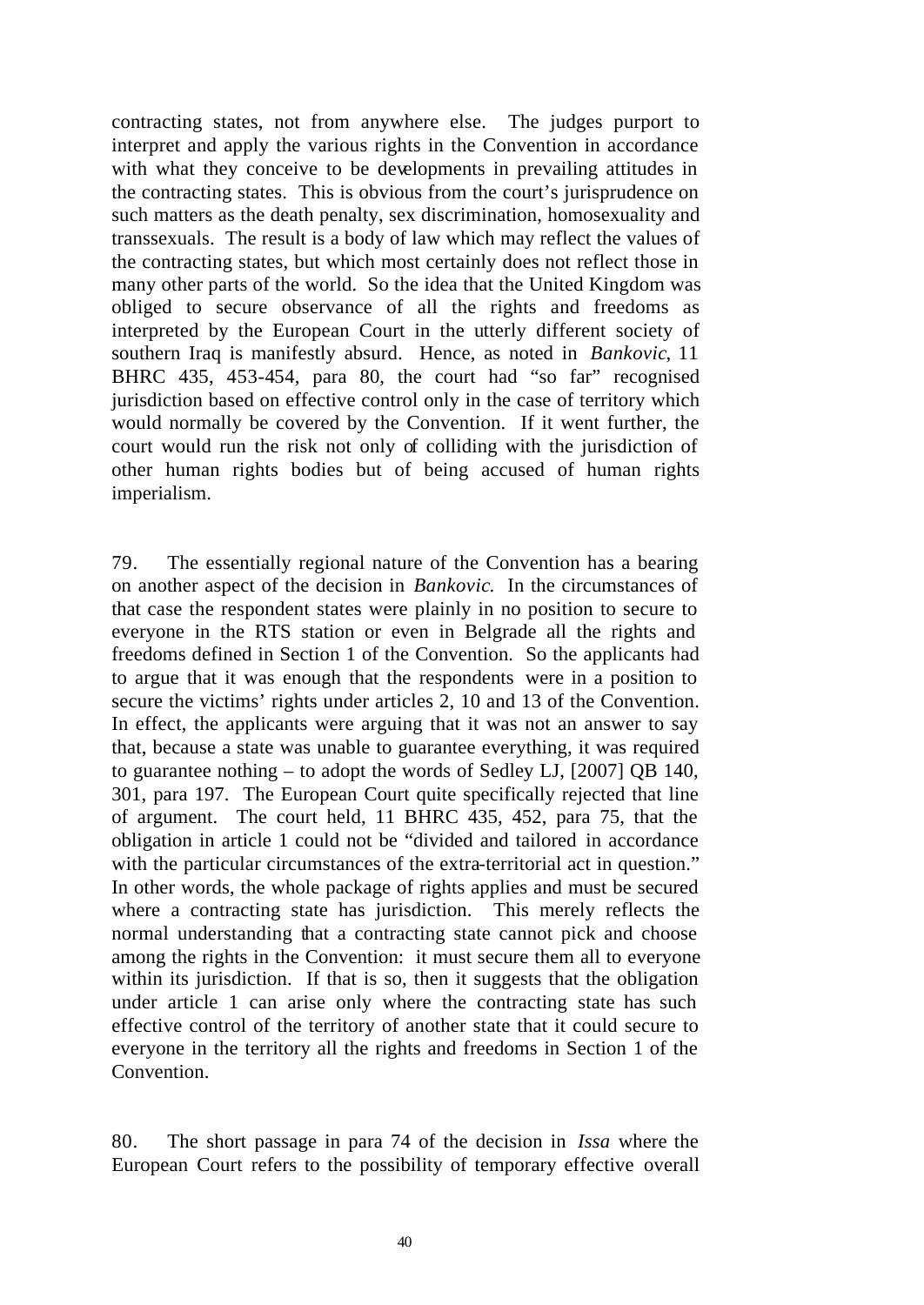control of an area of Iraq giving rise to jurisdiction for the purposes of article 1 of the Convention does not address any of these questions. For that reason, it does not provide workable guidance for the House.

81. Accordingly, I am not persuaded that it would be proper for the House to proceed beyond the jurisprudence of the European Court on jurisdiction as it is analysed and declared in *Bankovic*. On that basis I am satisfied that the relatives of the first five appellants were not within the jurisdiction of the United Kingdom when they were killed.

82. I should add, however, that, even if the approach in paras 71 and 74 of *Issa* fell to be applied, the facts would not justify the conclusion that the deceased were, in any real sense, under the control of the particular British soldiers who were, or may have been, responsible for their deaths. I respectfully adopt what Brooke LJ says on this matter, [2007] QB 140, 279, paras 109 and 110.

83. The Divisional Court gave an account of the government and administration of Iraq and the position of the United Kingdom armed forces during the relevant period in 2003: [2007] QB 140, 152-158, paras 14-46. The evidence of senior British officers indicates that, on the ground, the available British troops faced formidable difficulties due to terrorist activity, the volatile situation and the lack of any effective Iraqi security forces. In these circumstances, in respectful agreement with Brooke and Richards LJJ, [2007] QB 140, 281-284,304, paras 120- 128, 209 even applying the approach in *Issa,* I would not consider that the United Kingdom was in effective control of Basra and the surrounding area for purposes of jurisdiction under article 1 of the Convention at the relevant time. Leaving the other rights and freedoms on one side, with all its troops doing their best, the United Kingdom did not even have the kind of control of Basra and the surrounding area which wo uld have allowed it to discharge the obligations, including the positive obligations, of a contracting state under article 2, as described, for instance in *Osman v United Kingdom* (1998) 29 EHRR 245, 305, paras 115-116.

84. In all the circumstances I would dismiss the Secretary of State's cross-appeal, dismiss the appeals of the first five appellants and remit the sixth appellant's case to the Divisional Court.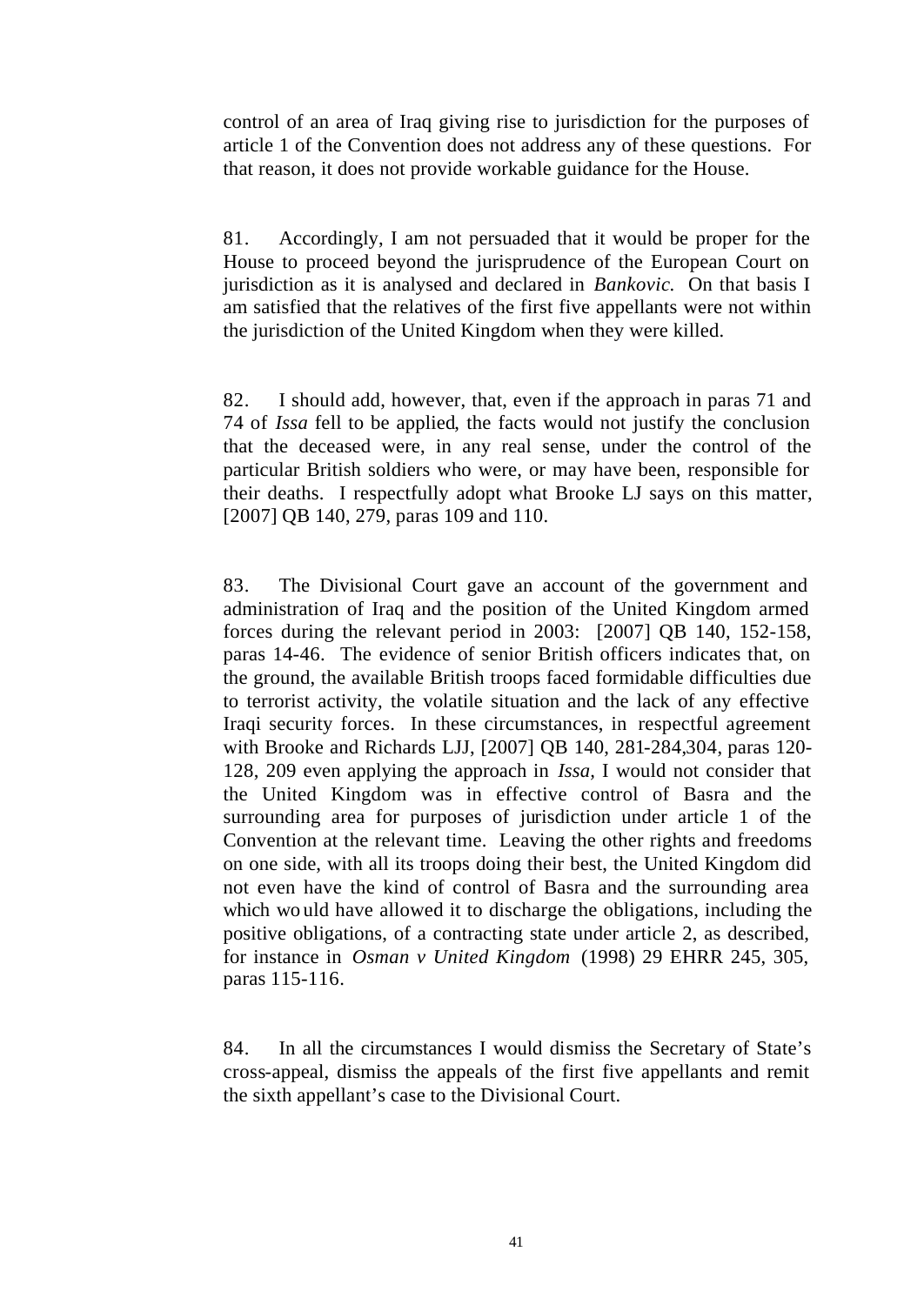#### **BARONESS HALE OF RICHMOND**

My Lords,

85. I am grateful to my noble and learned friend, Lord Rodger of Earlsferry, who has so clearly identified the key question in this case: whether the killing of these individuals by members of the British forces in Iraq could be unlawful under section 6 of the Human Rights Act 1998. That question has two components: first, is section 6 capable of applying to the acts of a United Kingdom public authority outside the territory of the United Kingdom; and secondly, if so, are the acts complained of acts to which that section applies, in the sense that the victims were 'within the jurisdiction' of the United Kingdom for the purposes of article 1 of the European Convention on Human Rights when they met their deaths?

86. I cannot improve upon the clear and comprehensive answer which Lord Rodger has given to the first part of the question. In particular, there is an important difference between *the legal system* to which any Act of Parliament extends and the *people* and *conduct* to which it applies. The question in *Lawson v Serco Ltd* [2006] UKHL 3; [2006] ICR 250 was whether the right not to be unfairly dismissed, contained in section 94(1) of the Employment Rights Act 1996, applied to certain people whose work was wholly or mainly outside the territory of the United Kingdom. As Lord Hoffmann pointed out, in para 1:

"It is true that section 244(1) [of the 1996 Act] says that the Act 'extends' to England and Wales and Scotland ('Great Britain'). But that means only that it forms part of the law of Great Britain and does not form part of the law of any other territory (like Northern Ireland or the Channel Islands) for which Parliament could have legislated. It tells us nothing about the connection, if any, which an employee or his employment must have with Great Britain."

87. The Human Rights Act extends to England and Wales, Scotland and Northern Ireland: see s 22(6). But by itself this tells us nothing about the public authorities to which section  $6(1)$  applies, or about the acts to which it applies, or about the people for whose benefit it applies.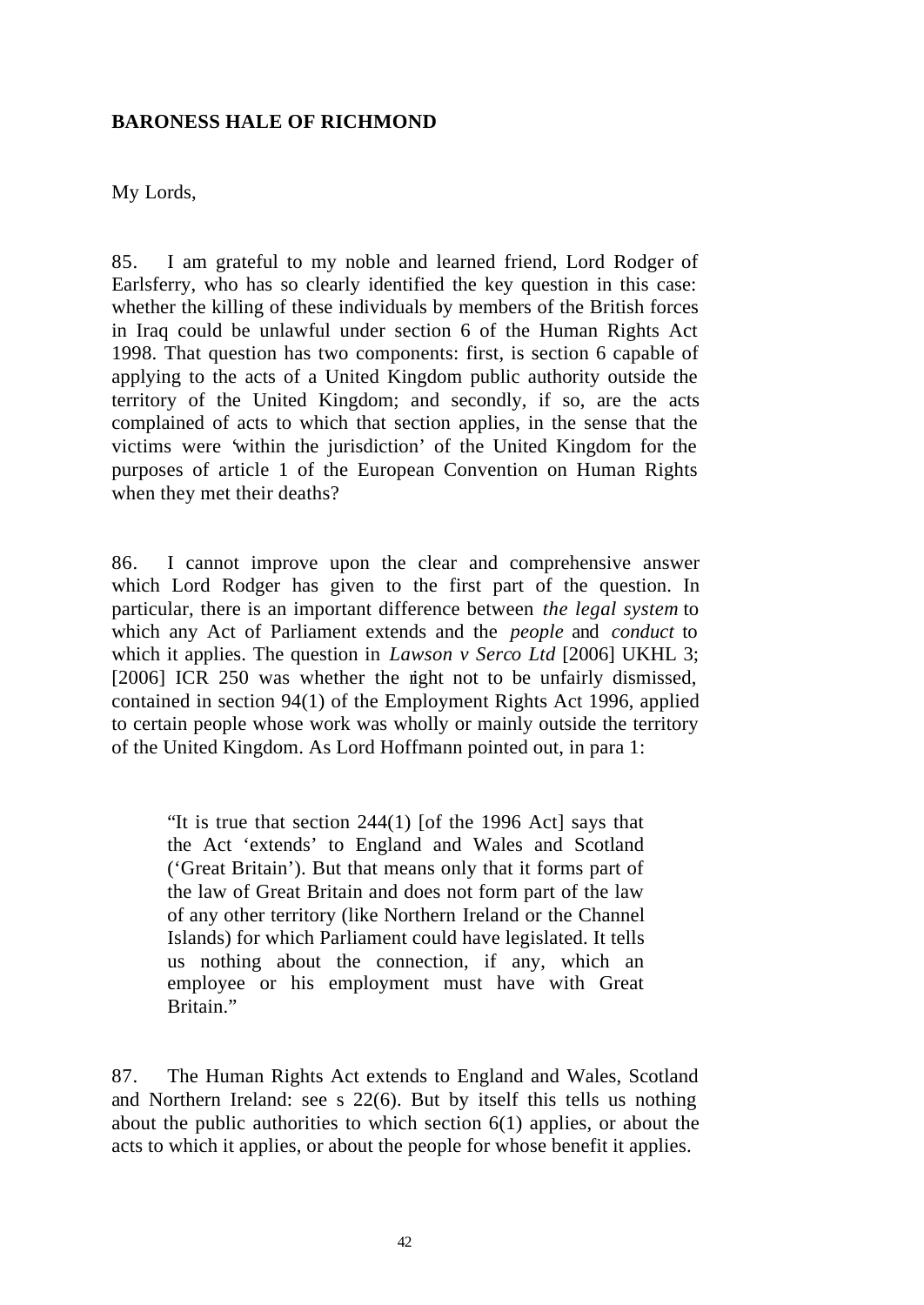88. For the reasons given by Lord Rodger, section 6 must be taken to apply only to the acts of United Kingdom public authorities. But there is nothing to prevent Parliament legislating for the acts of United Kingdom individuals or entities abroad. In common with Lord Rodger, I can find nothing in the Act which indicates that section 6 should not apply to Mr Mousa's case and several good reasons why it should. In particular, it has many times been said that the object of the Human Rights Act was to give people who would be entitled to a remedy against the United Kingdom in the European Court of Human Rights in Strasbourg a remedy against the relevant public authority in the courts of this country. The United Kingdom now accepts that it would be answerable in Strasbourg for the conduct of the British army while Mr Mousa was detained in a British detention unit in Basra. It would be consistent with the purpose of the Act to give his father a remedy against the army in the courts of this country.

89. But that of course would depend upon establishing a breach of section 6. Section 6(1) makes it unlawful for a public authority to act in a way which is incompatible with a Convention right. The Convention rights are those set out in the listed articles and protocols of the Convention: 1998 Act, s 1(1). The Convention "means the Convention for the Protection of Human Rights and Fundamental Freedoms, agreed by the Council of Europe at Rome on  $4<sup>th</sup>$  November 1950 as it has effect for the time being in relation to the United Kingdom": 1998 Act, s 21(1). Thus, for example, it will not include a protocol to which the United Kingdom has not (as yet) become a party. But inherent in the text of the Convention itself is another limitation: article 1 only requires that "the High Contracting Parties shall secure to everyone within their jurisdiction the rights and freedoms defined in Section 1 of this Convention". The second question, therefore, is whether any of the individuals involved were "within the jurisdiction" of the United Kingdom at the time of their deaths.

90. My Lords, I cannot usefully add anything to the exposition of the Strasbourg case law in the opinion of my noble and learned friend, Lord Brown of Eaton-under-Heywood, or to the reasons which both Lord Rodger and he give for concluding that none of the deceased, apart from Mr Mousa, were within the jurisdiction of the United Kingdom when they met their deaths. While it is our task to interpret the Human Rights Act 1998, it is Strasbourg's task to interpret the Convention. It has often been said that our role in interpreting the Convention is to keep in step with Strasbourg, neither lagging behind nor leaping ahead: no more, as Lord Bingham said in *R (Ullah) v Special Adjudicator* [2004] UKHL 26; [2004] 2 AC 323, para 20, but certainly no less: no less, as Lord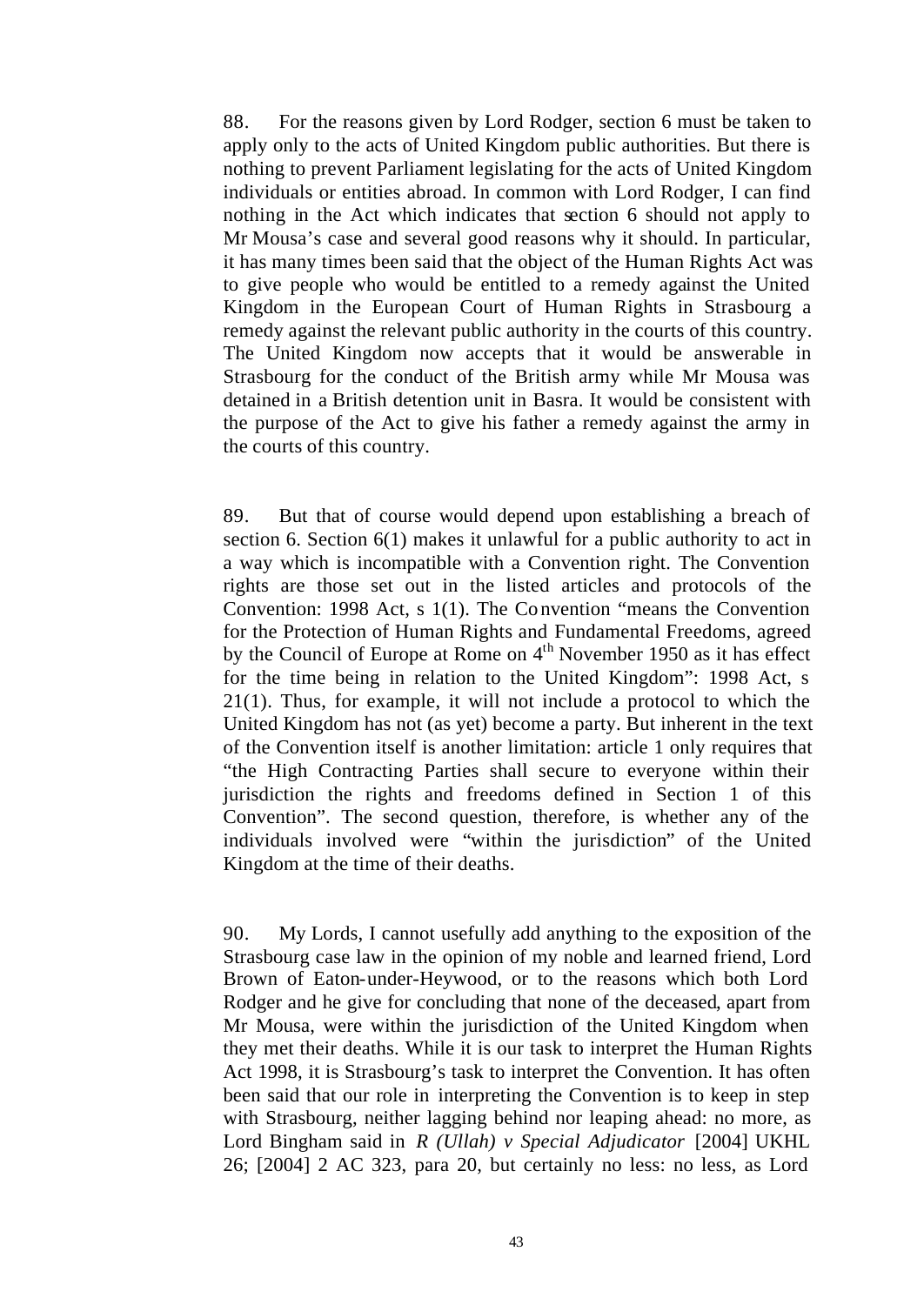Brown says at para 106, but certainly no more. If Parliament wishes to go further, or if the courts find it appropriate to develop the common law further, of course they may. But that is because they choose to do so, not because the Convention requires it of them.

91. The Strasbourg case law is quite plain that liability for acts taking effect or taking place outside the territory of a member state is exceptional and requires special justification. This court should not extend the liability of one member state, thus necessarily expecting that other member states would do the same, unless it is quite clear that Strasbourg would require this of us. I agree with my noble and learned friends that there is more to be learned from the decision of the Grand Chamber in *Bankovic v Belgium* (2001) 11 BHRC 435 than there is from the observations of the Chamber in *Issa v Turkey* (2004) 41 EHRR 567. *Bankovic* does not lead me to the conclusion that Strasbourg would inevitably hold that the deceased, other than Mr Mousa, were within the jurisdiction of the United Kingdom when they met their deaths.

92. None of this is, of course, to diminish the tragedy of those deaths or to belittle the suffering of their relatives. The question is not whether they are entitled to our sympathy and our respect but whether they are entitled to a remedy before the courts of the United Kingdom. For the reasons given by Lord Rodger and Lord Brown, upon which I cannot improve, I would hold that, except in the case of Mr Mousa, they are not.

#### **LORD CARSWELL**

My Lords,

93. It is a sad but inescapable consequence of armed conflict that lives will be lost. Unhappily, some of the persons killed will be peaceable civilians caught in cross-fire. Others will have been shot by members of the armed forces involved, and the extent of the justification for shooting them which may be advanced will vary enormously with the circumstances. One of the appeals before the House concerned such an innocent civilian, and it cannot even be determined on the evidence presently available which group fired the shot which killed her. In four of the appeals the victims were shot by members of the British armed forces. As is very commonly the case in such situations, the versions of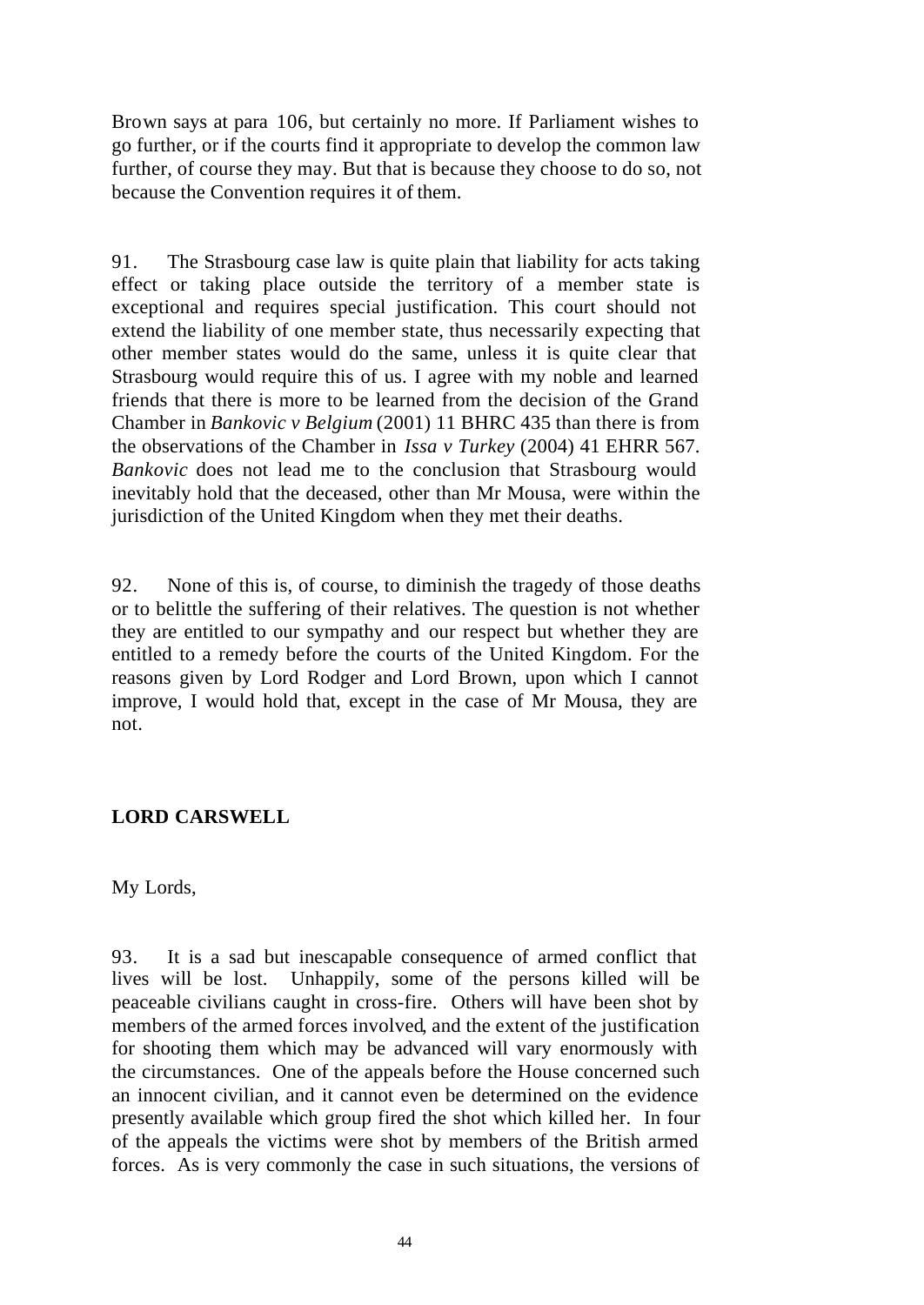the facts retailed by witnesses differ markedly. The soldiers maintain that they were or reasonably thought themselves to be under attack, and so were within the rules of engagement. Civilian witnesses aver, however, that the victims were harmless and uninvolved citizens and that the shootings were unjustified. The sixth case is wholly different: Mr Baha Mousa died as a result of appalling maltreatment in a prison occupied and run by British military personnel. His treatment cannot for a moment be defended, but due to a regrettable paucity of evidence it has not proved possible to bring to justice those responsible for his death.

94. The families of the deceased persons understandably want a full and effective investigation carried out into each death. Certain investigations were done by the Army authorities, but the relatives claim that they were insufficiently thorough and seek to have the government put in train more extensive inquiries at which evidence and opinions on all sides can be advanced.

95. The government has been unwilling to commit itself to conduct further inquiries, but the appellants, who are relatives of the deceased persons, claim that it is bound to do so by the terms of the European Convention for the Protection of Human Rights and Fundamental Freedoms ("the Convention") as applied in domestic law by the Human Rights Act 1998. It is not in dispute that under article 2, as interpreted by Strasbourg jurisprudence, an obligation to conduct a proper investigation into a death caused by agents of the state is imposed upon a contracting state (though it is not admitted by the Secretary of State that the investigations carried out were insufficient to discharge such an obligation). The anterior question before the House, however, is whether the Convention obligation applied at all in respect of deaths caused in Iraq. That involves two issues (a) whether the Human Rights Act 1998 applies to acts or omissions of the state agencies of the United Kingdom outside the territorial boundaries of the UK (b) if so, whether the deceased persons were within the jurisdiction of the United Kingdom, within the meaning of article 1 of the Convention, when they were killed in Iraq.

96. These two issues are closely interlinked, for the conclusion which one reaches on the extent of the UK's jurisdiction within article 1 has a considerable bearing on the intention which one imputes to Parliament in respect of the territorial extent of the Human Rights Act. I have had the advantage of reading in draft the opinions prepared by my noble and learned friends, Lord Rodger of Earlsferry and Lord Brown of Eaton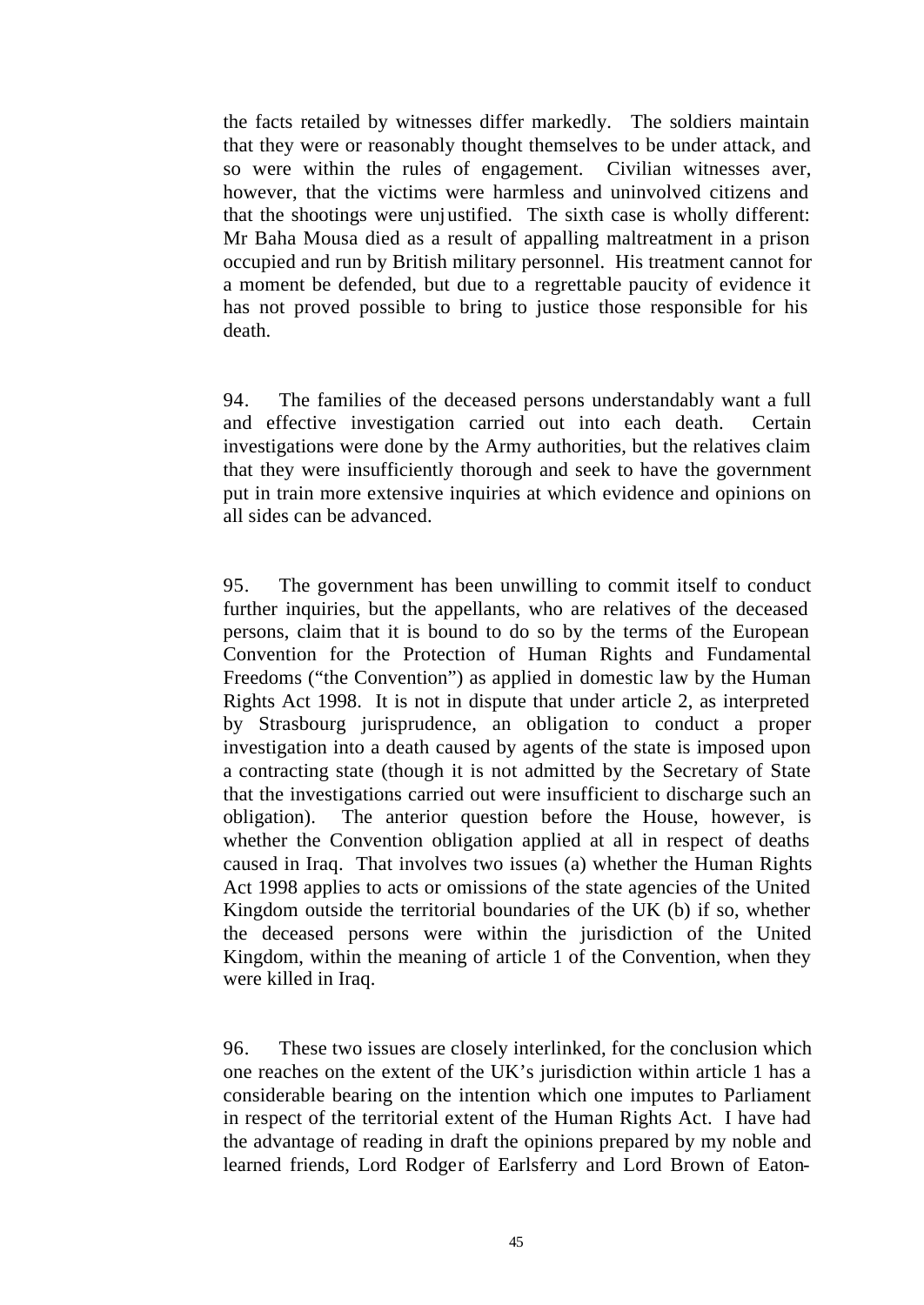under-Heywood, with which I am in entire agreement. For the reasons set out by Lord Rodger, I respectfully agree that section 6 of the Human Rights Act 1998 is to be interpreted as applying both when a public authority acts within the boundaries of the United Kingdom and when it acts outside those boundaries but within the jurisdiction of the United Kingdom for the purposes of article 1 of the Convention.

97. I also respectfully agree with Lord Rodger and Lord Brown on the extent of that jurisdiction. I would only observe that any extraterritorial jurisdiction of one state is *pro tanto* a diminution or invasion of the territorial jurisdiction of another, which must lead one to the conclusion that such extra-territorial jurisdiction should be closely confined. It clearly exists by international customary law in respect of embassies and consulates. It has been conceded by the Secretary of State that it extends to a military prison in Iraq occupied and controlled by agents of the United Kingdom. Once one goes past these categories, it would in my opinion require a high degree of control by the agents of the state of an area in another state before it could be said that that area was within the jurisdiction of the former. The test for establishing that is and should be stringent, and in my judgment the British presence in Iraq falls well short of that degree of control.

98. The stringency of the test for establishing jurisdiction makes it the more likely that Parliament intended the Human Rights Act to operate extra-territorially within the jurisdiction of the United Kingdom, as Lord Brown points out in paragraph 150 of his opinion. This assists one to accommodate the intention of Parliament, as it has to be ascertained by the courts, with the statements made inside and outside Parliament at the time when it was passed. Although those statements may be to some extent rhetorical rather than definitive, they point very clearly to a general intention to equate the scope of the Act with the scope of the Convention.

99. In the result I would dismiss the appeals of the first five appellants, dismiss the Secretary of State's cross-appeal and make the order proposed by Lord Rodger to remit the sixth appellant's case to the Divisional Court.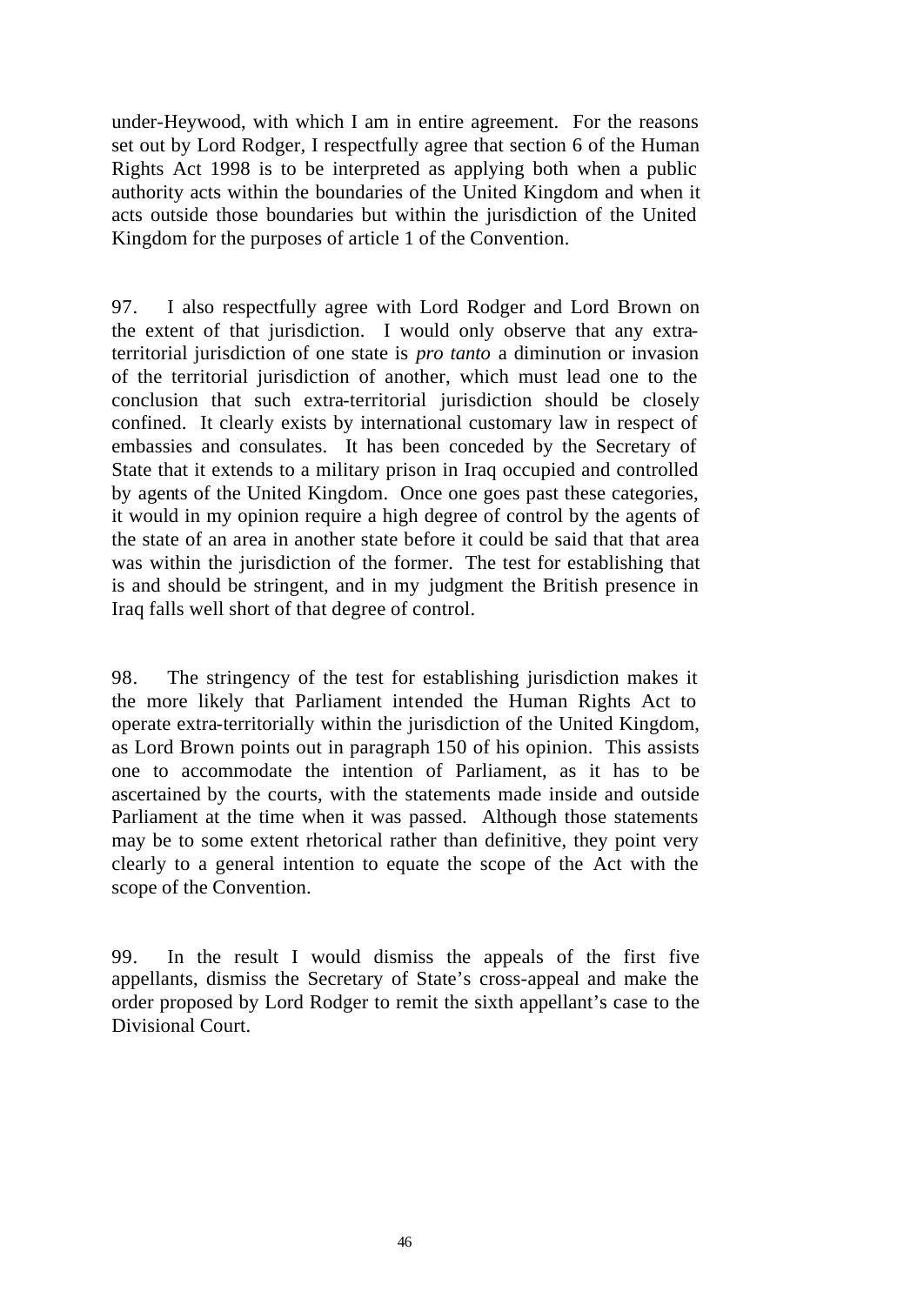#### **LORD BROWN OF EATON-UNDER-HEYWOOD**

#### My Lords,

100. These appeals arise out of the deaths of six Iraqi civilians caused by the actions of British soldiers in southern Iraq in the latter part of 2003 (between the cessation of major combat operations and the handover of sovereignty to the Iraqi interim government). Five of the deceased were shot in the course of security operations (one in crossfire); the sixth died following gross ill-treatment whilst in custody in a UK military detention facility. The appellants are their relatives who in each case seek principally Convention-compliant investigations into the respective killings and, in the long run, damages.

101. It need hardly be said that all these deaths (and the thirty or so more leading to further claims now stayed pending the outcome of these proceedings) are greatly to be regretted, and the sixth utterly deplored. The issues now arising, however, have to be decided by reference to legal principle, not out of sympathy.

102. Your Lordships are here called on to decide two very important questions which arise by way of preliminary issue. One concerns the reach of the European Convention on Human Rights: Who, within the meaning of article 1 of the Convention, is to be regarded as "within [a contracting party's] jurisdiction" so as to require that state to "secure to [them] the rights and freedoms" defined in the Convention? The other concerns the reach of the Human Rights Act 1998 (the Act), the only basis on which the domestic courts have jurisdiction to hear human rights claims: Does the Act apply extra-territorially and, if so, in what way?

103. These might be thought to be discrete questions, wholly unrelated to each other. But I question this. Suppose that article 1 of the Convention applies only to the extent contended for here by the respondent Secretary of State, with just a limited extra-territorial reach in certain closely defined circumstances. To conclude that Parliament intended the Act to apply to these few additional cases as well as to the great majority of cases where the Convention is breached within the UK's own borders would be one thing. To reach that conclusion, however, were the Convention found to extend as widely as the appellants (supported by the interveners) contend, encompassing not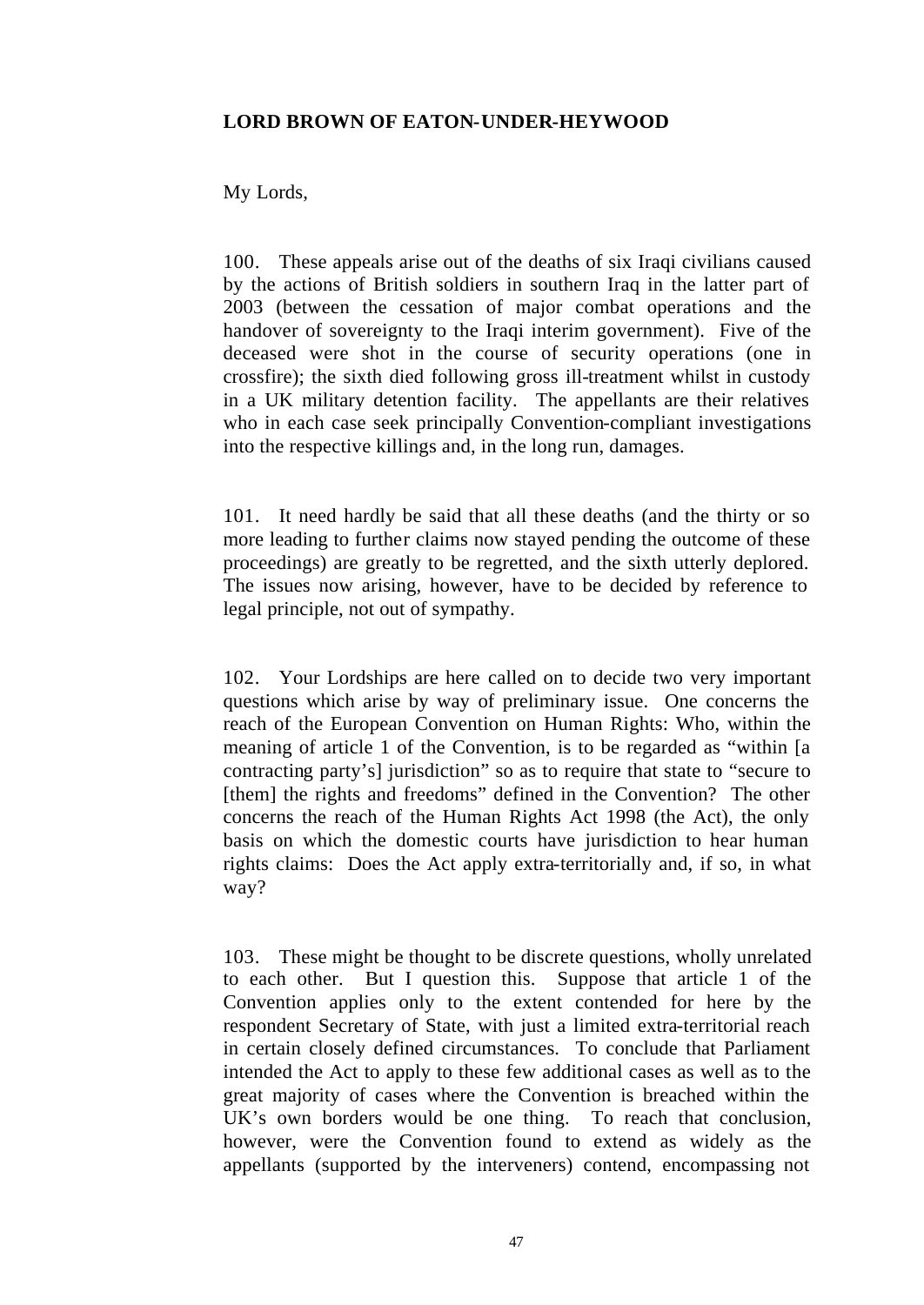merely all the present claims but, it may be, others still more contentious, might be regarded as another thing entirely. I propose, therefore, to consider first the reach of the Convention.

104. I shall take as read the detailed facts of each case. So too much of the copious jurisprudence and academic writings—domestic, Strasbourg-based and international—surrounding the issues arising. A great deal of all this is to be found in the lengthy and impressive judgments given by each of the courts below—the Divisional Court's judgment of 14 December 2004 and the Court of Appeal's judgments of 21 December 2005 are reported successively at [2007] QB 140 (to p305). I want to concentrate on what seem to me to be the core points.

#### *Article 1 - the reach of the Convention*

105. The ultimate decision upon this question, of course, must necessarily be for the European Court of Human Rights. As Lord Bingham of Cornhill observed in *R (Ullah) v Special Adjudicator* [2004] 2 AC 323, 350 (para 20), "the Convention is an international instrument, the correct interpretation of which can be authoritatively expounded only by the Strasbourg court." In the same paragraph Lord Bingham made two further points: first, that a national court "should not without strong reason dilute or weaken the effect of the Strasbourg case law"; secondly that, whilst member States can of course legislate so as to provide for rights more generous than those guaranteed by the Convention, national courts should not interpret the Convention to achieve this: the Convention must bear the same meaning for all states party to it. Para 20 ends:

"The duty of national courts is to keep pace with the Strasbourg jurisprudence as it evolves over time: no more, but certainly no less."

106. I would respectfully suggest that last sentence could as well have ended: "no less, but certainly no more." There seems to me, indeed, a greater danger in the national court construing the Convention too generously in favour of an applicant than in construing it too narrowly. In the former event the mistake will necessarily stand: the member state cannot itself go to Strasbourg to have it corrected; in the latter event, however, where Convention rights have been denied by too narrow a construction, the aggrieved individual *can* have the decision corrected in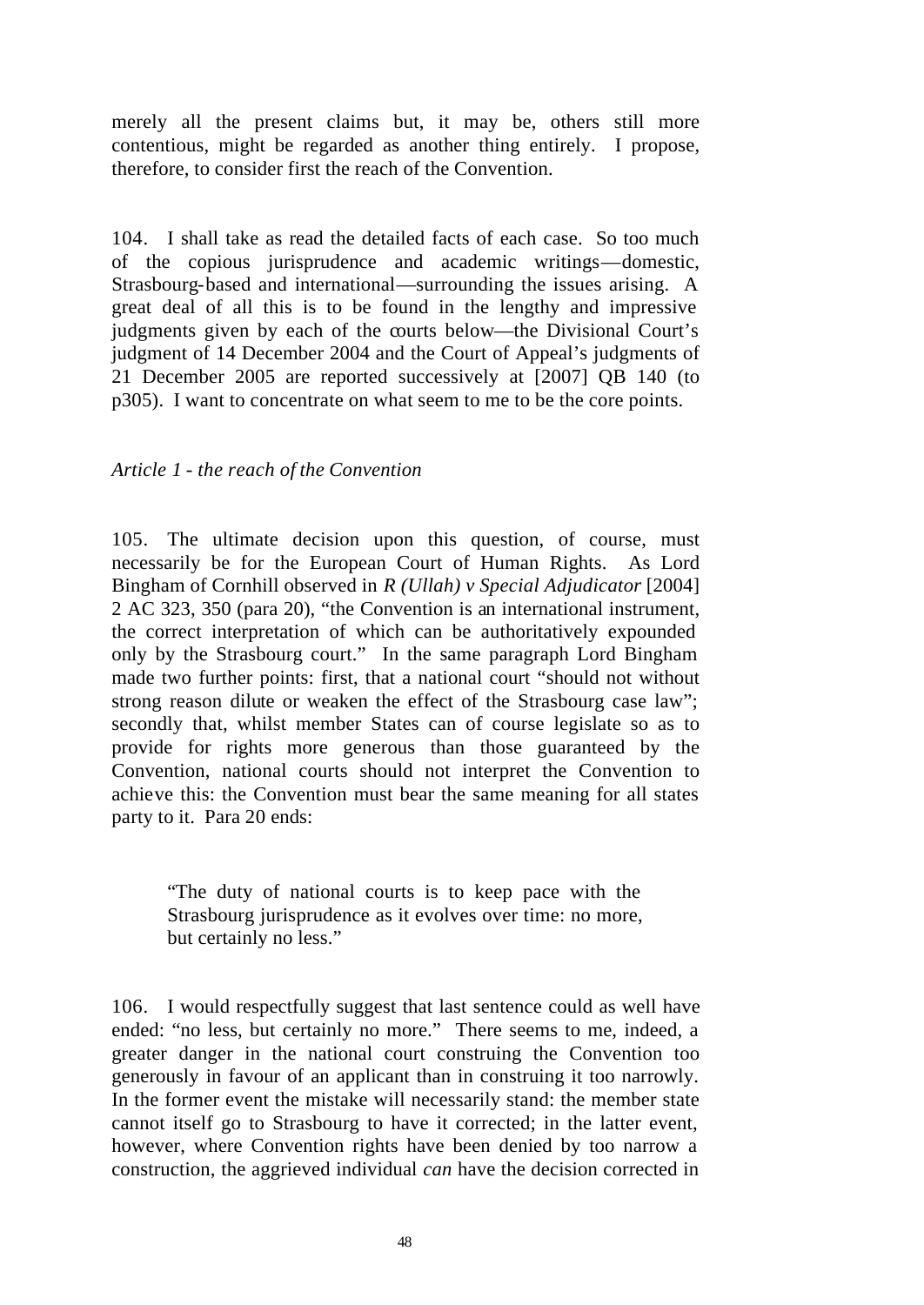Strasbourg. *Ullah,* of course, was concerned with the particular scope of individual Convention rights, there article 9, in the context of removing non-nationals from a member state. Lord Bingham's cautionary words must surely apply with greater force still to a case like the present. As the Grand Chamber observed in *Bankovic v Belgium* (2001) 11 BHRC 435, 449 (para 65): "the scope of article 1 . . . is determinative of the very scope of the contracting parties' positive obligations and, as such, of the scope and reach of the entire Convention system of human rights' protection."

107. Your Lordships accordingly ought not to construe article 1 as reaching any further than the existing Strasbourg jurisprudence clearly shows it to reach. How far is that and, more particularly, (a) does article 1 encompass the first five appellants and (b) on what basis does it encompass the sixth appellant (as, following the Divisional Court's judgment, the respondent concedes it does); is this on the narrow basis (found by the Divisional Court) that detention in a British military facility, operated with the consent of the Iraqi sovereign authorities, falls within the same exceptional category as embassies and consulates, or on the wider basis (found by the Court of Appeal) that Mr Mousa, from the moment of his arrest, "came within the control and authority of the UK", or on a wider basis still (as the appellants contend and as would be necessary were it to avail the other appellants too)?

108. In considering how far Strasbourg has gone in extending article 1 jurisprudence extra-territorially, I propose to take as my starting point the decision of the Grand Chamber in *Bankovic*. This I have no doubt the Divisional Court was right to describe (at para 268) as "a watershed authority in the light of which the Strasbourg jurisprudence as a whole has to be re-evaluated". The case was referred to the Grand Chamber specifically for a definitive judgment on this fundamental issue. It was fully argued, and the judgment, which was unanimous, was fully reasoned. The travaux préparatoires*,* the entire previous case law of the Commission and the Court, the Vienna Convention on the Law of Treaties (1969), the practice of the contracting states with regard to derogating for extra-territorial military operations (none had ever done so), comparative case law and the international law background were for the first time all considered in a single judgment.

109. Lengthy extracts from *Bankovic* have already been set out in the judgments of the courts below and I shall not repeat them. Rather I shall at once set out certain central propositions for which in my judgment *Bankovic* stands: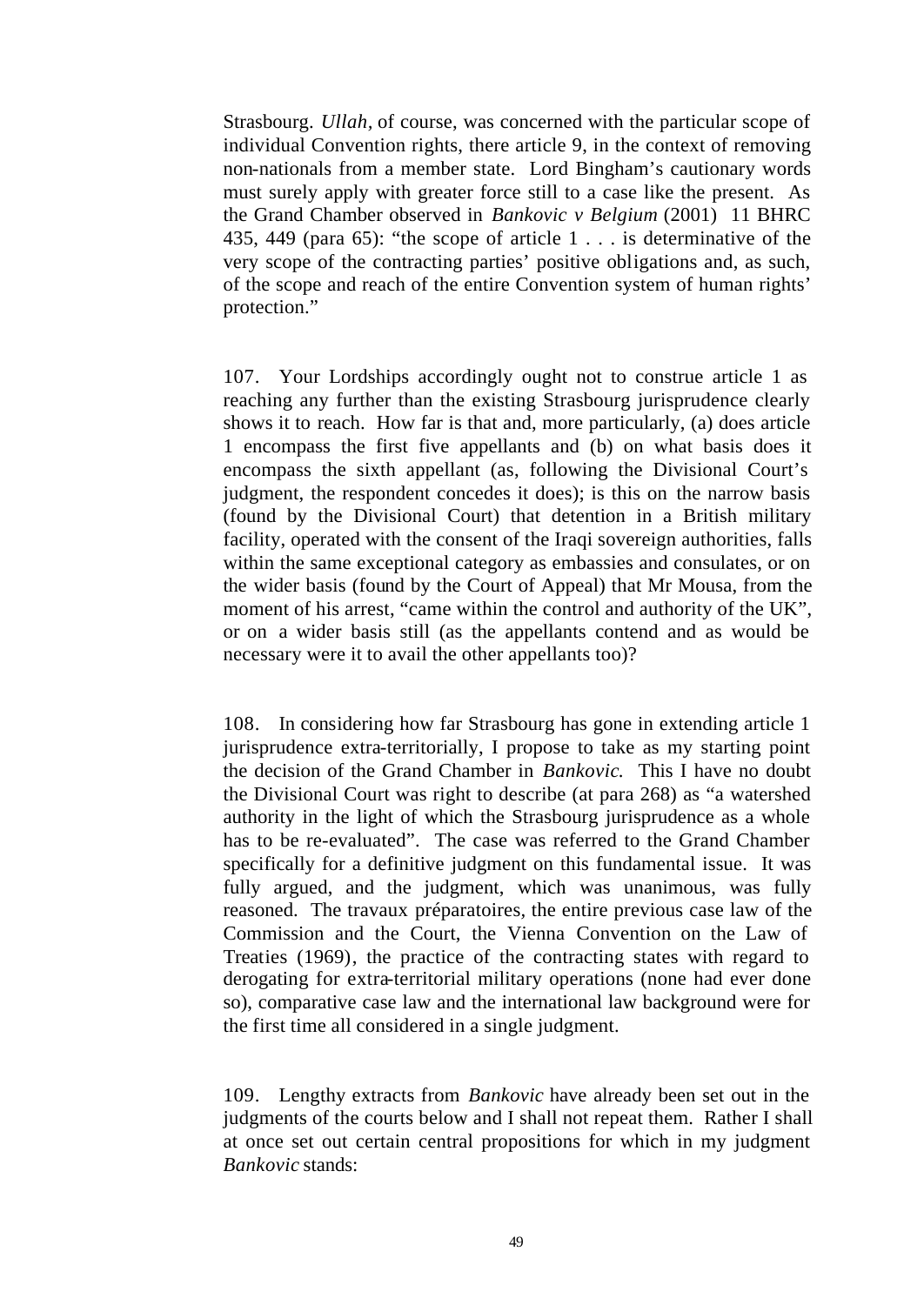- (1) Article 1 reflects an "essentially territorial notion of jurisdiction" (a phrase repeated several times in the Court's judgment), "other bases of jurisdiction being exceptional and requiring special justification in the particular circumstances of each case" (para 61). The Convention operates, subject to article 56, "in an essentially regional context and notably in the legal space (*espace juridique*) of the contracting states" (para 80) (ie within the area of the Council of Europe countries).
- (2) The Court recognises article 1 jurisdiction to avoid a "vacuum in human rights' protection" when the territory "would normally be covered by the Convention" (para 80) (ie in a Council of Europe country) where otherwise (as in Northern Cyprus) the inhabitants "would have found themselves excluded from the benefits of the Convention safeguards and system which they had previously enjoyed" (para 80).
- (3) The rights and freedoms defined in the Convention cannot be "divided and tailored" (para 75).
- (4) The circumstances in which the Court has exceptionally recognised the extra-territorial exercise of jurisdiction by a state include:
	- (i) Where the state "through the effective control of the relevant territory and its inhabitants abroad as a consequence of military occupation or through the consent, invitation or acquiescence of the government of that territory, exercises all or some of the public powers normally to be exercised by [the government of that territory]" (para 71) (ie when otherwise there would be a vacuum within a Council of Europe country, the government of that country itself being unable "to fulfil the obligations it had undertaken under the Convention" (para 80) (as in Northern Cyprus).
	- (ii) "Cases involving the activities of its diplomatic or consular agents abroad and on board craft and vessels registered in, or flying the flag of, that state [where] customary international law and treaty provisions have recognised the extra-territorial exercise of jurisdiction" (para 73).
	- (iii) Certain other cases where a state's responsibility "could, in principle, be engaged because of acts … which produced effects or were performed outside their own territory" (para 69). *Drozd v France* (1992) 14 EHRR 745 (at para 91) is the only authority specifically referred to in *Bankovic* as exemplifying this class of exception to the general rule. *Drozd*, however, contemplated no more than that, if a French judge exercised jurisdiction extra-territorially in Andorra in his capacity as a French judge,then anyone complaining of a violation of his Convention rights by that judge would be regarded as being within France's jurisdiction.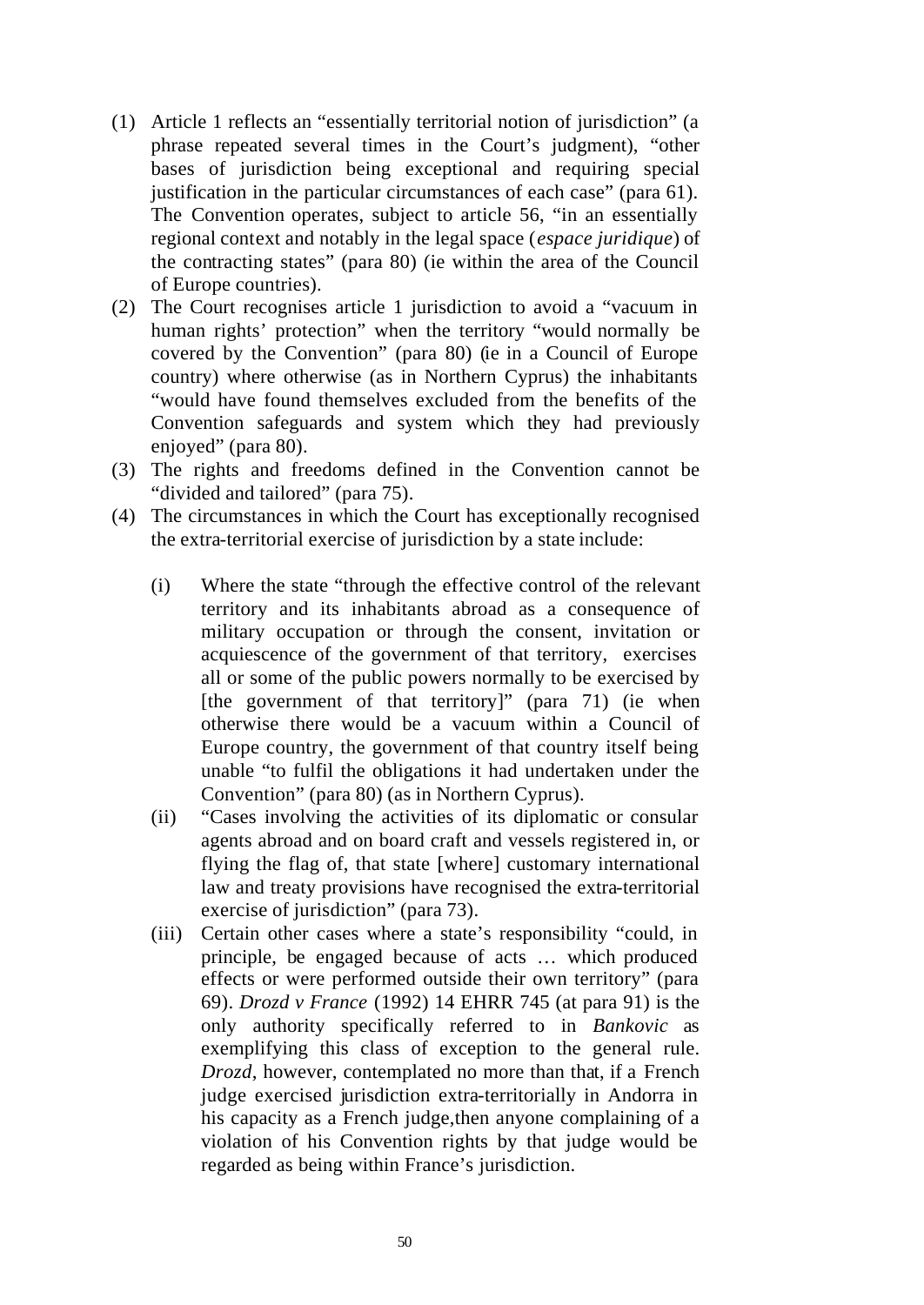(iv) The *Soering v United Kingdom* (1989) 11 EHRR 439 line of cases, the Court pointed out, involves action by the state whilst the person concerned is "on its territory, clearly within its jurisdiction" (para 68) and not, therefore, the exercise of the state's jurisdiction abroad.

There is, on the face of it, nothing in *Bankovic* which gives the least support to the appellants' arguments.

110. Before turning to examine whether subsequent Strasbourg jurisprudence has weakened these principles, it is, I think, instructive first to consider the implications of article 56 of the Convention, an article mentioned in *Bankovic* merely as a provision which "enables a contracting state to declare that the Convention shall extend to all or any of the territories for whose international relations that state is responsible" (para 80).

#### *Article 56*

111. When under article 56 a state chooses to extend the Convention to a dependent territory (ex hypothesi not within the Council of Europe area—see, for example, *Tyrer v United Kingdom* (1978) 2 EHRR 1, at para 38), the Convention is applied "with due regard . . . to local requirements" (article 56(3)). *Py v France* (2005) 42 EHRR 548, where voting restrictions in New Caledonia were found justified, provides an up to date illustration of this.

112. Save under article 56, the Convention cannot apply to dependent territories. In particular, as the Court recently explained in *Quark v United Kingdom* (2006) 44 EHRR SE 70, the "effective control principle" does not apply to them.

113. How then could that principle logically apply to any other territory outside the area of the Council of Europe? As the respondent submits, it would be a remarkable thing if, by the exercise of effective control, for however short a time, over non-Council of Europe territory, a state could be fixed with the article 1 obligation to secure within that territory, without regard to local requirements, all Convention rights and freedoms whereas, despite its exercise of effective control over a dependent territory, perhaps for centuries past, the state will not be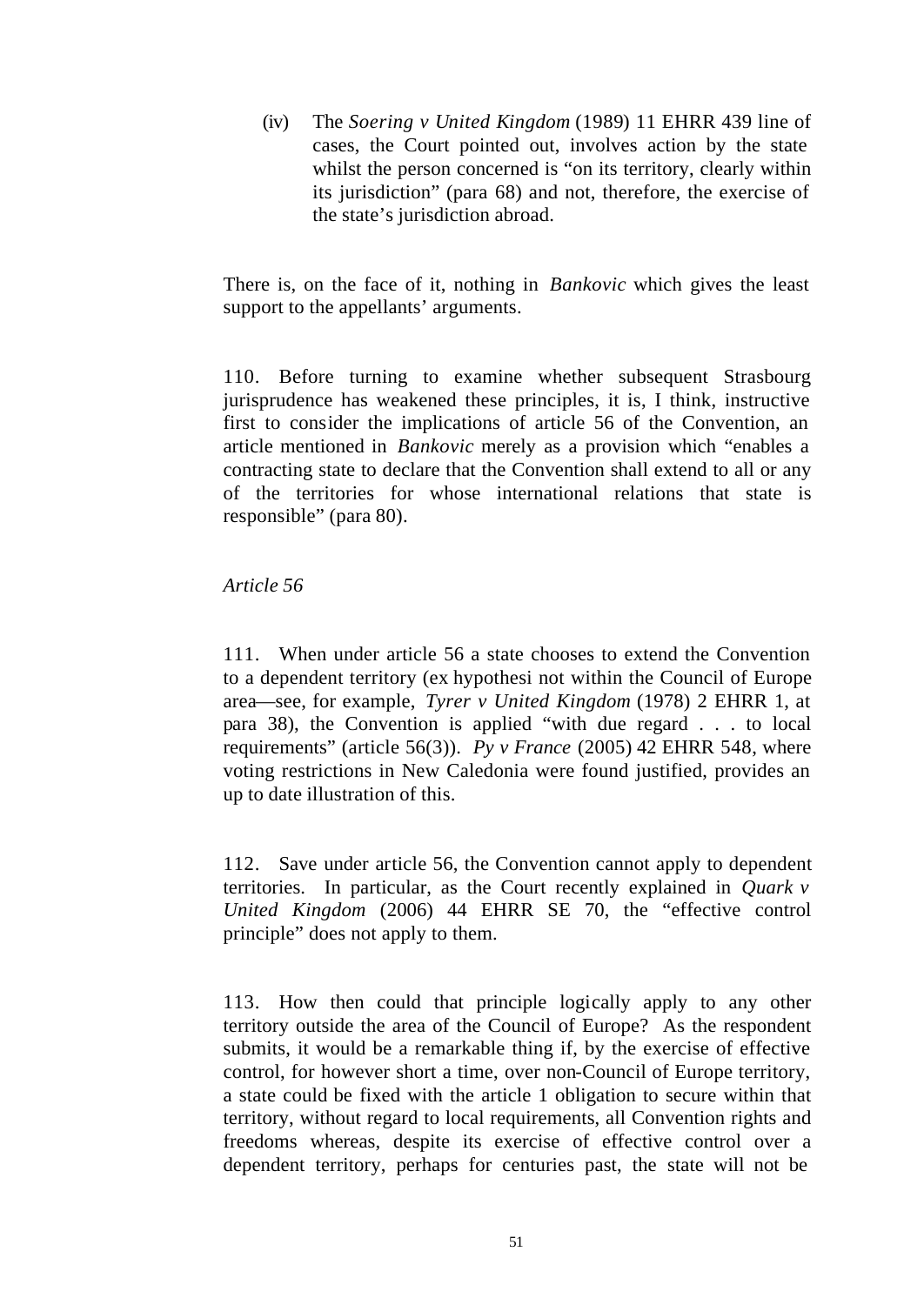obliged to secure any Convention rights there unless it has made an article 56 declaration and even then it would be able to rely on local requirements.

114. It may be noted that thirty years ago Turkey unsuccessfully sought to rely (directly or by analogy) on article 56 (then article 63) to contest its liability to secure Convention rights for the inhabitants of Northern Cyprus unless it chose to do so—*Cyprus v Turkey* (1978) 21 Yearbook of the ECHR 100. The argument failed: Northern Cyprus being part of a Council of Europe country, whichever member state has effective control must secure all Convention rights. True it is that thirty years ago the reasoning of the Commission (by reference to the acts of state agents abroad) was different from that of the Strasbourg Court today: it was not until *Loizidou v Turkey* (Preliminary Objections) (1995) 20 EHRR 99, another Northern Cyprus case, that the Court for the first time articulated the effective control of an area principle. The logic, howe ver, remains clear: subject only to a few narrow exceptions the Convention applies solely within the Council of Europe area and must then apply in full measure. The same point was more recently made in *Ilascu v Moldova* (Admissibility) (Application No 48787/99) (unreported) 4 July 2001 where the Court, rejecting Moldova's assertion that the Convention did not extend to Transdniestria, expressly distinguished a state's right not to extend the Convention to non-Council of Europe territories under article 56.

#### *The post-Bankovic cases*

115. The Grand Chamber has considered the reach of article 1 of the Convention four times since *Bankovic*, on each occasion expressly following the *Bankovic* analysis. *Assanidze v Georgia* (2004) 39 EHRR 653 concerned the Ajarian Autonomous Republic in Georgia over which both parties accepted that Georgia exercised jurisdiction. The Grand Chamber emphasised the exceptional nature of extra-territorial jurisdiction and confirmed the indivisible nature of article 1 jurisdiction:

"The general duty imposed on the state by article 1 of the Convention entails and requires the implementation of a national system capable of securing compliance with the Convention throughout the territory of the state for everyone" (para 147).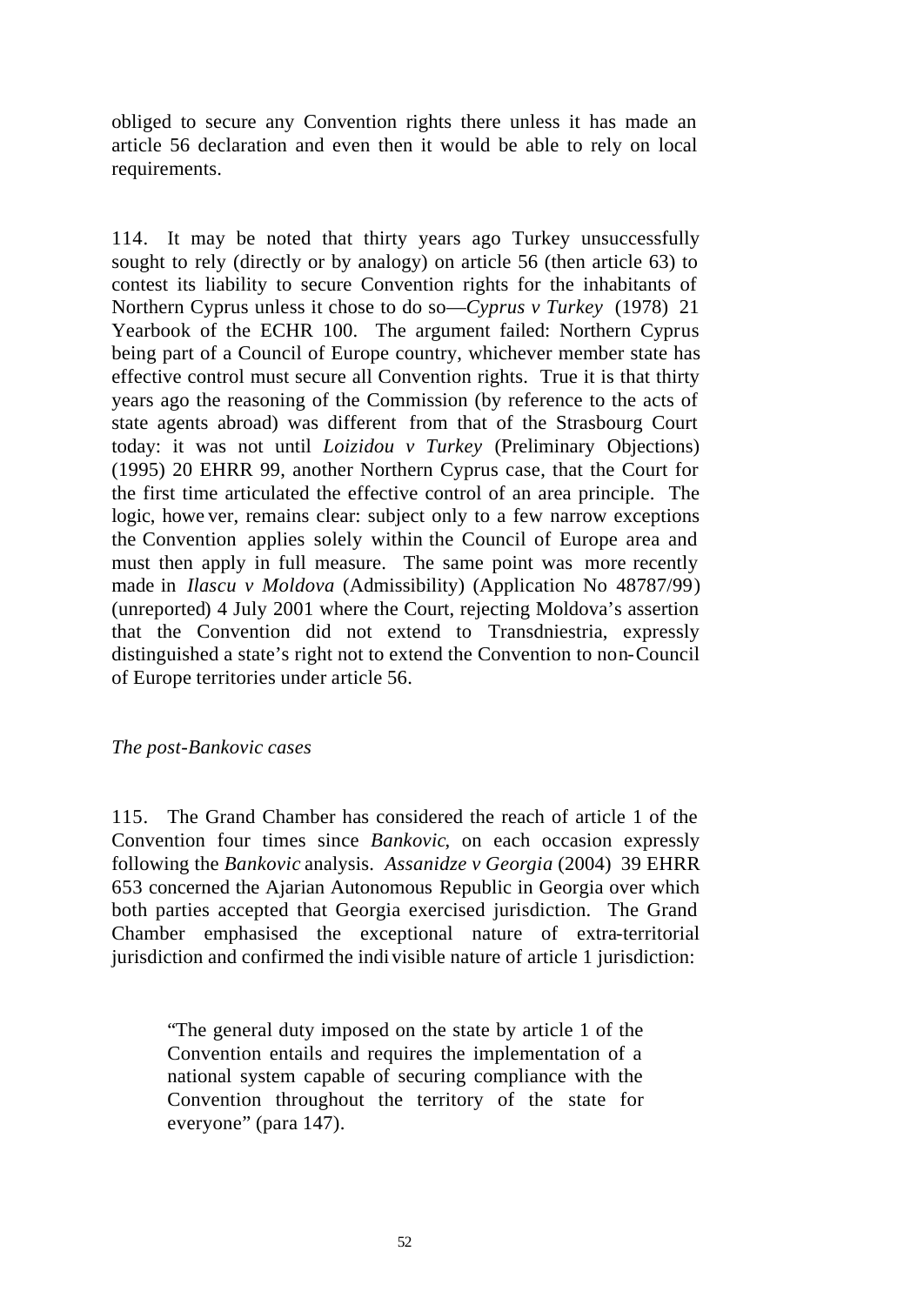116. *Ilascu v Moldova and Russia* (2004) 40 EHRR 1030, concerned human rights in Transdniestria, an area of Moldova subject to a separatist regime supported by Russia. The Grand Chamber held by a majority of 16 to 1 that Russia exercised jurisdiction and by 11 votes to 6 that Moldova did too. Because, however, Moldova lacked effective control within its own territory it could not be held responsible for violations save to the extent that they arose out of failures by Moldova to comply with its positive obligations "to take the diplomatic, economic, judicial or other measures that it is in its power to take and are in accordance with international law to secure to the applicants the rights guaranteed by the Convention" (para 331). Judge Bratza, speaking for five of the six judges dissenting on whether Moldova exercised jurisdiction, expressed

"difficulty in accepting the proposition that those within a part of the territory of a state over which, as a result of its unlawful occupation by a separatist administration, the state is prevented from exercising any authority or control, may nevertheless be said to be within the 'jurisdiction' of the state according to the autonomous meaning of that term in article 1 of the Convention, which term presupposes that the state has the power 'to secure to everyone . . . the rights and freedoms' defined therein."

Whatever view one takes of the majority's approach, however, it cannot avail the appellants here: there was simply no question of Moldova exercising any form of extra-territorial jurisdiction.

117. Article 1 was only briefly touched on by the Grand Chamber in *Bosphorus Hava Yollari Turizm ve Ticaret Anonim Sirketi v Ireland* (2005) 42 EHRR 1. *Bankovic, Assanidze* and *Ilascu* were all cited in footnotes to para 136.

118. *Öcalan v Turkey* (2005) 41 EHRR 985 concerned (in part) the applicant's arrest by members of the Turkish Security Forces inside a Turkish registered aircraft in the international zone of Nairobi Airport. The Grand Chamber stated (at para 91) the basis upon which it accepted that Turkey had at that early stage exercised jurisdiction over the applicant: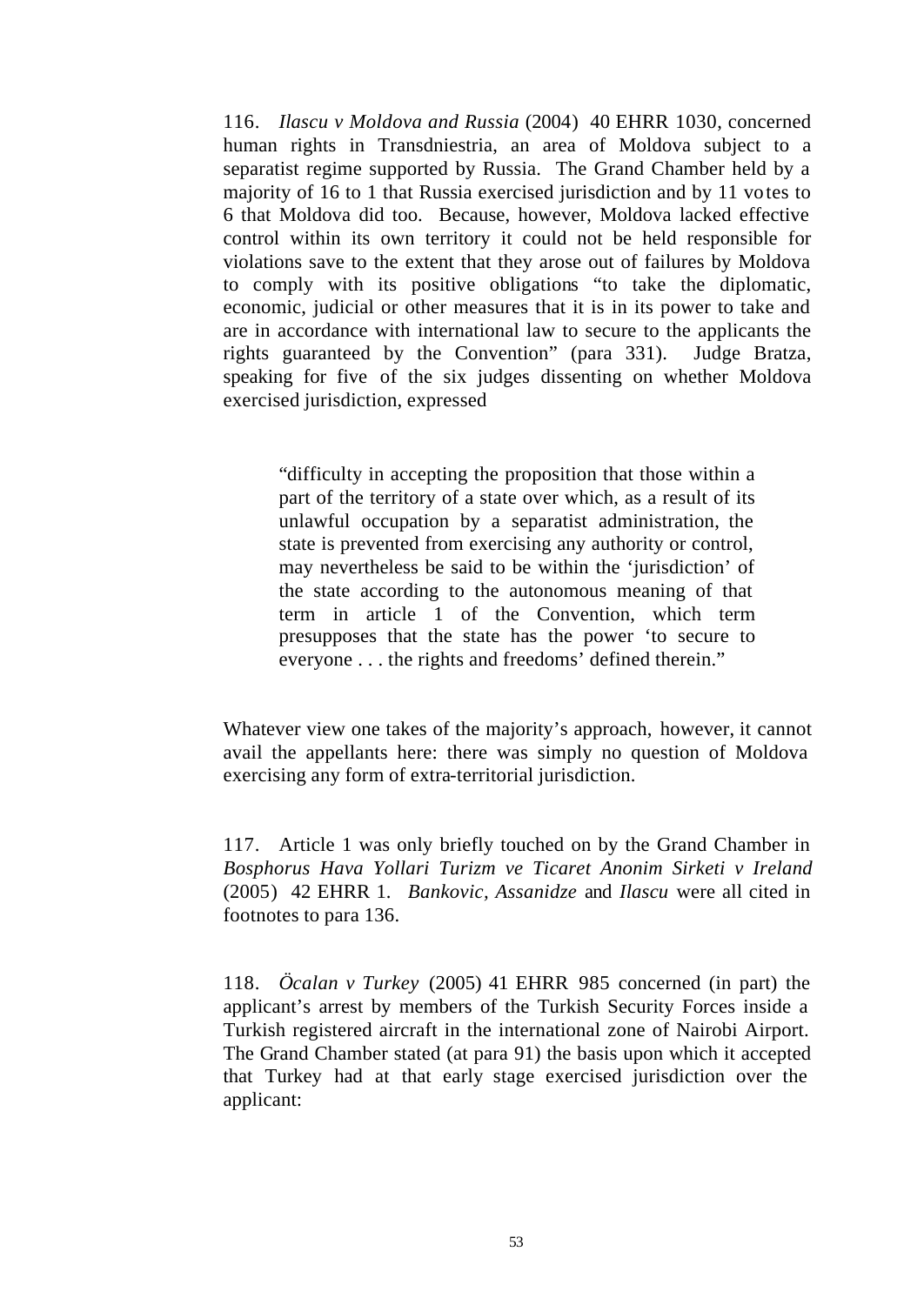"It is common ground that, directly after being handed over to the Turkish officials by the Kenyan officials, the applicant was under effective Turkish authority and therefore within the 'jurisdiction' of that state for the purposes of article 1 of the Convention, even though in this instance Turkey exercised its authority outside its territory. It is true that the applicant was physically forced to return to Turkey by Turkish officials and was under their authority and control following his arrest and return to Turkey (see, in this respect, the aforementioned decisions in the cases of [*Sánchez*] *Ramirez v France* and *Freda v Italy*; and, by converse implication, *Bankovic v Belgium*)."

119. Both *Sánchez Ramirez v France* (1996) 86-A DR 155 and *Freda v Italy* (1980) 21 DR 250 (the authorities there referred to) also concerned irregular extradition, one a revolutionary known as Carlos (the Jackal), the other an Italian. Each was taken into custody abroad, respectively by French police in Khartoum and by Italian police in Costa Rica, and flown respectively in a French military airplane to France and in an Italian Air- force plane to Italy. In each case, as in *Öcalan*, the forcible removal was effected with the full cooperation of the foreign authorities and with a view to the applicant's criminal trial in the respondent state. Unsurprisingly in these circumstances the Grand Chamber in *Öcalan* had felt able to distinguish *Bankovic* "by converse implication".

120. This line of cases clearly constitutes one category of "exceptional" cases expressly contemplated by *Bankovic* as having "special justification" for extraterritorial jurisdiction under article 1.

121. Another category, similarly recognised in *Bankovic*, was *Drozd*  (see para 109(4)(iii) above) into which category can also be put cases like *X and Y v Switzerland* (1977) 9 DR 57 and *Gentilhomme v France* (Application No 48205/99) (unreported) 14 May 2002. In *X and Y v Switzerland*, Switzerland was held to be exercising jurisdiction where, pursuant to treaty provisions with Liechtenstein, it legislated for immigration matters in both states, prohibiting *X* from entering either. In *Gentilhomme,* France operated French state schools in Algeria, again pursuant to a treaty arrangement.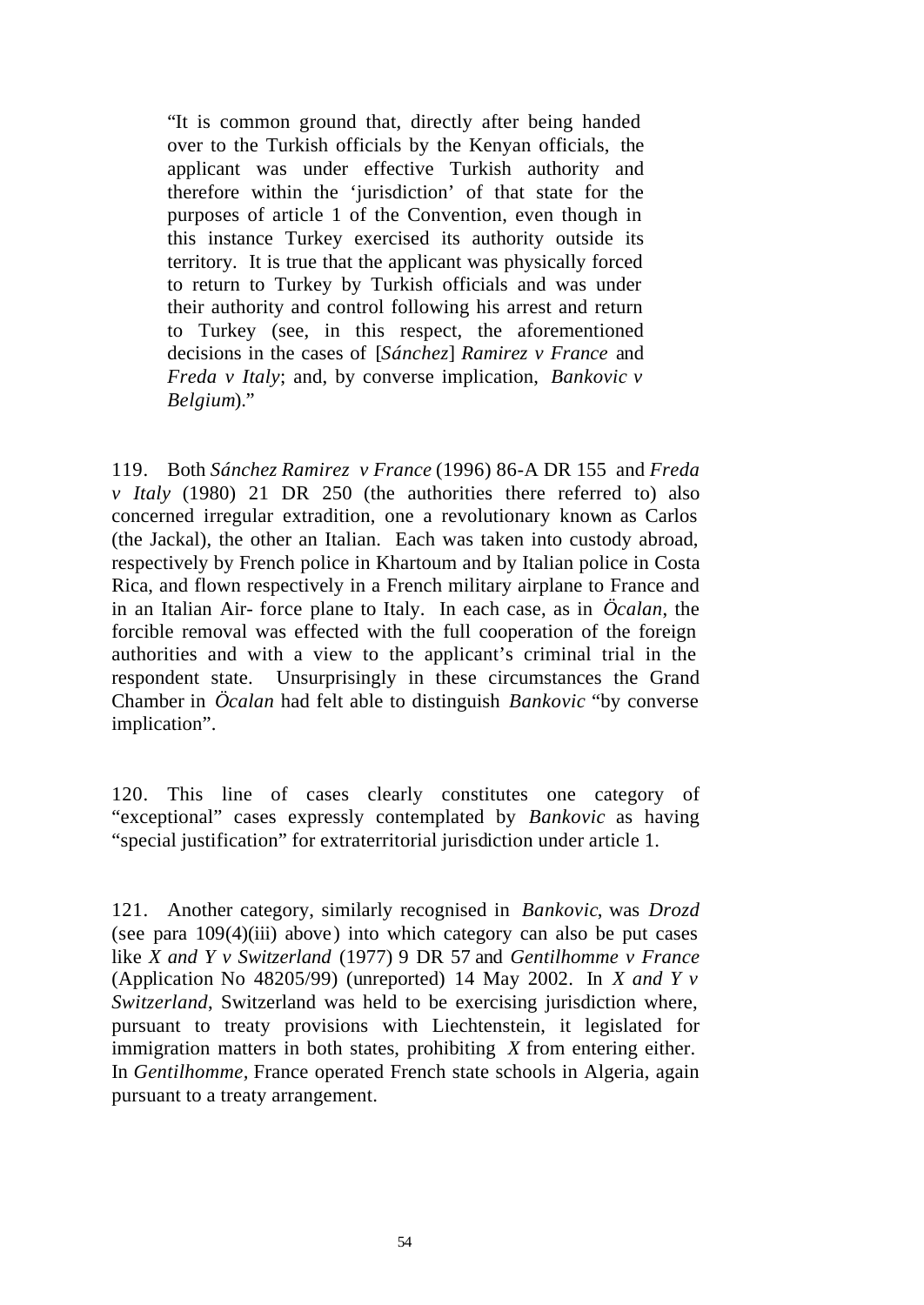122. The cases involving the activities of embassies and consulates (see para  $109(4)$ (ii) above) themselves subdivide into essentially two sub-categories, those concerning nationals of the respondent state and those concerning foreign nationals. The former includes cases like *X v Federal Republic of Germany* (1965) 8 Yearbook of the ECHR 158 and *X v UK* (1977) 12 DR 73; the latter cases like *M v Denmark* (1992) 73 DR 193 and *R (B) v Secretary of State for Foreign and Commonwealth Affairs* [2005] QB 643. It is unnecessary for present purposes to consider the facts of any of them.

123. None of the cases in any of these categories appear to me in any way helpful to the first five appellants.

124. I turn, therefore, to the one post-*Bankovic* Strasbourg judgment upon which the appellants seek to place particular reliance: *Issa v Turkey (Merits)* (2004) 41 EHRR 567. *Issa* was not, be it noted, a judgment of the Grand Chamber (although three of its seven judges had been members of the Grand Chamber in *Bankovic*); nor in the event did the application succeed. It had, moreover, been found admissible in a decision (Application No 31821/96) (unreported) 30 May 2000 which pre-dated *Bankovic* when (as noted in the *Bankovic* judgment at para 81) no issue of jurisdiction had been raised.

125. The complaint in *Issa* concerned the activities of Turkish forces during a military campaign in northern Iraq. It was dismissed because the applicants had failed to establish that Turkish troops had "conducted operations in the area in question." The Court, however, "[did] not exclude the possibility that, as a consequence of this military action, the respondent state could be considered to have exercised, temporarily, effective overall control of a particular portion of the territory of northern Iraq. Accordingly, if there is a sufficient factual basis for holding that, at the relevant time, the victims were within that specific area, it would follow logically that they were within the jurisdiction of Turkey . . ." (para 74). Earlier in its judgment, moreover, the Court had referred to the principle of effective control of the territory established in *Loizidou* and reiterated in *Bankovic*, *Assanidze* and *Ilascu* and added (at para 71):

"Moreover, a state may also be held accountable for violation of the Convention rights and freedoms of persons who are in the territory of another state but who are found to be under the former state's authority and control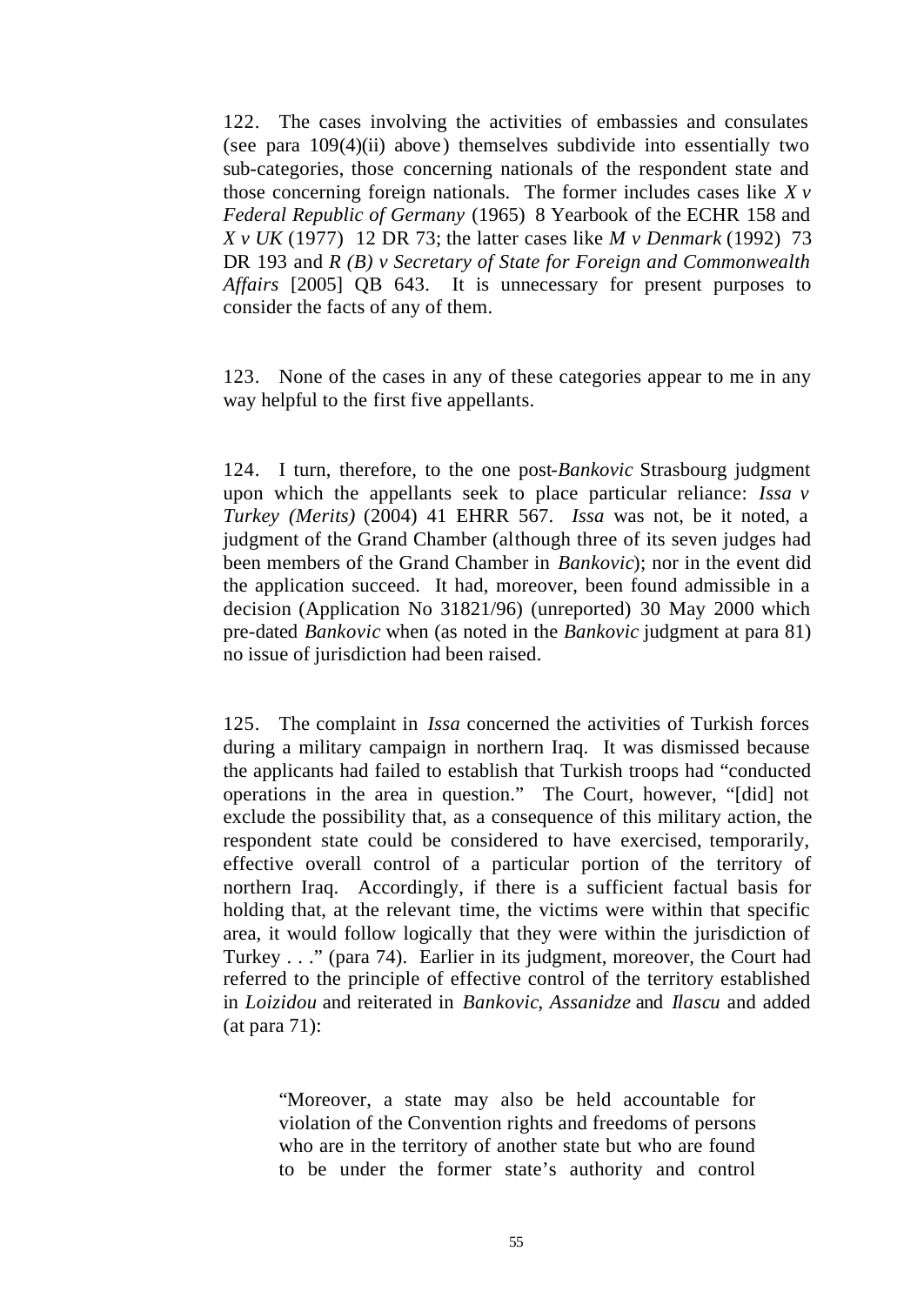through its agents operating—whether lawfully or unlawfully—in the latter state (see … *M v Denmark, …*. *Sánchez Ramirez v France* … *Coard et al v United States* … and the views adopted by the Human Rights Committee … in the cases of *López Burgos v Uruguay* and *Celiberti de Casariego v Uruguay* … ). Accountability in such situations stems from the fact that article 1 of the Convention cannot be interpreted so as to allow a state party to perpetrate violations of the Convention on the territory of another state, which it could not perpetrate on its own territory (*ibid*)."

126. This, plainly, represents the high watermark of the appellants' case. For my part, however, I find it unconvincing. Much, of course, depends upon how precisely para 71 of *Issa* is to be understood. Insofar as it supports the view that article 1 jurisdiction extends to encompass cases like *M v Denmark* (an embassy case—see para 122 above) and *Sánchez Ramirez v France* (an irregular extradition case—see para 119 above) (two of the authorities cited in paragraph 71), it is plainly unexceptionable. The two cited cases involving Uruguay (*López* 68 ILR 29 and *Celiberti de Casariego* 68 ILR 41) were also concerned with irregular extraditions—of citizens of Uruguay kidnapped in respectively Argentina and Brasil by Uruguayan security forces working with their Argentine and Brasilian counterparts—and it was in these two cases that the Human Rights Commission said that "it would be unconscionable to so interpret the responsibility under article 2 of the [ICCPR] as to permit a state party to perpetrate violations of the covenant on the territory of another state, which violations it could not perpetrate on its own territory," a comment applied without more by the Court to the ECHR itself. *Coard et al v US* (1999) 9 BHRC 150, the final case cited in support of para 71, had been specifically considered in *Bankovic* (at paras 23, 48 and 78), the Grand Chamber there noting that article 2 of the American Declaration on the Rights and Duties of Man 1948 contained no explicit limitation of jurisdiction whatever. Overall, the Grand Chamber in *Bankovic* (para 78) derived no assistance from "the allegedly similar jurisdiction provisions in the international instruments" (including article 2 of the ICCPR).

127. If and insofar as *Issa* is said to support the altogether wider notions of article 1 jurisdiction contended for by the appellants on this appeal, I cannot accept it. In the first place, the statements relied upon must be regarded as obiter dicta. Secondly, as just explained, such wider assertions of jurisdiction are not supported by the authorities cited (at any rate, those authorities accepted as relevant by the Grand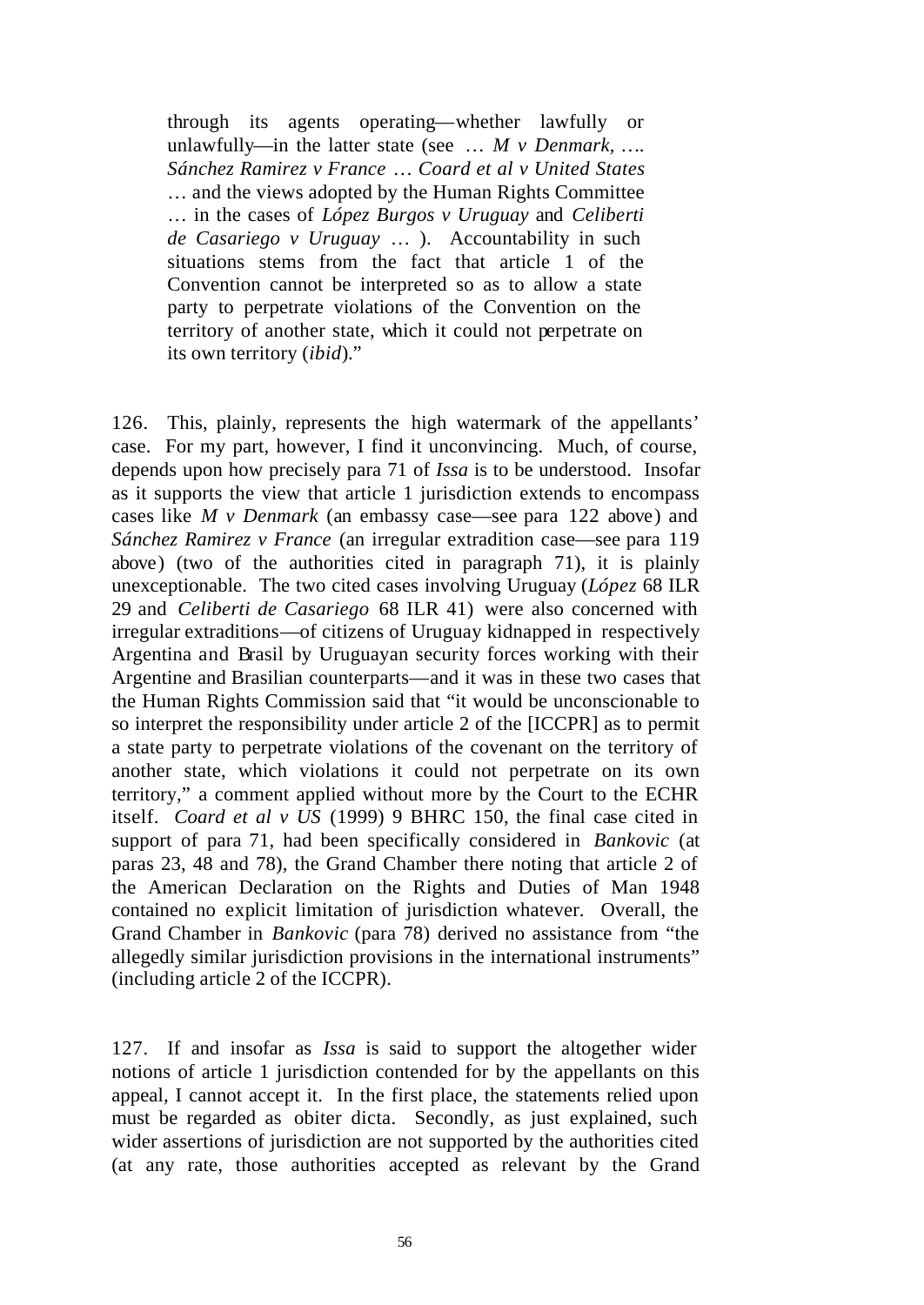Chamber in *Bankovic*). Thirdly, such wider view of jurisdiction would clearly be inconsistent both with the reasoning in *Bankovic* and, indeed, with its result. Either it would extend the effective control principle beyond the Council of Europe area (where alone it had previously been applied, as has been seen, to Northern Cyprus, to the Ajarian Autonomous Republic in Georgia and to Transdniestria) to Iraq, an area (like the FRY considered in *Bankovic*) outside the Council of Europe and, indeed, would do so contrary to the inescapable logic of the Court's case law on article 56. Alternatively it would stretch to breaking point the concept of jurisdiction extending extra-territorially to those subject to a state's "authority and control". It is one thing to recognise as exceptional the specific narrow categories of cases I have sought to summarise above; it would be quite another to accept that whenever a contracting state acts (militarily or otherwise) through its agents abroad, those affected by such activities fall within its article 1 jurisdiction. Such a contention would prove altogether too much. It would make a nonsense of much that was said in *Bankovic*, not least as to the Convention being "a constitutional instrument of European public order", operating "in an essentially regional context", "not designed to be applied throughout the world, even in respect of the conduct of contracting states" (para 80). It would, indeed, make redundant the principle of effective control of an area: what need for that if jurisdiction arises in any event under a general principle of "authority and control" irrespective of whether the area is (a) effectively controlled or (b) within the Council of Europe?

128. There is one other central objection to the creation of the wide basis of jurisdiction here contended for by the appellants under the rubric "control and authority", going beyond that arising in any of the narrowly recognised categories already discussed and yet short of that arising from the effective control of territory within the Council of Europe area. *Bankovic* (and later *Assanidze*) stands, as stated, for the indivisible nature of article 1 jurisdiction: it cannot be "divided and tailored". As *Bankovic* had earlier pointed out (at para 40) "the applicant's interpretation of jurisdiction would invert and divide the positive obligation on contracting states to secure the substantive rights in a manner never contemplated by article 1 of the Convention." When, moreover, the Convention applies, it operates as "a living instrument." Ö*calan* provides an example of this, a recognition that the interpretation of article 2 has been modified consequent on "the territories encompassed by the member states of the Council of Europe [having] become a zone free of capital punishment" (para 163). (Paragraphs 64 and 65 of *Bankovic*, I may note, contrast on the one hand "the Convention's substantive provisions" and "the competence of the Convention organs", to both of which the "living instrument" approach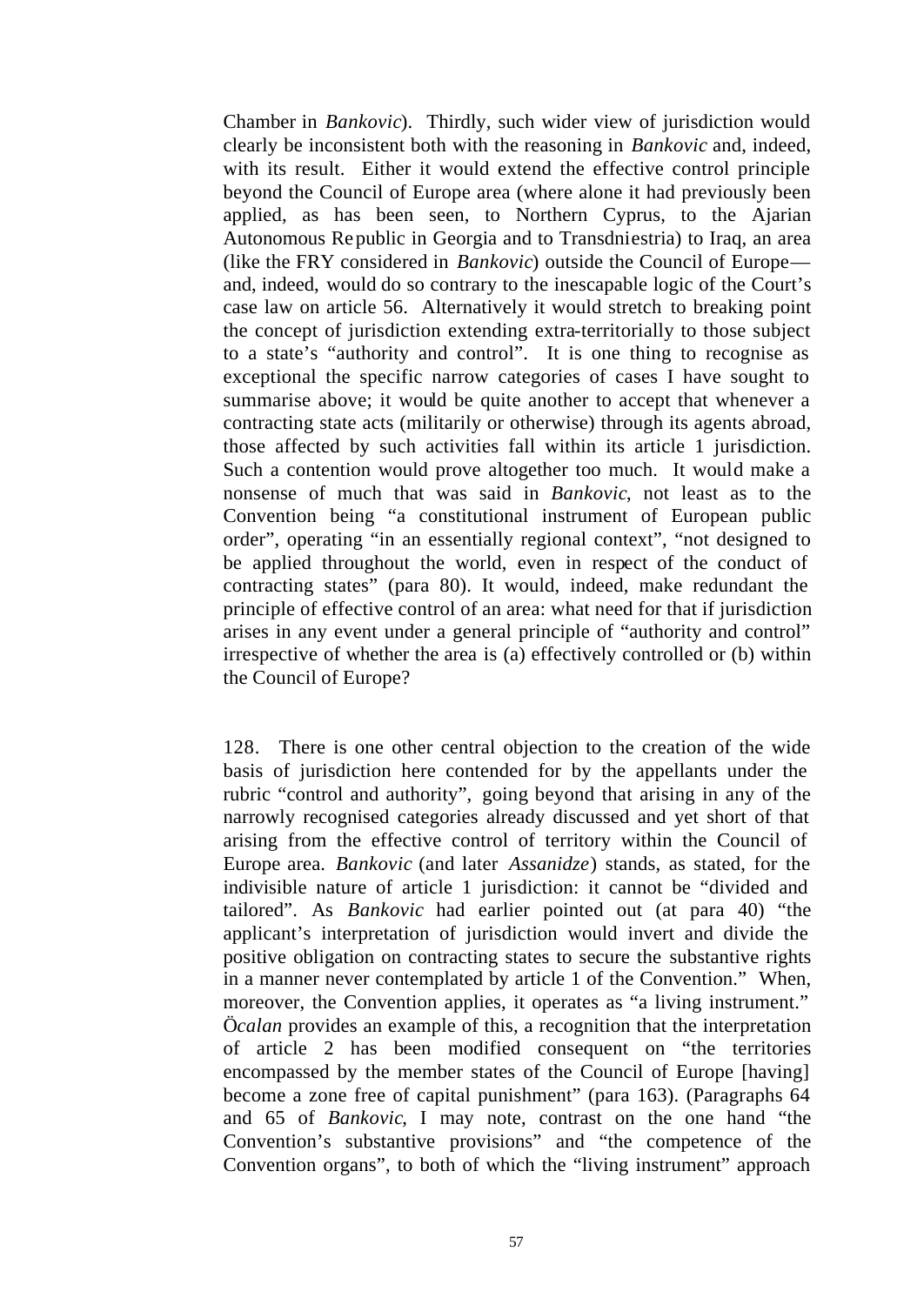applies and, on the other hand, the scope of article 1—"the scope and reach of the entire Convention"—to which it does not.) Bear in mind too the rigour with which the Court applies the Convention, well exemplified by the series of cases from the conflict zone of south eastern Turkey in which, the state's difficulties notwithstanding, no dilution has been permitted of the investigative obligations arising under articles 2 and 3.

129. The point is this: except where a state really does have effective control of territory, it cannot hope to secure Convention rights within that territory and, unless it is within the area of the Council of Europe, it is unlikely in any event to find certain of the Convention rights it is bound to secure reconcilable with the customs of the resident population. Indeed it goes further than that. During the period in question here it is common ground that the UK was an occupying power in Southern Iraq and bound as such by Geneva IV and by the Hague Regulations. Article 43 of the Hague Regulations provides that the occupant "shall take all the measures in his power to restore and ensure, as far as possible, public order and safety, while respecting, unless absolutely prevented, the laws in force in the country." The appellants argue that occupation within the meaning of the Hague Regulations necessarily involves the occupant having effective control of the area and so being responsible for securing there all Convention rights and freedoms. So far as this being the case, however, the occupants' obligation is to respect "the laws in force", not to introduce laws and the means to enforce them (for example, courts and a justice system) such as to satisfy the requirements of the Convention. Often (for example where Sharia law is in force) Convention rights would clearly be incompatible with the laws of the territory occupied.

130. Realistically the concept of the indivisibility of the Convention presents no problem in the categories of cases discussed in paras 119– 126 above: these concern highly specific situations raising only a limited range of Convention rights.

131. In my judgment *Issa* should not be read as detracting in any way from the clear—and clearly restrictive—approach to article 1 jurisdiction adopted in *Bankovic.* I recognise that in two later decisions other chambers of the Court have, as so commonly occurs in Strasbourg judgments, repeated the substance of para 71 of *Issa.* But in neither of them does there appear to have been any relevant argument on the reach of article 1. *Isaak v Turkey* (Application No 44587) (unreported) 28 September 2006 concerned the death of a demonstrator through the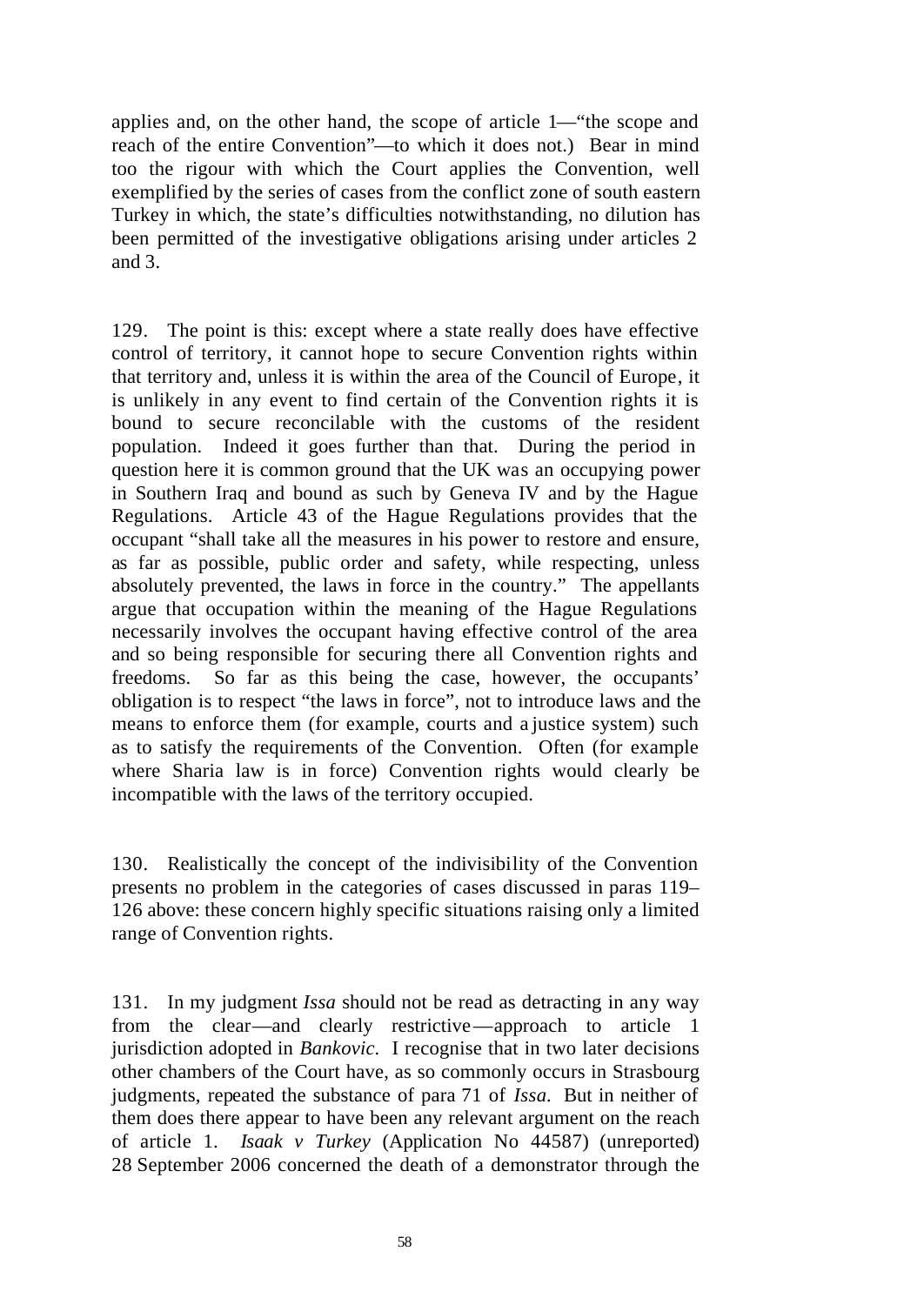actions of Turkish protesters and police in the UN buffer zone separating northern Cyprus from the south. The Court held (at page 20) that "Turkey's jurisdiction must be considered to extend to securing the entire range of substantive rights set out in the Convention and those additional protocols which she has ratified, and that violations of those rights are imputable to Turkey." *Ben El Mahi v Denmark* (Application No 5853/06) (unreported) 11 December 2006 concerned the publication in Denmark of cartoons allegedly breaching the Moroccan applicants' article 9 rights. The application was unsurprisingly ruled inadmissible on the ground that there was no "jurisdictional link" between the respondent state and the applicants.

132. Taken as a whole, therefore, and according particular weight to Grand Chamber judgments, so far from weakening the principles established in *Bankovic*, subsequent Strasbourg case law to my mind reinforces them. Certainly, whatever else may be said of the Strasbourg jurisprudence, it cannot be said to establish clearly that any of the first five appellants come within the UK's article 1 jurisdiction. As for the sixth case, I for my part would recognise the UK's jurisdiction over Mr Mousa only on the narrow basis found established by the Divisional Court, essentially by analogy with the extra-territorial exception made for embassies (an analogy recognised too in *Hess v United Kingdom* (1975) 2 DR 72, a Commission decision in the context of a foreign prison which had itself referred to the embassy case of *X v Federal Republic of Germany*). In the light of those conclusions as to the reach of the Convention I come now to the Human Rights Act 1998.

#### *The reach of the Human Rights Act*

133. Although I respectfully disagree with the conclusion reached by my noble and learned friend Lord Bingham of Cornhill on this issue, I am in agreement with much of what he says in the course of his consideration of it.

134. I agree, of course, that there is a distinction between rights arising under the Convention and rights created by the Act by reference to the Convention. A plain illustration of this arises from the temporal limitations imposed by the Act: its non-retrospectivity as established in *In re McKerr* [2004] 1 WLR 807. Another illustration is the Act's nonapplicability in article 56 cases. Consider *R (Quark Fishing Ltd) v Secretary of State for Foreign and Commonwealth Affairs* [2006] 1 AC 529, discussed by Lord Bingham at paras 18-20. Even had the UK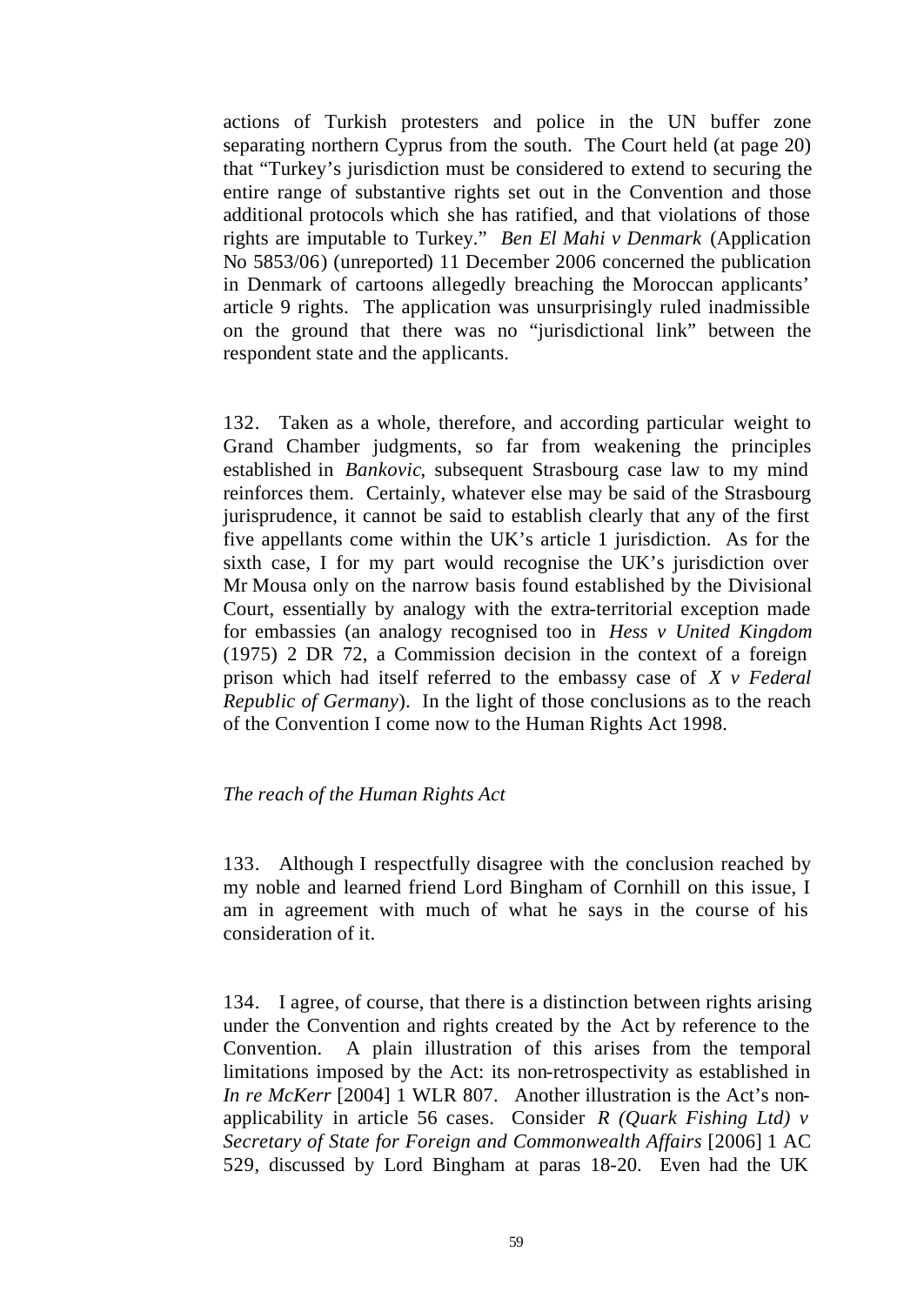extended article 1 of the First Protocol to "SGSSI", no claim would have been available against the Secretary of State under the Act although the UK would clearly have been liable internationally for any breach. It is for the dependent territory's own legislation to give effect to Convention rights, just as for Jersey, Guernsey and the Isle of Man.

135. I agree too with Lord Bingham's main conclusion upon the many detailed arguments addressed to the House on the language of the Act: that none of the suggested textual indications compellingly favour either side. For my part, indeed, I find no real force in any of them.

136. I also share Lord Bingham's view about the limited relevance of *Quark* in the present context: it cannot be treated as reliable authority on the particular point here at issue, although undoubtedly there are dicta in the case favouring the appellants. Nor is any real assistance to be derived from *R (European Roma Rights Centre) v Immigration Officer at Prague Airport (United Nations High Commissioner for Refugees intervening)* [2005] 2 AC 1 or from *R (Carson) v Secretary of State for Work and Pensions* [2006] 1 AC 173 (the cases mentioned at para 21 of Lord Bingham's opinion). Nor is either party assisted by the statements in the White Paper or by the Bill's promoters during its passage through Parliament. Nor is there any comparability between the Crown's case in *McKerr* based on the presumption against retrospectivity and that advanced by the Crown here based on the presumption against extraterritoriality: as Lord Bingham points out at para 22, the decision in *McKerr* was centred on section 22(4) of the Act and there is no corresponding provision dealing with the Act's territorial scope.

137. How, then, should the presumption against extra-territoriality the presumption that, unless the contrary intention appears from the "language", "object", "subject-matter" or "history" of the enactment (see *Maxwell on The Interpretation of Statutes* quoted by Lord Bingham at para 11 of his opinion), Parliament does not intend a statute to operate beyond the territorial limits of the UK—apply in the case of the Human Rights Act?

138. The object, subject-matter and history of this Act all seem to me highly relevant to this question. It cannot simply be treated as just another domestic statute. Rather it is focused upon the Convention (although not, of course, incorporating it), its very purpose being to ensure that, from the date it took effect, it would no longer be necessary for victims to complain about alleged violations of the Convention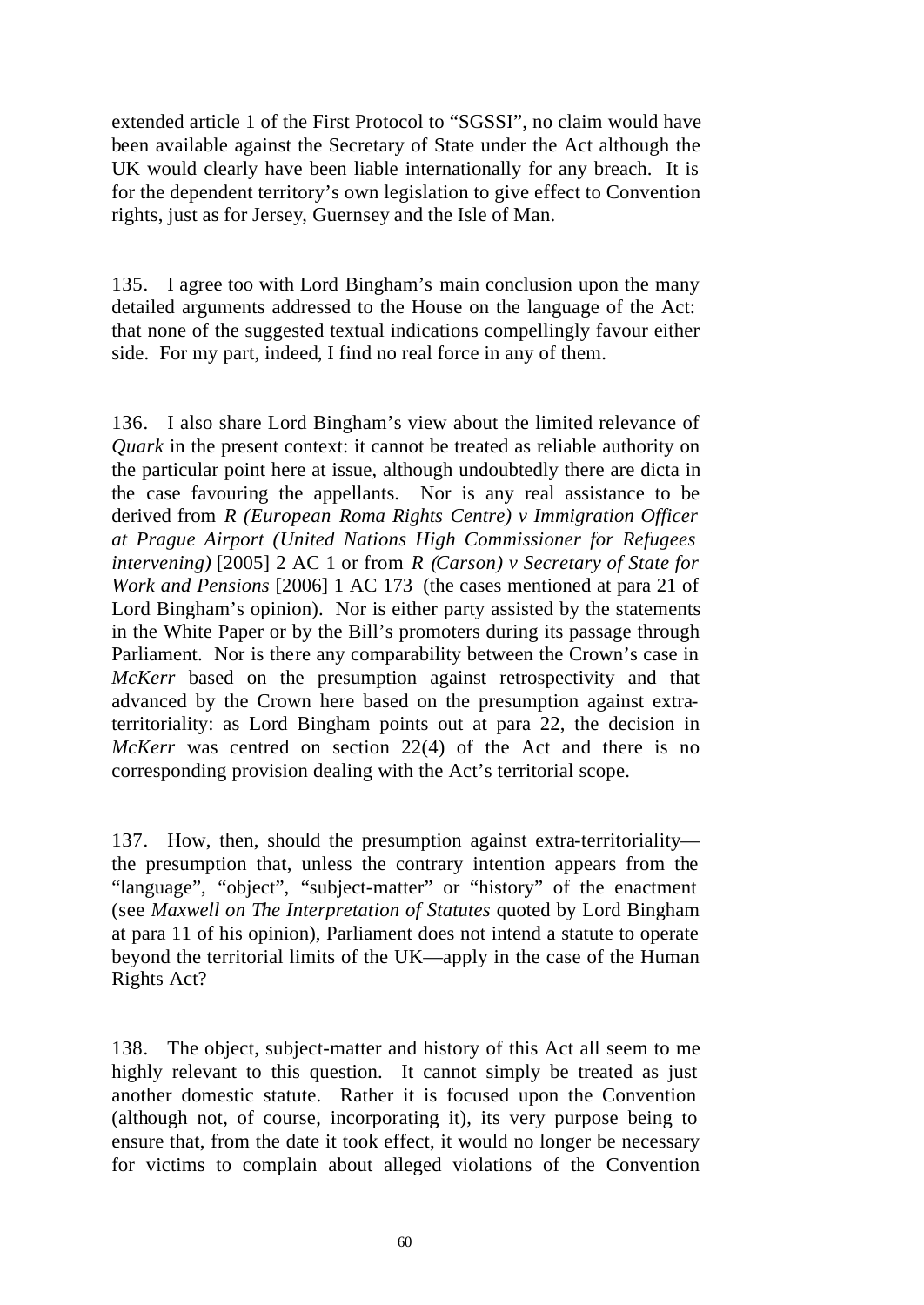internationally in Strasbourg instead of domestically in the UK. It is less than obvious that Parliament would have wanted to confine its effect rigidly within the borders of the UK rather than allow it to extend also to the handful of cases where Strasbourg recognises an extraterritorial reach for the Convention itself.

139. Section 6 of the Human Rights Act makes it unlawful for a "public authority" to "act" in a way incompatible with "a Convention right". There can be no doubt that a "public authority" means a public authority of Great Britain and Northern Ireland, just as the "legislation" referred to in sections 3 and 6 of the Act means legislation enacted in Great Britain and Northern Ireland. It is not, however, suggested that the claimant (the alleged victim) need be present in the UK (let alone a British citizen) nor that the decision complained of need have been taken in the United Kingdom (consider, for example, a decision taken by a minister travelling abroad).

140. What object would be served by construing and applying the Act so that Convention rights only take effect within the territory of the UK i.e. only where the result of the violation is actually felt within the UK? Suppose British police were responsible for a forcible extradition (as in the *Öcalan* line of cases), or that British Embassy officials were wrongly to refuse diplomatic asylum (as was asserted but not substantiated in *R (B) v Secretary of State for Foreign and Commonwealth Affairs* [2005] QB 643), or that British judges were to sit as such overseas (as asserted in respect of French judges in *Drozd* and as Scottish judges in fact did sit in Holland on the *Lockerbie* case). Or suppose that Corporal Payne, who pleaded guilty to ill-treating Mr Mousa and has recently been sentenced to a year's imprisonment, had instead been court-martialled in Iraq. What good reason could there be for requiring any human rights complaints arising in any of these situations (article 6 complaints, for example, in the last two cases) to be taken to Strasbourg rather than brought under the Act? Similarly, surely, in the case of the sixth appellant.

141. The essential rationale underlying the presumption against extraterritoriality is that ordinarily it is inappropriate for one sovereign legislature to intrude upon the preserve of another. As Lord Hoffmann recently observed in *Lawson v Serco Ltd* [2006] ICR 250, 254:

"The United Kingdom rarely purports to legislate for the whole world. . . . [U]sually such an exorbitant exercise of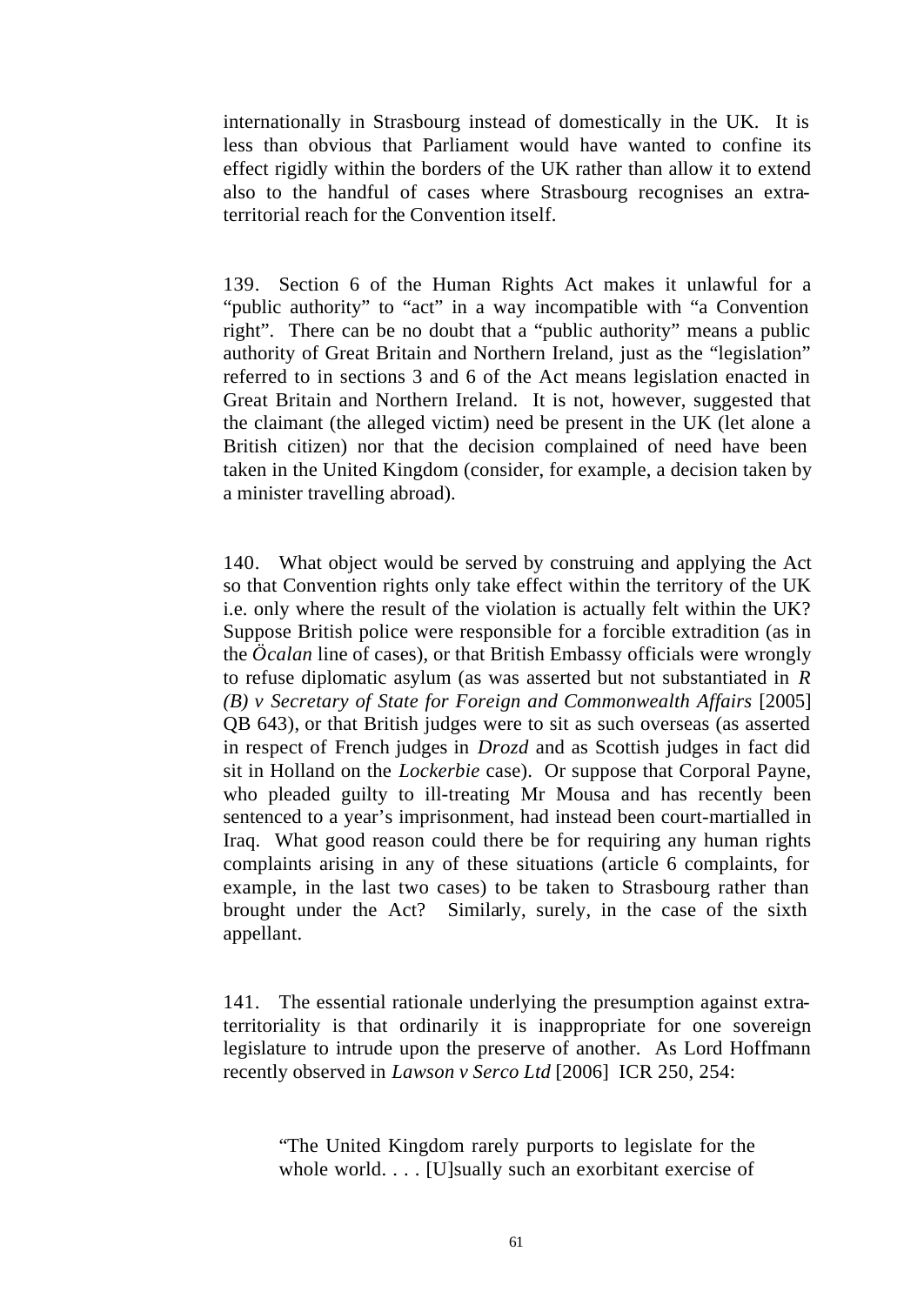legislative power would be both ineffectual and contrary to the comity of nations."

It was accordingly there decided that section 94(1) of the Employment Rights Act 1996—which provides that: "An employee has the right not to be unfairly dismissed by his employer"—"must have implied territorial limits". Recognising the difficulty of saying exactly what those limits are and that "the question of territorial scope is not straightforward", Lord Hoffmann said that in principle the question is always one of construction. As to this he cited Lord Wilberforce's speech in *Clark v Oceanic Contractors Inc* [1983] 2 AC 130, 152, saying that the question "requires an inquiry to be made as to the person with respect to whom Parliament is presumed, in the particular case, to be legislating. Who, it is to be asked, is within the legislative grasp, or intendment, of the statute under consideration?"

142. In that case section 94(1)'s "legislative grasp" was held to extend to an employee summarily dismissed from his employment at an MoD military establishment in Germany. Why then should the Human Rights Act's legislative grasp not extend to encompass a human rights complaint arising out of such employment abroad and, indeed, such other few categories of claimants as the Strasbourg jurisprudence suggests to be within the UK's article 1 jurisdiction?

143. I have already acknowledged that the House's decision in *Quark* cannot be regarded as reliable authority on the present question given that it was not directly in issue there. It is nonetheless noteworthy that in Lord Nicholls' view (at para 34) "the territorial scope of the obligations and rights created by sections 6 and 7 of the Act was intended to be co-extensive with the territorial scope of the obligations of the United Kingdom and the rights of victims under the Convention." In *Quark*, moreover, no adverse comment was made about the Court of Appeal's decision in *B* which had been cited to the House.

144. As to *B* itself, the decision of a strong Court of Appeal which *is* directly in point, again it seems to me noteworthy that the Court "reached the conclusion that the Human Rights Act 1998 requires public authorities of the United Kingdom to secure those Convention rights defined in section 1 of the Act within the jurisdiction of the United Kingdom as that jurisdiction has been identified by the Strasbourg Court." (para 79).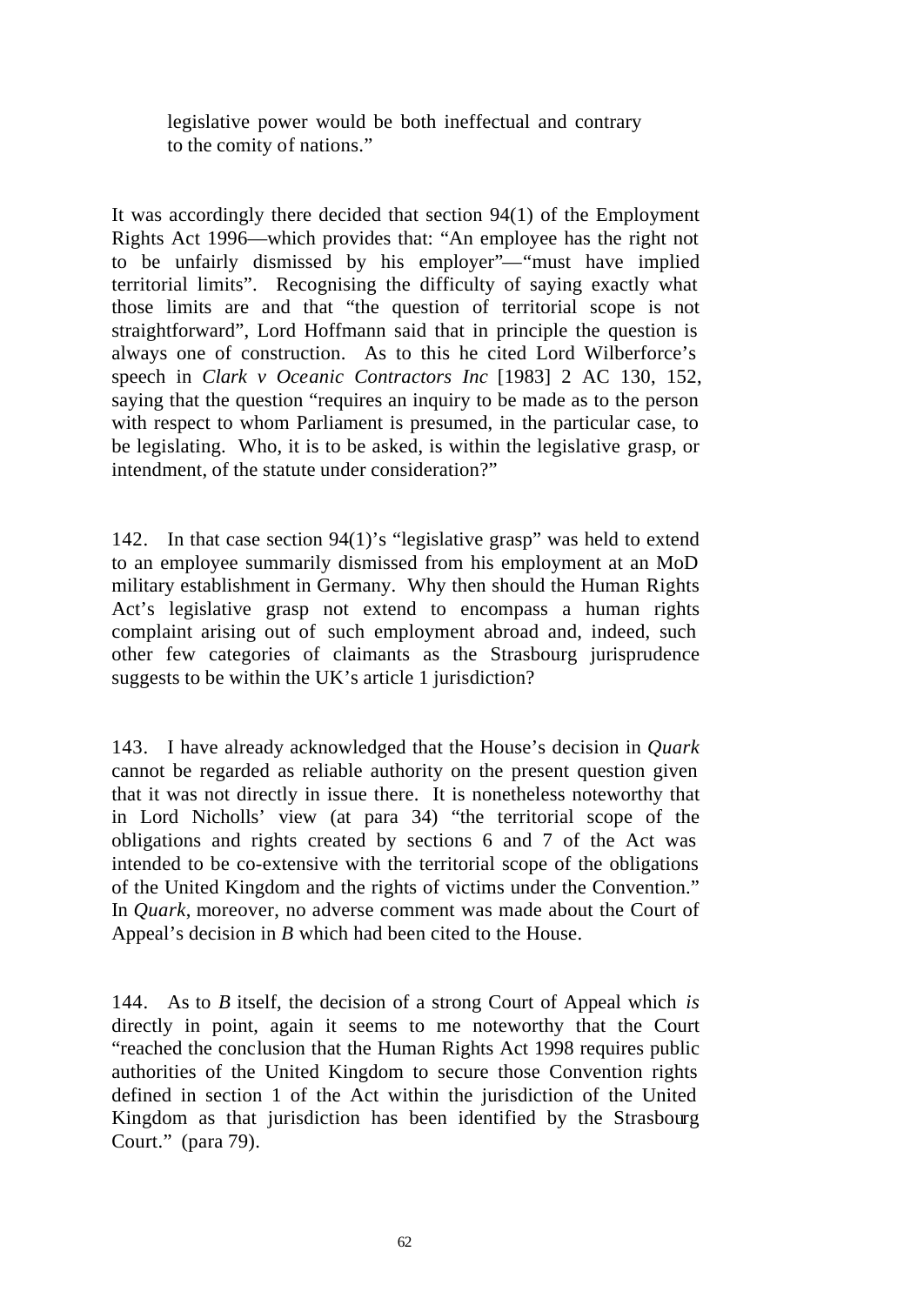145. True it is, as Lord Bingham points out at para 17, that in reaching that conclusion the Court relied strongly on section 3 of the Act which (and again I agree with Lord Bingham) cannot properly be used to determine the reach of the Act—see in this regard the House's recent decision in *R (Hurst) v London Northern District Coroner* [2007] 2 WLR 726, 741 at paras 43 and 44.

146. I would, however, be hesitant about accepting Lord Bingham's wider statement at para 15 (2) that section 3 was not intended to be used (implicitly, in any circumstances) in construing the Act itself. Take the case of *Cream Holdings Ltd v Banerjee*, concerning the correct interpretation of section 12(3) of the 1998 Act. Certainly each of the judgments in the Court of Appeal proceeded on the basis that section 3 could be invoked to arrive at a construction compatible with Convention rights ([2003] Ch 650, at paras 55, 83 and 129). And in the only reasoned speech in the House of Lords Lord Nicholls too, albeit without express mention of section 3, concluded his discussion of the correct approach to section 12(3) with the comment that "this interpretation of section 12(3) is Convention-compliant" ([2005] 1 AC 253, 262, para 23).

147. Whilst, however, I agree with Lord Bingham that section 3 is not available to the Court as an interpretative tool to secure compliance with the UK's obligations under international law (as opposed to its obligations under domestic law—which depend upon the true construction of the Act without reference to section 3), I respectfully take a different view as to the application here of the presumption considered by Lord Bingham at para 12. Diplock LJ in *Salomon v Commissioners of Customs and Excise* [1967] 2 QB 116, 144 referred to this as "a *prima facie* presumption that Parliament does not intend to act in breach of international law, including therein specific treaty obligations". Certainly the UK undertook no *specific treaty obligation*  to incorporate the Convention into domestic law; the Strasbourg Court has said that many times. Article 13 does, however, impose upon the UK an international law obligation to afford "everyone whose rights and freedoms as set forth in [the] Convention are violated . . . an effective remedy before a national authority". As the Court explained in *James v United Kingdom* (1986) 8 EHRR 123, 158-159:

"Although there is thus no obligation to incorporate the Convention into domestic law, by virtue of article 1 of the Convention the substance of the rights and freedoms set forth must be secured under the domestic legal order, in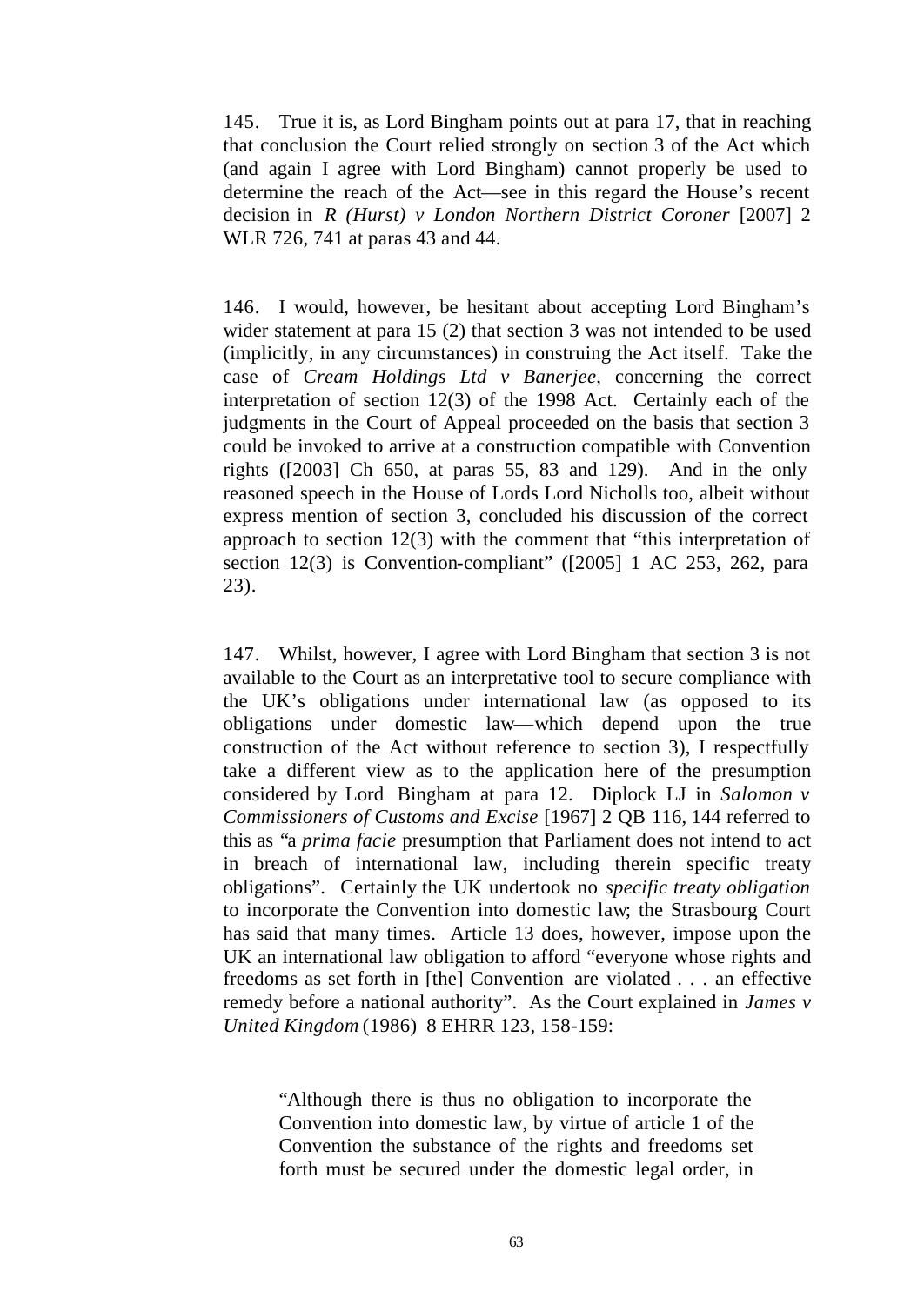some form or another, to everyone within the jurisdiction of the contracting states. Subject to the qualification explained in the following paragraph [the qualification that article 13 does not go so far as to guarantee a remedy allowing a contracting state's laws as such to be challenged before a national authority on the ground of being contrary to the Convention, the qualification which defeated the applicant in the *James* case itself], article 13 guarantees the availability within the national legal order of an effective remedy to enforce the Convention rights and freedoms in whatever form they may happen to be secured."

148. In the *Observer* case and in *McCann* (both cited by my Lord at para 12) article 13 presented no problem: it had not been breached. In the *Observer* case domestic common law, and in *McCann* the Gibraltar Constitution, enabled the respective complaints to be considered on their merits. The position, however, was different in *Smith and Grady v United Kingdom* (1999) 29 EHRR 493. There article 13 *was* held to be violated: "the threshold at which [the domestic courts] could find the Ministry of Defence policy irrational was placed so high that it effectively excluded any consideration by the domestic courts of the question of whether the interference with the applicants' rights answered a pressing social need or was proportionate to the national security and public order aims pursued . . . " So too article 13 would be found violated here if the Act were held not to apply to Mr Mousa's case: his complaints could not then be considered on their merits under domestic law.

149. If, therefore, it were necessary to resort to a countervailing presumption to justify construing the Act so as to apply extraterritorially to the limited extent necessary to correspond with the Strasbourg case law on the reach of article 1, I would conclude that the *Salomon* presumption is indeed available to the appellants here.

150. Not only, of course, did *B* conclude that the Act has extraterritorial application but so too, in fully and carefully reasoned judgments, did both courts below. In para 301 of its judgment, cited by Lord Bingham at para 25, the Divisional Court found it "counterintuitive [where article 1 has been given an essentially territorial effect] to expect to find a parliamentary intention that there should be gaps between the scope of the Convention and an Act which was designed to bring rights home". True, at para 304, the Divisional Court also found it